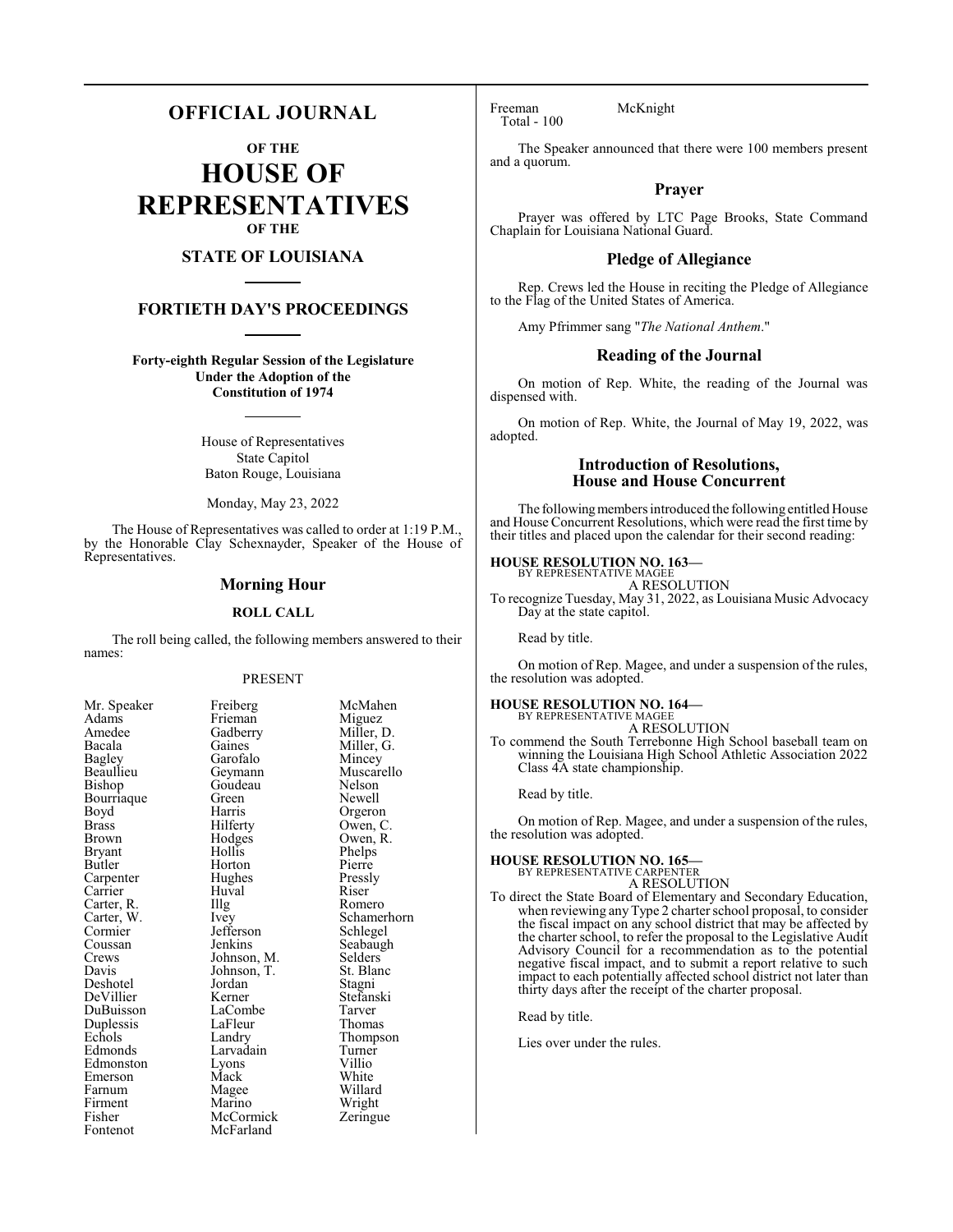# Page 2 HOUSE

40th Day's Proceedings - May 23, 2022

# **HOUSE RESOLUTION NO. 166—**

BY REPRESENTATIVE DUSTIN MILLER A RESOLUTION

To recognize June 19, 2022, as Juneteenth Day in Opelousas.

Read by title.

On motion of Rep. Dustin Miller, and under a suspension of the rules, the resolution was adopted.

**HOUSE RESOLUTION NO. 167—** BY REPRESENTATIVE THOMPSON A RESOLUTION To commend John Stringer on the occasion of his retirement.

Read by title.

On motion of Rep. Thompson, and under a suspension of the rules, the resolution was adopted.

# **HOUSE RESOLUTION NO. 168—** BY REPRESENTATIVE LANDRY

A RESOLUTION

To create a task force on home rule charter and state law provisions relating to the New Orleans Sewerage and Water Board, which is created to study issues related to the revision or repeal of state law provisions that govern the board and to provide a written report of findings and recommendations regarding the best strategies regarding the revision or repeal of state law provisions to the mayor of the city of New Orleans, the New Orleans City Council, and the members of the Orleans Parish legislative delegation serving in the House of Representatives not later than January 31, 2023.

Read by title.

Lies over under the rules.

# **HOUSE RESOLUTION NO. 169—** BY REPRESENTATIVE CREWS

A RESOLUTION

To urge and request the State Board of Elementary and Secondary Education to adopt a policy prohibiting teachers fromdiscussing their sexual orientation or gender identity with students and requiring them to limit classroom discussions to those topics included in the state content standards approved by the state board and in textbooks and other instructional materials approved by the local public school board.

Read by title.

Lies over under the rules.

#### **HOUSE RESOLUTION NO. 170—** BY REPRESENTATIVE EDMONDS

A RESOLUTION

To commend the Community Provider Association and to recognize Thursday, May 19, 2022, as Community Provider Association Day at the state capitol.

Read by title.

On motion of Rep. Edmonds, and under a suspension of the rules, the resolution was adopted.

# **HOUSE CONCURRENT RESOLUTION NO. 126—** BY REPRESENTATIVE SCHEXNAYDER

A CONCURRENT RESOLUTION

To commend Hillary R. "Butch" Browning, Jr., on the occasion of his retirement, for his service in fire protection and law enforcement.

Read by title.

On motion of Rep. Magee, and under a suspension of the rules, the resolution was adopted.

Ordered to the Senate.

#### **HOUSE CONCURRENT RESOLUTION NO. 127—** BY REPRESENTATIVE HUGHES

A CONCURRENT RESOLUTION

To commend the Parent Leadership Training Institute of New Orleans.

Read by title.

On motion of Rep. Hughes, and under a suspension of the rules, the resolution was adopted.

Ordered to the Senate.

# **HOUSE CONCURRENT RESOLUTION NO. 128—** BY REPRESENTATIVE BAGLEY A CONCURRENT RESOLUTION

To recognize Monday, June 27, 2022, as Post-Traumatic Stress Injury Awareness Day in Louisiana.

Read by title.

On motion of Rep. Bagley, and under a suspension of the rules, the resolution was adopted.

Ordered to the Senate.

#### **HOUSE CONCURRENT RESOLUTION NO. 129—** BY REPRESENTATIVE CREWS A CONCURRENT RESOLUTION

To urge and request the presiding officers of the legislature to study issues created by the columns in the legislative committee rooms and to explore all opportunities to improve conditions or resolve issues involving the line-of-sight issues caused by those columns and to report their findings and recommendations to each member of the legislature not later than January 15, 2023.

Read by title.

Lies over under the rules.

# **House and House Concurrent Resolutions Lying Over**

The following House and House Concurrent Resolutions lying over were taken up and acted upon as follows:

#### **HOUSE RESOLUTION NO. 158—** BY REPRESENTATIVE FIRMENT

A RESOLUTION

To urge and request the Louisiana Department of Health to conduct a study focused on the risks associated with gender reassignment procedures on minors, including genital and nongenital surgeries, and chemical treatments such as pubertyblockers and cross-sex hormones and to report its findings to certain legislative committees.

Read by title.

Under the rules, the above resolution was referred to the Committee on Health and Welfare.

# **HOUSE RESOLUTION NO. 160—**

BY REPRESENTATIVE JORDAN A RESOLUTION

To authorize and direct the Department of Insurance to study and make recommendations to the Louisiana Legislature regarding the effect of mandated uninsured motorist coverage on automobile insurance rates.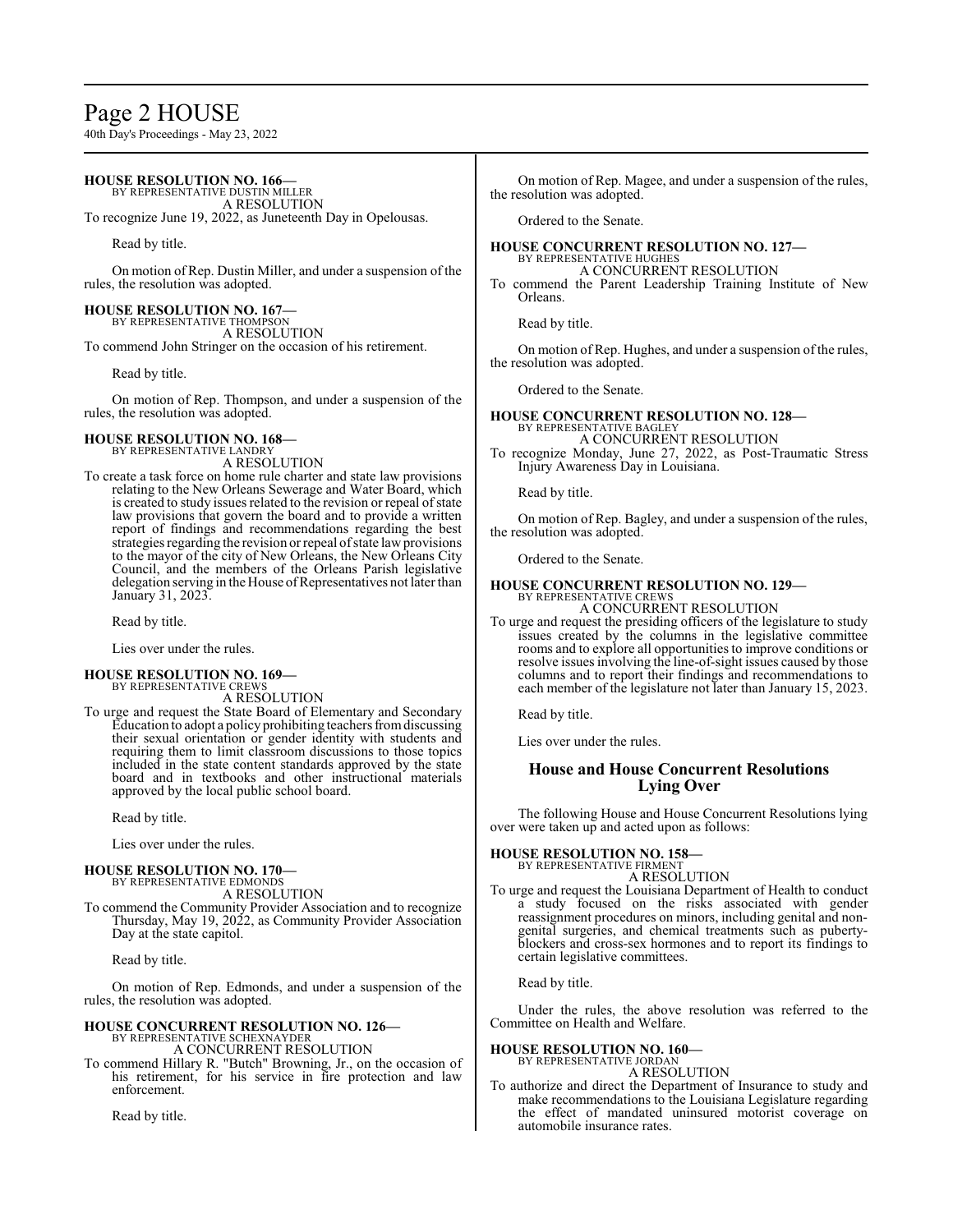# Page 3 HOUSE

40th Day's Proceedings - May 23, 2022

Read by title.

Under the rules, the above resolution was referred to the Committee on Insurance.

#### **HOUSE RESOLUTION NO. 161—** BY REPRESENTATIVE HUGHES

A RESOLUTION

To urge and request the Board of Regents, the Louisiana Office of Student Financial Assistance, and public postsecondary education institutions to take certain actions to improve postsecondary education outcomes in Louisiana.

Read by title.

Under the rules, the above resolution was referred to the Committee on Education.

# **HOUSE RESOLUTION NO. 162—** BY REPRESENTATIVE IVEY

A RESOLUTION

To amend and readopt House Rule 2.11 of the Rules of Order of the House of Representatives to provide relative to the Sergeant at Arms of the House of Representatives.

Read by title.

Under the rules, the above resolution was referred to the Committee on House and Governmental Affairs.

#### **HOUSE CONCURRENT RESOLUTION NO. 121—** BY REPRESENTATIVE JORDAN

A CONCURRENT RESOLUTION

To create a task force to study suicide rates among African Americans in Louisiana and report its findings to the legislature no later than March 1, 2023.

Read by title.

Under the rules, the above resolution was referred to the Committee on Health and Welfare.

# **HOUSE CONCURRENT RESOLUTION NO. 123—** BY REPRESENTATIVE WRIGHT

A CONCURRENT RESOLUTION To express recognition and encouragement of Taiwan's economic ties and friendship with the United States and Louisiana.

Read by title.

Under the rules, the above resolution was referred to the Committee on Commerce.

#### **HOUSE CONCURRENT RESOLUTION NO. 124—** BY REPRESENTATIVE SELDERS

A CONCURRENT RESOLUTION

To urge and request the Legislative Budgetary Control Council to study the feasibility of creating a disaster and assistance relief fund administered by the legislature.

Read by title.

Under the rules, the above resolution was referred to the Committee on House and Governmental Affairs.

# **Motion**

On motion of Rep. Landry, the Committee on Municipal, Parochial and Cultural Affairs was discharged from further consideration of House Concurrent Resolution No. 125.

#### **HOUSE CONCURRENT RESOLUTION NO. 125—** BY REPRESENTATIVE LANDRY

A CONCURRENT RESOLUTION

To create a task force on home rule charter and state law provisions relating to the New Orleans Sewerage and Water Board, which is created to study issues related to the revision or repeal of state law provisions that govern the board and to provide a written report of findings and recommendations regarding the best strategies regarding the revision or repeal of state law provisions to the mayor of the city of New Orleans, the New Orleans City Council, and the members of the Orleans Parish legislative delegation no later than January 31, 2023.

Read by title.

# **Motion**

On motion of Rep. Landry, the resolution was withdrawn from the files of the House.

# **Senate Concurrent Resolutions Lying Over**

The following Senate Concurrent Resolutions lying over were taken up and acted upon as follows:

#### **SENATE CONCURRENT RESOLUTION NO. 58—** BY SENATOR PEACOCK A CONCURRENT RESOLUTION

To express support for the strengthening of the partnership with Taiwan and for the expansion of Taiwan's role on the global stage.

Read by title.

Under the rules, the above resolution was referred to the Committee on Commerce.

#### **SENATE CONCURRENT RESOLUTION NO. 59—** BY SENATOR PEACOCK

A CONCURRENT RESOLUTION To commend Elizabeth "Ellie" Chase Franks on being a 2022 state "Students of the Year" finalist.

Read by title.

On motion of Rep. Pressly, and under a suspension of the rules, the resolution was concurred in.

# **House and House Concurrent Resolutions Reported by Committee**

The following House and House Concurrent Resolutions reported by committee were taken up and acted upon as follows:

#### **HOUSE RESOLUTION NO. 136—** BY REPRESENTATIVE FIRMENT

A RESOLUTION

To urge and request the Firefighters' Retirement System to form a committee to study alternative methods for providing cost-ofliving adjustments to retirees.

Read by title.

Reported with amendments by the Committee on Retirement.

The committee amendments were read as follows:

# **HOUSE COMMITTEE AMENDMENTS**

Amendments proposed by House Committee on Retirement to Original House Resolution No. 136 by Representative Firment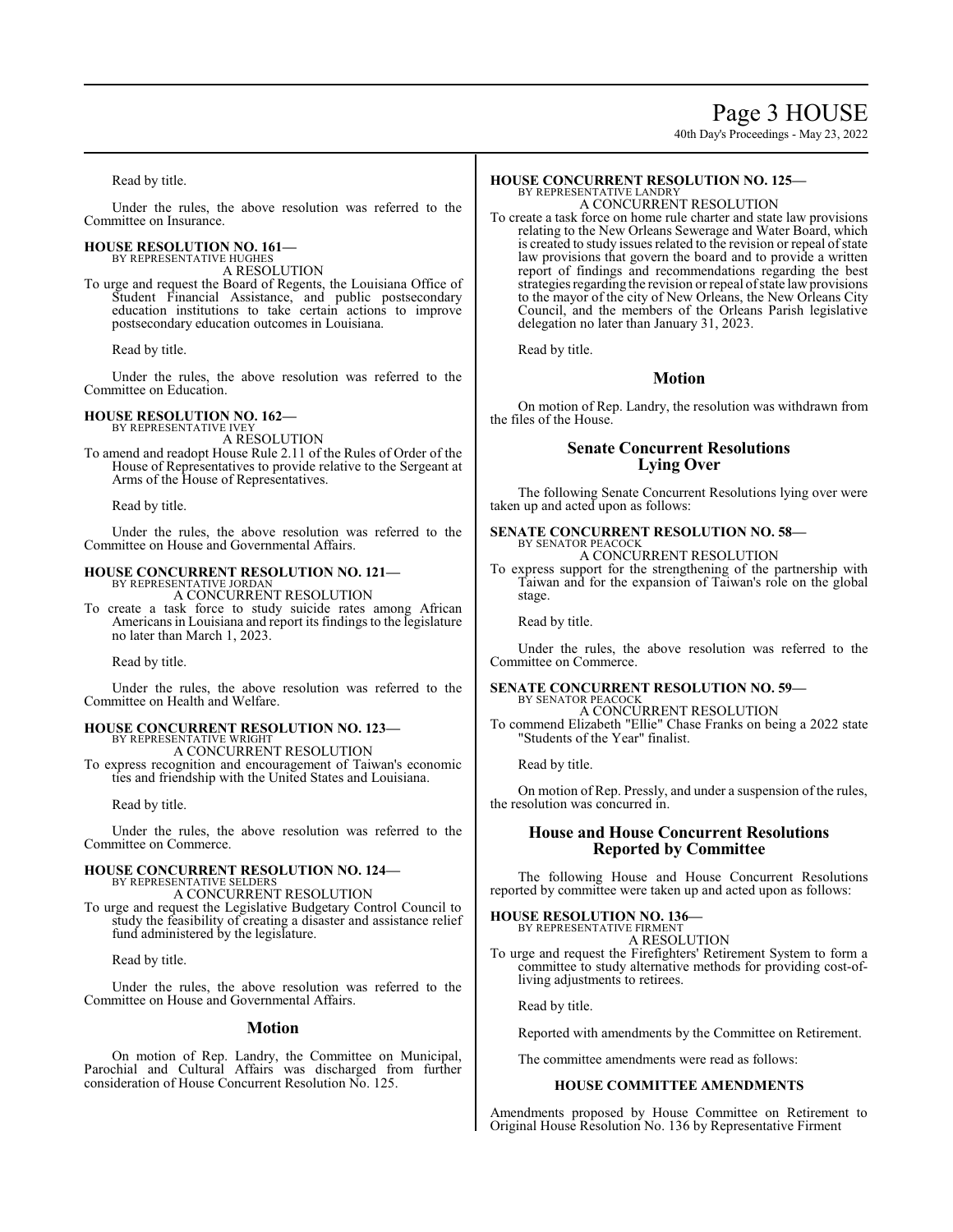# Page 4 HOUSE

40th Day's Proceedings - May 23, 2022

# AMENDMENT NO. 1

On page 2, at the end of line 6, delete the period and insert "and shall be held on the same dates as meetings of the board of trustees of the Firefighters' Retirement System."

# AMENDMENT NO. 2

On page 2, line 8, change "April 7, 2023," to "December 31, 2022,"

## AMENDMENT NO. 3

On page 2, delete lines 9 and 10 and insert "Retirement and the board of trustees of the Firefighters' Retirement System, including any recommendations, no later than December 31, 2022."

On motion of Rep. DeVillier, the amendments were adopted.

On motion of Rep. DeVillier, the resolution, as amended, was ordered engrossed and passed to its third reading.

# **House Bills and Joint Resolutions on Second Reading Reported by Committee**

The following House Bills and Joint Resolutions on second reading reported by committee were taken up and acted upon as follows:

#### **HOUSE BILL NO. 988—** BY REPRESENTATIVE LANDRY

AN ACT

To enact R.S. 49:1016, relative to state employment; to provide relative to state employees and potential state employees who use medical marijuana; to prohibit certain employment actions against such employees and potential employees; to provide for exceptions; and to provide for related matters.

Read by title.

Reported with amendments by the Committee on Labor and Industrial Relations.

The committee amendments were read as follows:

# **HOUSE COMMITTEE AMENDMENTS**

Amendments proposed by House Committee on Labor and Industrial Relations to Original House Bill No. 988 by Representative Landry

#### AMENDMENT NO. 1

On page 1, line 2, after "to" and before "employment" change "public" to "state" and at the end of the line, change "public" to "state"

# AMENDMENT NO. 2

On page 1, line 3, change "public" to "state"

# AMENDMENT NO. 3

On page 1, line 4, after "employees;" and before "and" insert "to provide for exceptions;"

# AMENDMENT NO. 4

On page 1, line 9, change "public" to "state"

AMENDMENT NO. 5

On page 1, after line 18, add the following "C. The provisions of this Section shall not apply to law enforcement, public safety officials, and firefighter services.

On motion of Rep. Carpenter, the amendments were adopted.

On motion of Rep. Carpenter, the bill, as amended, was ordered engrossed and passed to its third reading.

# **Senate Instruments on Second Reading Returned from the Legislative Bureau**

The following Senate Instruments on second reading, returned from the Legislative Bureau, were taken up and acted upon as follows:

#### **SENATE BILL NO. 34—**

BY SENATOR FRED MILLS AND REPRESENTATIVES BUTLER, CHARLES OWEN AND BAGLEY AN ACT

To amend and reenact R.S. 37:1270.1(F), 1314(G), 1357.1(B), 1360(5), 1360.63(E), 1360.102(F), 2864(D), and 3356(E) and to enact R.S. 37:629, 1164(39)(c), 1270(D), 1340(7), 3015, 3303(E), and 3434 and R.S. 42:17.2, relative to meetings of statewide advisory committees of the Louisiana State Board of Medical Examiners; to authorize certain meetings to be conducted electronically; to provide for public notice and participation requirements; and to provide for related matters.

Read by title.

Reported favorably by the Committee on House and Governmental Affairs.

Reported without amendments by the Legislative Bureau.

On motion of Rep. Stefanski, the bill was ordered passed to its third reading.

#### **SENATE BILL NO. 35—** BY SENATOR FRED MILLS

AN ACT

To enact R.S. 49:149.34, relative to the names of state buildings; to name the Carl W. Aron Building; to provide for an effective date; and to provide for related matters.

Read by title.

Reported favorably by the Committee on House and Governmental Affairs.

Reported without amendments by the Legislative Bureau.

On motion of Rep. Stefanski, the bill was ordered passed to its third reading.

# **SENATE BILL NO. 67—**

BY SENATOR FRED MILLS AN ACT

To amend and reenact R.S. 49:951(9), 953, the introductory paragraph of 953.1(A)(1), 953.1(A)(5), and (C), 954(A) and  $(B)(\overline{2})$ , 954.1(A), 955(B), (C), (E), and (F), 959(A), 960(B), 964(A)(1), (F), and (G), 964.1(C), 966(A), 967, the introductory paragraph of  $968(B)$ ,  $968(B)(24)(b)$ ,  $(C)(2)$  and  $(4)$ ,  $(D)(1)(a)$ , and the introductory paragraph of  $(D)(1)(b)$ ,  $(D)(1)(b)(i)$ , and  $(c)$ and (3),  $(E)(1)(a)$ , the introductory paragraph of  $968(F)(1)$ ,  $(G)$ , (H), (J), and (K)(2), 969(A), 970(A), 971(A)(1) and (3) and (B), 974(B), (C), and (E), 978.1, 978.4(A)(2), 978.5(B) and (C), the introductory paragraph of 978.7, and 978.8(A) and (B), to enact R.S. 49:953.1(G), 963, and 964, and to recodify Chapter 13 of Title 49 of the Louisiana Revised Statutes of 1950 in its entirety, relative to the Administrative Procedure Act; to make technical updates to the Administrative Procedure Act; to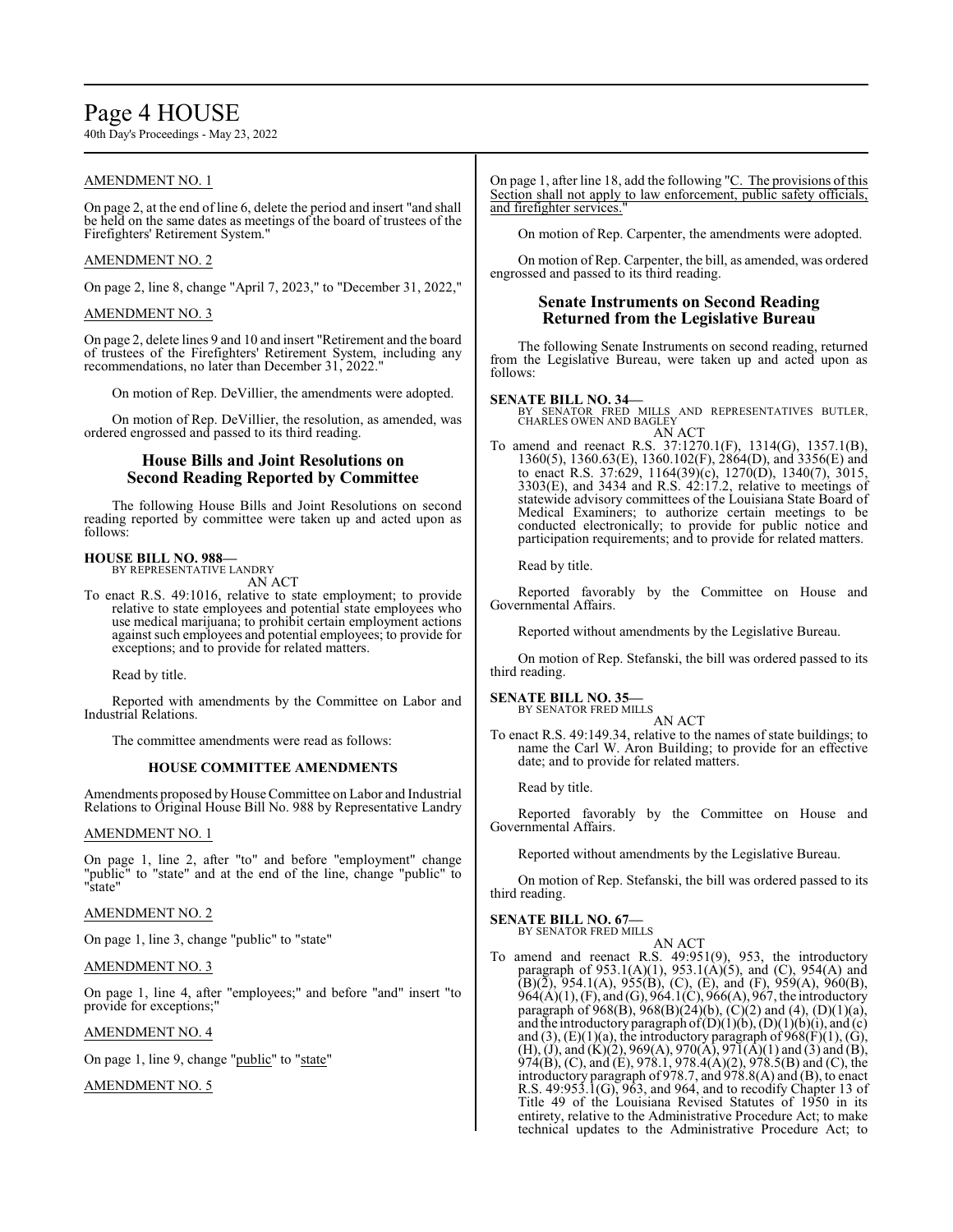# Page 5 HOUSE

40th Day's Proceedings - May 23, 2022

provide for public hearings; to provide for publication of executive orders; to provide for judicial review; to direct the Louisiana State Law Institute to redesignate the current provisions of Chapter 13 of Title 49 of the Louisiana Revised Statutes of 1950 into a new format and number scheme, to be comprised of R.S. 49:950 through 978.3, without changing the text of the provisions except as provided herein; to make technical and conforming changes to reflect the format and number scheme provided herein; to direct the Louisiana State Law Institute to change references to segments of law in existing statutes and codes as necessary to reflect the redesignation of such segments as provided herein; and to provide for related matters.

Read by title.

Reported with amendments by the Committee on House and Governmental Affairs.

The committee amendments were read as follows:

### **HOUSE COMMITTEE AMENDMENTS**

Amendments proposed by House Committee on House and Governmental Affairs to Reengrossed Senate Bill No. 67 by Senator Fred Mills

AMENDMENT NO. 1

On page 1, line 4, delete  $"964(A)(1)$ , (F), and (G),"

AMENDMENT NO. 2

On page 1, line 13, delete "to provide for judicial review;"

AMENDMENT NO. 3

On page 2, line 8, delete "964(A)(1), (F), and (G),"

#### AMENDMENT NO. 4

On page 12, delete line 15 and insert "send its response to comments or submissions on the rule to any person who"

### AMENDMENT NO. 5

On page 41, delete lines 15 through 29 and on page 42, delete lines 1 through 19 and insert the following:

"[Section Redesignated from R.S. 49:964]"

Reported with amendments by the Legislative Bureau.

The Legislative Bureau amendments were read as follows:

#### **LEGISLATIVE BUREAU AMENDMENTS**

Amendments proposed by Legislative Bureau to Reengrossed Senate Bill No. 67 by Senator Fred Mills

AMENDMENT NO. 1

On page 6, line 22, following "an" and before "website" change "Internet" to "internet"

AMENDMENT NO. 2

On page 23, line 10, change "oysters" to "oyster"

AMENDMENT NO. 3

On page 23, line 24, change "Department of Environmental Quality" to "department"

### AMENDMENT NO. 4

On page 24, lines 11 through 12, change "Department of Environmental Quality" to "department"

### AMENDMENT NO. 5

On page 24, line 17, change "Department of Environmental Quality" to "department"

AMENDMENT NO. 6

On page 27, line 4, change "Department of Environmental Quality" to "department"

AMENDMENT NO. 7

On page 27, line 9, change "Department of Environmental Quality" to "department"

# AMENDMENT NO. 8

On page 27, lines 16 through 17, change "Department of Environmental Quality" to "department"

On motion of Rep. Stefanski, the amendments were adopted.

On motion of Rep. Stefanski, the bill, as amended, was ordered passed to its third reading.

**SENATE BILL NO. 81—** BY SENATOR WHITE



To amend and reenact R.S. 17:5067(B)(7), relative to the Taylor Opportunity Program for Students information reporting system; to remove the requirement for the reporting system to include household income information of award recipients; and to provide for related matters.

Read by title.

Reported favorably by the Committee on Education.

Reported without amendments by the Legislative Bureau.

On motion ofRep. Harris, the bill was ordered passed to its third reading.

# **SENATE BILL NO. 135—**

BY SENATOR BOUDREAUX

AN ACT To amend and reenact R.S. 44:4.1(B)(31) and R.S. 46:121(1) and (4),  $122(B)(1)$ ,  $123(B)(1)$  and  $(2)$ ,  $(D)(1)$ ,  $(E)$ ,  $(G)(1)$  and  $(2)$ , and  $(K)(2)$  through  $(4)$ , and to enact R.S.  $46:123(M)$ , and to repeal R.S.  $46:121(1)(c)$  and  $(6)$ , relative to the Military Family Assistance Fund; to provide an exception relative to public records for Military Family Assistance Fund applications; to provide for definitions; to clarify the requirements for needbased Military Family Assistance Fund applications; to provide for remote operations; and to provide for related matters.

Read by title.

Reported favorably by the Committee on House and Governmental Affairs.

Reported without amendments by the Legislative Bureau.

On motion of Rep. Stefanski, the bill was ordered passed to its third reading.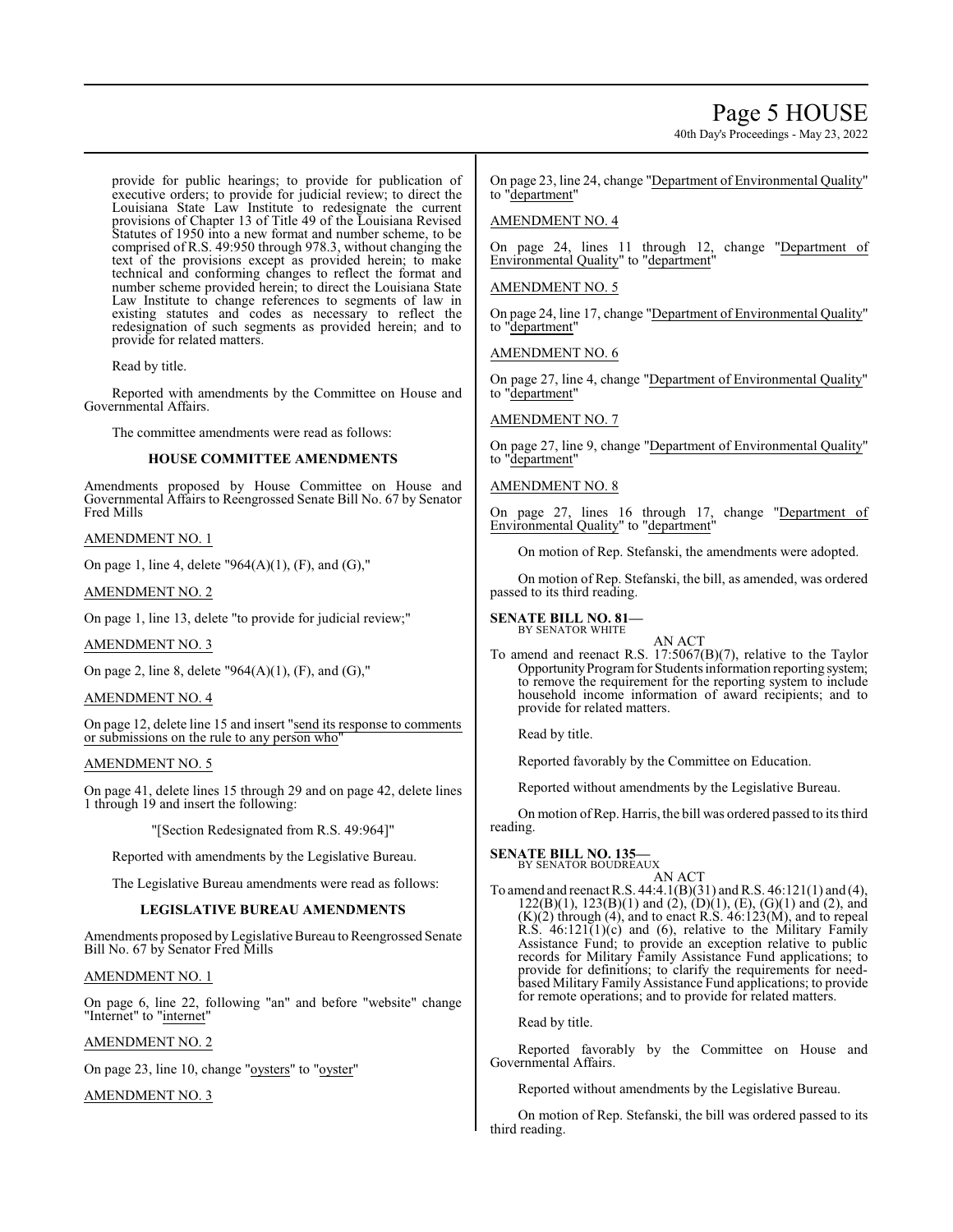# Page 6 HOUSE

40th Day's Proceedings - May 23, 2022

#### **SENATE BILL NO. 142—** BY SENATOR MORRIS

AN ACT

To amend and reenact Code of Criminal Procedure Art. 890.1(D) and to enact R.S.  $15:529.1(A)(5)$ , relative to crimes of violence; to provide relative to minimum mandatory sentences for crimes of violence; to prohibit the waiver of minimum mandatory sentences for all crimes of violence; to provide an additional penalty for a second or subsequent offense when the offender has a criminal history including a crime of violence or sex offense; and to provide for related matters.

Read by title.

Reported favorably by the Committee on Administration of Criminal Justice.

Reported without amendments by the Legislative Bureau.

On motion of Rep. Marino, the bill was ordered passed to its third reading.

**SENATE BILL NO. 143—** BY SENATORS MORRIS AND CATHEY AN ACT

To amend and reenact R.S. 40:1379.3(B)(2) and (I)(1) and (2), and to enact R.S. 14:95(M) and R.S. 40:1379.3.3, relative to the illegal carrying of weapons; to exempt certain persons from the crime of illegal carrying of weapons under certain circumstances; to provide for concealed weapon permits; to provide for exceptions; to provide relative to the completion of a sixty-minute online concealed handgun education course; to provide relative to a database of licensed firearm and handgun instructors; to provide relative to blood alcohol readings; and to provide for related matters.

Read by title.

Reported favorably by the Committee on Administration of Criminal Justice.

Reported without amendments by the Legislative Bureau.

On motion of Rep. Marino, the bill was ordered passed to its third reading.

#### **SENATE BILL NO. 144—** BY SENATOR ROBERT MILLS

AN ACT

To amend and reenact R.S. 18:1308(B), relative to elections; to provide for hand delivery of absentee bymail ballots; to provide for the manner, location, and time periods for receiving hand delivered ballots; and to provide for related matters.

Read by title.

Reported favorably by the Committee on House and Governmental Affairs.

Reported without amendments by the Legislative Bureau.

On motion of Rep. Stefanski, the bill was ordered passed to its third reading.

#### **SENATE BILL NO. 177—** BY SENATOR FIELDS

AN ACT

To amend and reenact R.S. 17:151.3(C)(1), relative to kindergarten attendance; to provide clarification relative to students entering first grade during the 2022-2023 school year; and to provide for related matters.

Read by title.

Reported favorably by the Committee on Education.

Reported without amendments by the Legislative Bureau.

On motion of Rep. Harris, the bill was ordered passed to its third reading.

# **SENATE BILL NO. 183—**

BY SENATOR FRED MILLS AN ACT

To enact R.S. 37:23.2 and R.S. 49:1308, relative to certain boards, commissions, and agencies; to require boards, commissions, and agencies to publish on the internet certain information concerning permits and licenses; to provide for the information that must be published; to require reports; and to provide for related matters.

Read by title.

Reported with amendments by the Committee on House and Governmental Affairs.

The committee amendments were read as follows:

# **HOUSE COMMITTEE AMENDMENTS**

Amendments proposed by House Committee on House and Governmental Affairs to Reengrossed Senate Bill No. 183 by Senator Fred Mills

# AMENDMENT NO. 1

On page 3, at the end of line 5, insert "For any license or permit applied for or issued through a nationwide licensing or registry system, the board, commission, or agency shall provide a link to the nationwide licensing or registry system.

# AMENDMENT NO. 2

On page 3, at the end of line 11, insert "For any license or permit applied for or issued through a nationwide licensing or registry system, the board, commission, or agency shall provide a reasonable estimate for the timeline."

Reported without amendments by the Legislative Bureau.

On motion of Rep. Stefanski, the amendments were adopted.

On motion of Rep. Stefanski, the bill, as amended, was ordered passed to its third reading.

**SENATE BILL NO. 228—** BY SENATOR MORRIS

AN ACT

To enact R.S. 44:42, relative to public records custodians; to provide for immunity from suit in certain circumstances; and to provide for related matters.

Read by title.

Reported favorably by the Committee on House and Governmental Affairs.

Reported without amendments by the Legislative Bureau.

On motion of Rep. Stefanski, the bill was ordered passed to its third reading.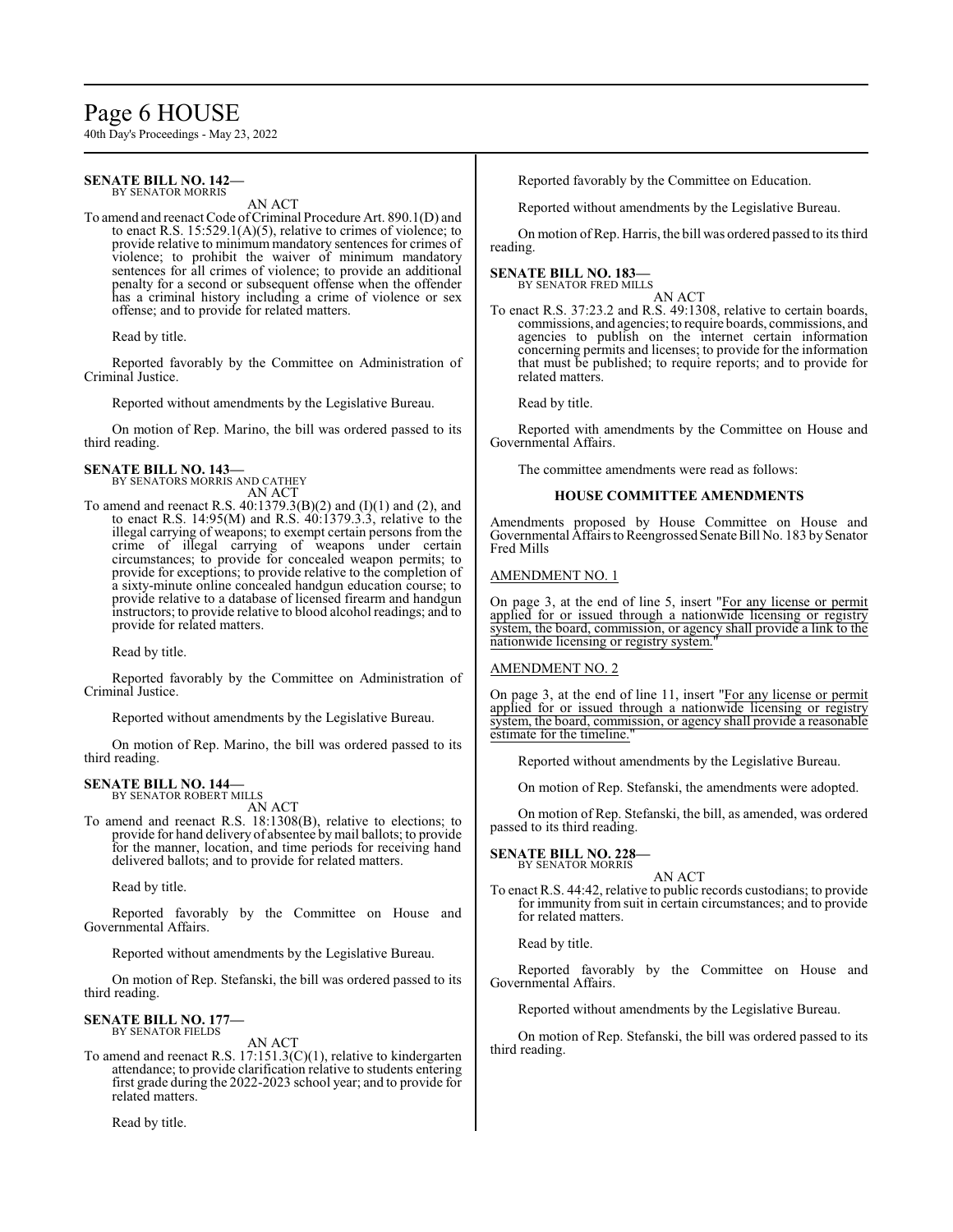40th Day's Proceedings - May 23, 2022

#### **SENATE BILL NO. 256—** BY SENATOR BARROW

AN ACT

To amend and reenact R.S. 17:223 and 416(A)(3)(b) and to repeal R.S. 17:223.1, relative to the discipline of students; to require an assessment of a student prior to suspension; and to provide for related matters.

Read by title.

Reported with amendments by the Committee on Education.

The committee amendments were read as follows:

### **HOUSE COMMITTEE AMENDMENTS**

Amendments proposed by House Committee on Education to Reengrossed Senate Bill No. 256 by Senator Barrow

### AMENDMENT NO. 1

On page 1, at the beginning of line 3, delete "the"

### AMENDMENT NO. 2

On page 1, line 3, after "students;" delete the remainder of the line and insert "to provide relative to suspensions and expulsions; to provide for consideration of personal trauma as a mitigating factor in a disciplinary action;"

### AMENDMENT NO. 3

On page 1, line 16, after "instrument" delete the remainder of the line and on line 17, delete "developed by the Centers for Disease Control," and insert "approved by the Louisiana Department of Health"

### AMENDMENT NO. 4

On page 2, delete lines 20 through 22 and insert the following:

"(cc) Ensure that each student who may be suspended for three or more days, assigned to an alternative placement, or expelled is assessed using an instrument approved by the Louisiana Department of Health that is designed to determine if the student has experienced"

#### AMENDMENT NO. 5

On page 2, at the end of line 25, insert the following:

"If the student's behavior requires an immediate suspension pursuant to Paragraph (1) of this Subsection, the assessment shall be administered during the term of the suspension but prior to an alternative placement or expulsion.

Reported without amendments by the Legislative Bureau.

On motion of Rep. Harris, the amendments were adopted.

On motion of Rep. Harris, the bill, as amended, was ordered passed to its third reading.

#### **SENATE BILL NO. 279—** BY SENATOR FRED MILLS

AN ACT

To enact R.S. 49:149.35, relative to names of state buildings; to name the J. Burton Angelle Building; to provide for an effective date; and to provide for related matters.

Read by title.

Reported favorably by the Committee on House and Governmental Affairs.

Reported without amendments by the Legislative Bureau.

On motion of Rep. Stefanski, the bill was ordered passed to its third reading.

#### **SENATE BILL NO. 281—** BY SENATOR BERNARD

AN ACT

To amend and reenact R.S. 18:154(D)(4) and to enact R.S. 18:154(D)(5), relative to confidentiality of certain records for candidates; to provide for exceptions; and to provide for related matters.

Read by title.

Reported favorably by the Committee on House and Governmental Affairs.

Reported without amendments by the Legislative Bureau.

On motion of Rep. Stefanski, the bill was ordered passed to its third reading.

# **SENATE BILL NO. 283—**

BY SENATOR BERNARD

AN ACT To amend and reenact R.S. 18:1945(C), relative to redistricting plans; to provide for redistricting plan submission requirements; and to provide for related matters.

Read by title.

Reported with amendments by the Committee on House and Governmental Affairs.

The committee amendments were read as follows:

#### **HOUSE COMMITTEE AMENDMENTS**

Amendments proposed by House Committee on House and Governmental Affairs to Engrossed Senate Bill No. 283 by Senator Bernard

### AMENDMENT NO. 1

On page 1, delete lines 8 through 12 and insert the following:

"C. No redistricting plan of a local governing body shall be implemented unless the information required in Subsection A or B of this Section is received by the secretary of state prior to 4:30 p.m. four weeks prior to the date the qualifying period opens. However, technical corrections to a timely submitted redistricting plan of a local governing body may be submitted no later than ten days prior to the date the qualifying period opens.

Reported without amendments by the Legislative Bureau.

On motion of Rep. Stefanski, the amendments were adopted.

On motion of Rep. Stefanski, the bill, as amended, was ordered passed to its third reading.

**SENATE BILL NO. 297—** BY SENATOR BARROW

AN ACT To amend and reenact R.S. 17:3399.12(5)(a) and (b), 3399.13.1(F), 3399.16(A) and (E), and 3399.18(B)(17), (E), and (F), relative to power-based violence at public postsecondary institutions; to provide relative to definitions and implementation of the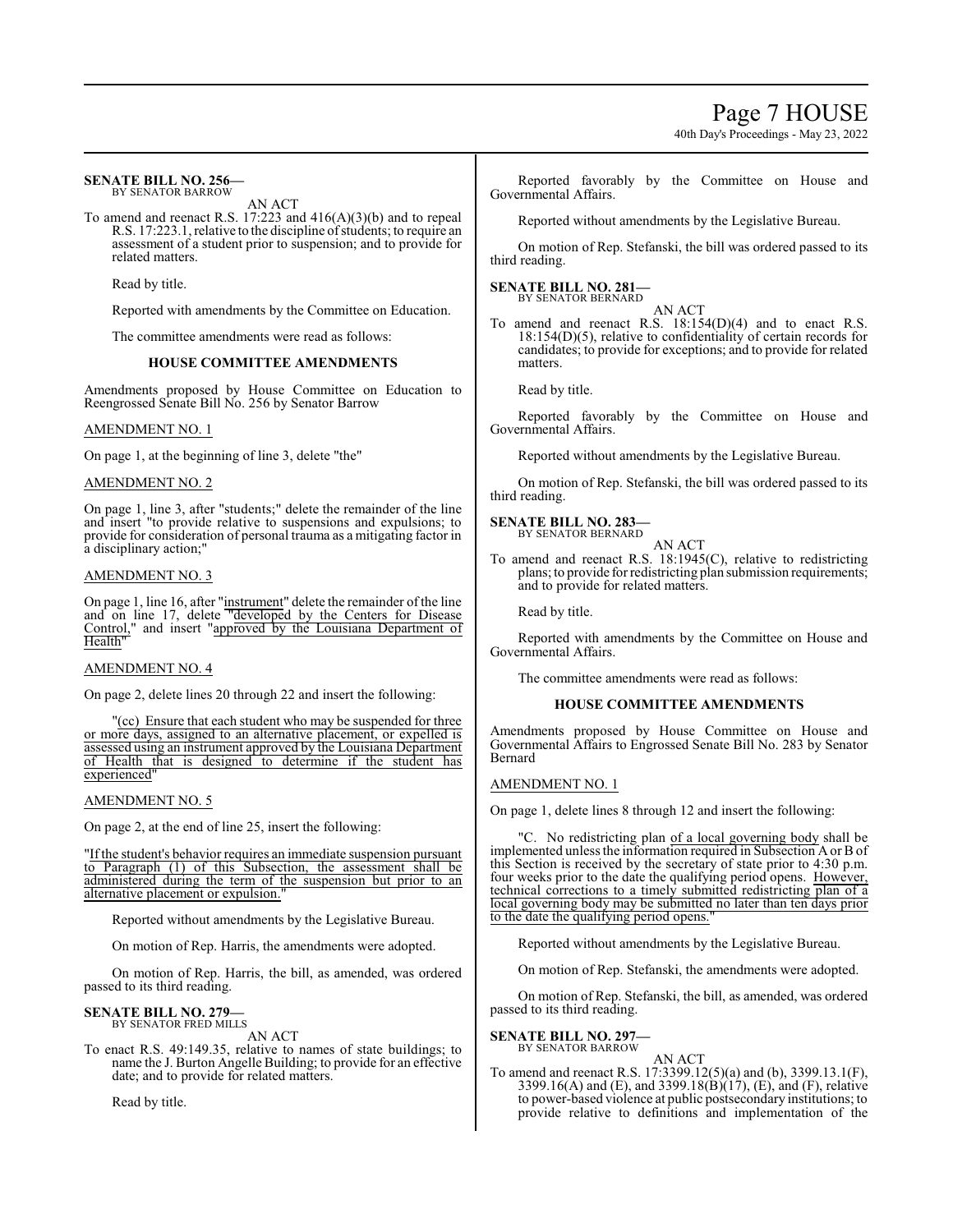# Page 8 HOUSE

40th Day's Proceedings - May 23, 2022

Campus Accountability and Safety Act; to require a report to the legislature; and to provide for related matters.

Read by title.

Reported favorably by the Committee on Education.

Reported without amendments by the Legislative Bureau.

On motion ofRep. Harris, the bill was ordered passed to its third reading.

#### **SENATE BILL NO. 304—** BY SENATOR CATHEY

AN ACT

To amend and reenact R.S. 15:571.3(B)(1)(a), the introductory paragraph of (C), (D), and (F) and to enact R.S. 15:571.3(G), relative to diminution of a sentence for good behavior; to provide for reduction of good time credit for offenders convicted of murder of first responders and peace officers; to provide that good time credit does not include incarceration prior to conviction for certain offenses; and to provide for related matters.

Read by title.

Reported with amendments by the Committee on Administration of Criminal Justice.

The committee amendments were read as follows:

### **HOUSE COMMITTEE AMENDMENTS**

Amendments proposed by House Committee on Administration of Criminal Justice to Reengrossed Senate Bill No. 304 by Senator Cathey

# AMENDMENT NO. 1

On page 1, line 5, after "officers;" delete the remainder of the line

#### AMENDMENT NO. 2

On page 1, delete line 6 in its entirety and insert "and to provide for"

#### AMENDMENT NO. 3

On page 2, line 25, after "victim" delete the remainder of the line and insert the following:

"killed in the line of duty as a peace officer or first responder"

#### AMENDMENT NO. 4

On page 2, line 27, after "custody." delete the remainder of the line and delete line 28 in its entirety

Reported without amendments by the Legislative Bureau.

On motion of Rep. Marino, the amendments were adopted.

On motion of Rep. Marino, the bill, as amended, was ordered passed to its third reading.

#### **SENATE BILL NO. 323—** BY SENATORS CLOUD, WHITE AND HENRY

AN ACT

To enact R.S. 15:903.1, relative to juveniles; to provide for the placement of children in the custody of the office of juvenile justice; to provide for juvenile facilities; to provide for a tiered system of secured juvenile facilities; to provide for rulemaking; to provide for terms, conditions, procedures, and requirements; and to provide for related matters.

Read by title.

Reported favorably by the Committee on Administration of Criminal Justice.

Reported without amendments by the Legislative Bureau.

On motion of Rep. Marino, the bill was ordered passed to its third reading.

**SENATE BILL NO. 335—**<br>BY SENATORS JACKSON, BARROW, BOUDREAUX, BOUIE, CATHEY,<br>CLOUD, CONNICK, FESI, FIELDS, HENSGENS, MILLIGAN, ROBERT<br>MILLS, MIZELL, POPE, SMITH, STINE, WARD AND WHITE AN ACT

To amend and reenact R.S. 14:34(B), 34.1(C), 34.5(B)(2), 35(B), 37(B), 38(B), and 110 and R.S. 15:901(C), and to enact Children's Code Art. 857(A)(9) through (14), and to repeal R.S. 14:44.1(A)(6) and (B)(4), relative to battery or assault committed by juveniles; to provide relative to transfers for criminal prosecution in juvenile court; to provide additional offenses for which a juvenile may be prosecuted as an adult; to enhance penalties for certain battery and assault offenses committed by a juvenile under certain circumstances; to provide relative to enhanced penalties for aggravated escape and simple escape; to provide relative to commitment of juveniles; to provide for effectiveness; and to provide for related matters.

Read by title.

Reported with amendments by the Committee on Administration of Criminal Justice.

The committee amendments were read as follows:

#### **HOUSE COMMITTEE AMENDMENTS**

Amendments proposed by House Committee on Administration of Criminal Justice to Reengrossed Senate Bill No. 335 by Senator Jackson

#### AMENDMENT NO. 1

On page 1, line 2, after "reenact" and before "110 and" change "R.S. 14:34(B), 34.1(C), 34.5(B)(2), 35(B), 37(B), 38(B), and" to "R.S. 14:34(B), 34.1(C), 34.5(B)(2), and"

#### AMENDMENT NO. 2

On page 1, line 7, after "certain" and before "offenses" delete "battery and assault"

### AMENDMENT NO. 3

On page 2, line 16, after "is" and before "a juvenile" insert "either a correctional facility employee or"

#### AMENDMENT NO. 4

On page 3, delete lines 1 through 10 in their entirety and insert the following:

"(13) Aggravated escape.

(14) Simple escape when the juvenile has caused damage to the juvenile institution which amounts to a value exceeding one thousand dollars.

#### AMENDMENT NO. 5

On page 3, line 12, after "Section 2." and before "are" change "R.S. 14:34(B), 34.1(C), 34.5(B)(2), 35(B), 37(B), 38(B), and 110" to "R.S. 14:34(B), 34.1(C), 34.5(B)(2), and 110"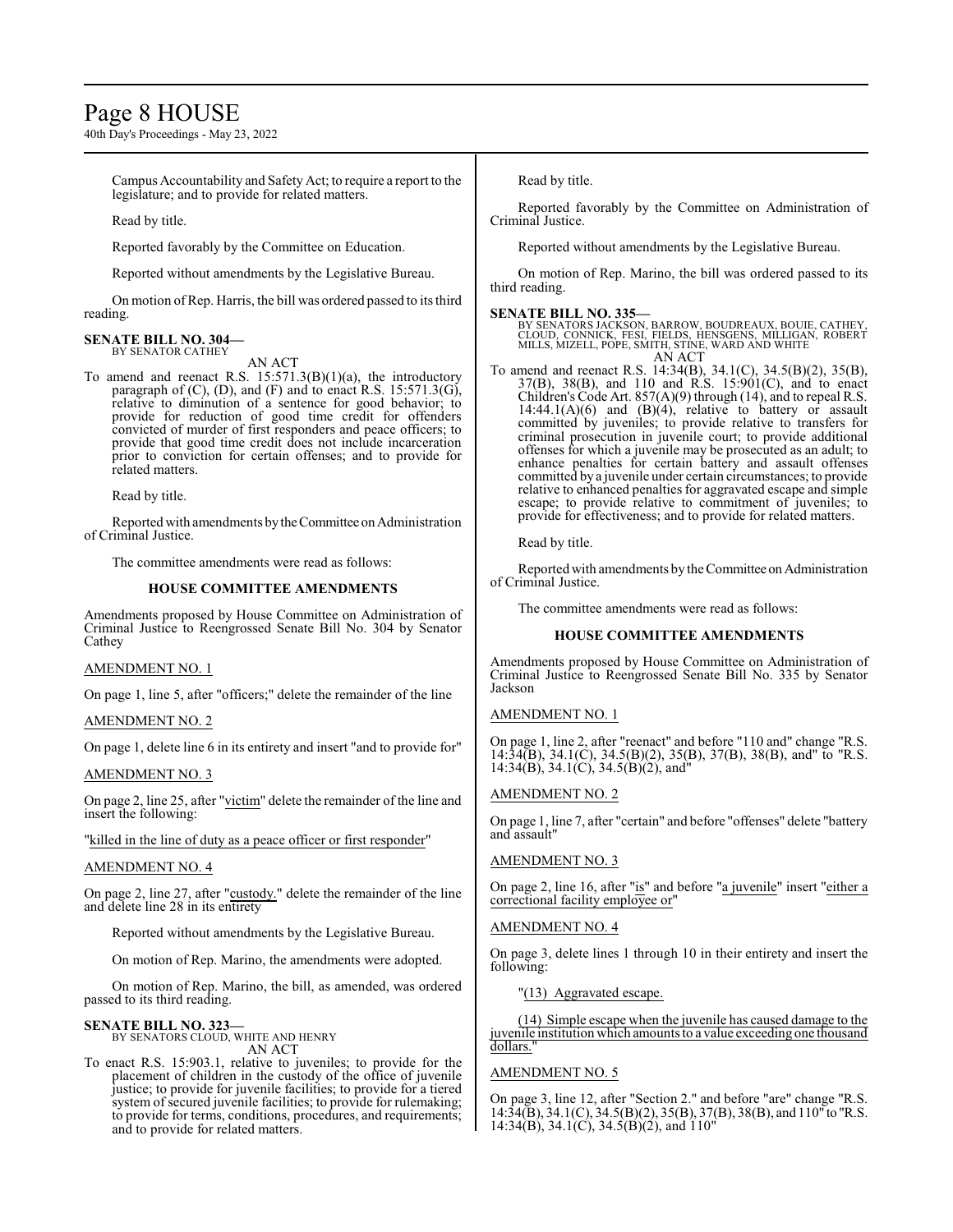# Page 9 HOUSE

40th Day's Proceedings - May 23, 2022

# AMENDMENT NO. 6

On page 5, delete lines 8 through 29 in their entirety and on page 6, delete lines 1 through 22 in their entirety

Reported without amendments by the Legislative Bureau.

On motion of Rep. Marino, the amendments were adopted.

On motion of Rep. Marino, the bill, as amended, was ordered passed to its third reading.

#### **SENATE BILL NO. 350—** BY SENATOR CLOUD

AN ACT

To amend and reenact R.S. 18:1313.1(G)(3), (H)(2), and (I)(3) and  $1315(C)$  and to enact R.S.  $18:1315(D)$  and  $(E)$ , relative to elections; to provide relative to absentee by mail ballots; to provide for the challenge of certain ballots; to provide for rulemaking; to provide for processes and procedures; and to provide for related matters.

Read by title.

Reported favorably by the Committee on House and Governmental Affairs.

Reported without amendments by the Legislative Bureau.

On motion of Rep. Stefanski, the bill was ordered passed to its third reading.

#### **SENATE BILL NO. 359—** BY SENATOR JACKSON

AN ACT

To amend and reenact R.S. 40:2608(A)(1), (2), and (4) and 2610(A), relative to forfeiture; to provide relative to receipt of notice of forfeiture; to provide relative to extension of time for filing of claims to seized property; to provide relative to time limits; and to provide for relative matters.

Read by title.

Reported favorably by the Committee on Administration of Criminal Justice.

Reported without amendments by the Legislative Bureau.

On motion of Rep. Marino, the bill was ordered passed to its third reading.

#### **SENATE BILL NO. 430—** BY SENATOR WOMACK

AN ACT

To enact R.S. 17:85.1, relative to naming a gymnasium at Monterey High School; to authorize the Concordia Parish School Board to name the new gymnasium at Monterey High School in honor of Jack Bairnsfather; and to provide for related matters.

Read by title.

Reported favorably by the Committee on Education.

Reported without amendments by the Legislative Bureau.

On motion ofRep. Harris, the bill was ordered passed to its third reading.

#### **SENATE BILL NO. 441—** BY SENATOR FESI

AN ACT

To amend and reenact R.S. 18:585, relative to public officers who retire or resign; to provide that public officers who retire or resign are ineligible to become candidates in certain elections; and to provide for related matters.

Read by title.

Reported with amendments by the Committee on House and Governmental Affairs.

The committee amendments were read as follows:

#### **HOUSE COMMITTEE AMENDMENTS**

Amendments proposed by House Committee on House and Governmental Affairs to Engrossed Senate Bill No. 441 by Senator Fesi

#### AMENDMENT NO. 1

On page 1, line 2, after "To" delete the remainder of the line and delete line 3, and on line 4, delete "elections;" and insert the following:

"enact R.S. 18:586, relative to filling a vacancy in an elected office; to provide for prohibitions; to provide relative to the retirement or resignation of an elected official; to provide relative to appointments and elections to fill such a vacancy; to provide for an effective date;

#### AMENDMENT NO. 2

On page 1, line 6, after "Section 1." delete the remainder of the line and delete lines 7 through 17 and on page 2, delete line 1 through 5 and insert the following:

"R.S. 18:586 is hereby enacted to read as follows:

§586. Vacancies caused by retirement or resignation; prohibitions

A. No elected official who has retired or resigned from state or local elective office shall be appointed to succeed himself in the office from which he retired or resigned.

B. No elected official who has retired or resigned from state or local elective office shall be eligible as a candidate at an election called to fill the vacancy created by the retirement or resignation of the elected official.

Section 2. This Act shall become effective upon signature by the governor or, if not signed by the governor, upon expiration of the time for bills to become law without signature by the governor, as provided by Article III, Section 18 of the Constitution of Louisiana. If vetoed by the governor and subsequently approved by the legislature, this Act shall become effective on the day following such approval."

Reported without amendments by the Legislative Bureau.

On motion of Rep. Stefanski, the amendments were adopted.

On motion of Rep. Stefanski, the bill, as amended, was ordered passed to its third reading.

**SENATE BILL NO. 478—** BY SENATOR BERNARD

AN ACT

To amend and reenact R.S. 44:1(A)(2)(a), 32(A), (C)(1)(a), and (D), 35(E)(2), and 37, relative to public records; to provide for the scope of records requests; to provide for response time; to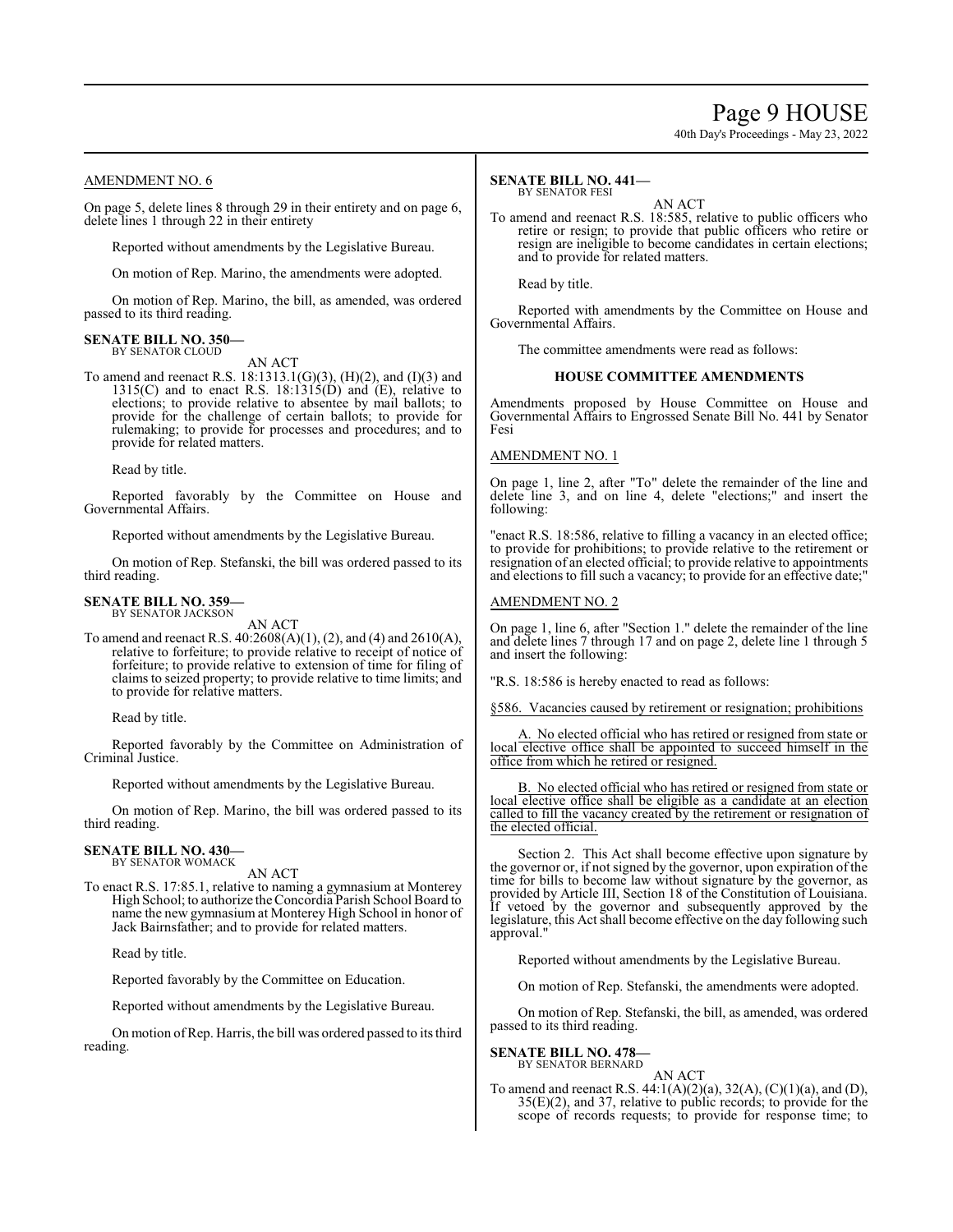# Page 10 HOUSE

40th Day's Proceedings - May 23, 2022

provide for liability of custodians of records; and to provide for related matters.

Read by title.

Reported favorably by the Committee on House and Governmental Affairs.

Reported without amendments by the Legislative Bureau.

On motion of Rep. Stefanski, the bill was ordered passed to its third reading.

# **House and House Concurrent Resolutions on Third Reading for Final Consideration**

The following House and House Concurrent Resolutions on third reading for final consideration were taken up and acted upon as follows:

#### **HOUSE CONCURRENT RESOLUTION NO. 111—** BY REPRESENTATIVE STAGNI

A CONCURRENT RESOLUTION

To urge and request the Louisiana Department of Health to examine options to improve reimbursement rates for residential substance abuse treatment facilities in the state.

Read by title.

Rep. Stagni moved the adoption of the resolution.

By a vote of 94 yeas and 0 nays, the resolution was adopted.

Ordered to the Senate.

#### **HOUSE CONCURRENT RESOLUTION NO. 112—** BY REPRESENTATIVE AMEDEE A CONCURRENT RESOLUTION

To urge and request local public bodies to provide for a mechanism for the public to submit input concerning agenda items via electronic mail and, to the extent practicable, to allow the public to view and participate in meetings via electronic means.

Read by title.

Rep. Amedee moved the adoption of the resolution.

By a vote of 85 yeas and 0 nays, the resolution was adopted.

Ordered to the Senate.

#### **HOUSE RESOLUTION NO. 145—** BY REPRESENTATIVE HARRIS

A RESOLUTION

To urge and request the state Department of Education to study transparency in education with respect to parental access to instructional materials and submit a written report of findings and conclusions, including any recommendations for related legislation, to the House Committee on Education and the Senate Committee on Education not later than sixty days prior to the beginning of the 2023 Regular Session of the Legislature.

Read by title.

Rep. Harris moved the adoption of the resolution.

By a vote of 94 yeas and 0 nays, the resolution was adopted.

#### **HOUSE CONCURRENT RESOLUTION NO. 113—** BY REPRESENTATIVE MINCEY

A CONCURRENT RESOLUTION

To urge and request the state Department of Education to study the cost of standardized testing associated with state assessments and submit a written report of findings and data supporting such findings to the Legislature of Louisiana by January 13, 2023.

Read by title.

Rep. Mincey moved the adoption of the resolution.

By a vote of 95 yeas and 0 nays, the resolution was adopted.

Ordered to the Senate.

# **HOUSE CONCURRENT RESOLUTION NO. 115—**

BY REPRESENTATIVE SCHEXNAYDER A CONCURRENT RESOLUTION

To memorialize the United States Congress to support the partnership between nonprofit organizations and the federal government.

Read by title.

Rep. Zeringue moved the adoption of the resolution.

By a vote of 93 yeas and 0 nays, the resolution was adopted.

Ordered to the Senate.

# **Notice of Intention to Call**

Pursuant to House Rule No. 8.20(A), Rep. Wright gave notice of his intention to call House Concurrent Resolution No. 103 from the calendar on Tuesday, May 24, 2022.

# **Notice of Intention to Call**

Pursuant to House Rule No. 8.20(A), Rep. Wright gave notice of his intention to call House Concurrent Resolution No. 107 from the calendar on Tuesday, May 24, 2022.

# **Senate Concurrent Resolutions on Third Reading for Final Consideration**

The following Senate Concurrent Resolutions on third reading for final consideration were taken up and acted upon as follows:

**SENATE CONCURRENT RESOLUTION NO. 6—** BY SENATOR CATHEY

A CONCURRENT RESOLUTION To create and provide for the Task Force on Tenure in Public Postsecondary Education.

Read by title.

# **Acting Speaker Stefanski in the Chair**

Rep. Charles Owen moved the concurrence of the resolution.

By a vote of 64 yeas and 30 nays, the resolution was concurred in.

#### **SENATE CONCURRENT RESOLUTION NO. 14—** BY SENATOR FOIL

A CONCURRENT RESOLUTION

To establish the Cybersecurity Redhibition Task Force and to recognize the task force as the unified and coordinated body of information technology and security professionals from various branches of federal and state government to consider creating a distinct cause of action for state agencies that respond to cyber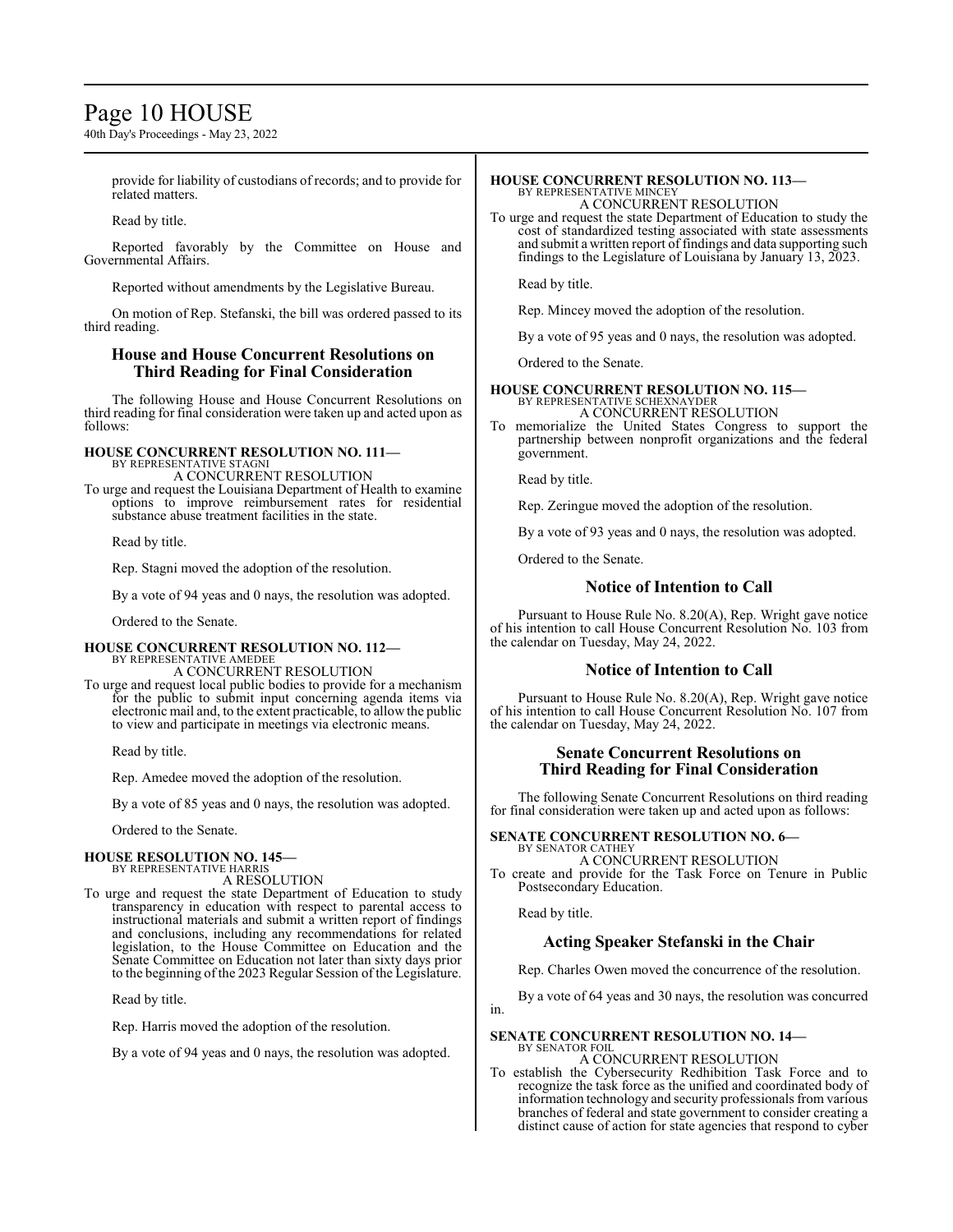incidents as part of the state's emergency support function to recover qualifying expenses from managed service providers and managed security service providers servicing public bodies and critical infrastructure whose actions or omissions contributed to the cyber incident.

Read by title.

# **Speaker Pro Tempore Magee in the Chair**

# **Motion**

On motion of Rep. Stagni, the resolution was returned to the calendar.

#### **SENATE CONCURRENT RESOLUTION NO. 33—** BY SENATOR MILLIGAN

A CONCURRENT RESOLUTION

To urge and request the state superintendent of education to create the Teachers' Advisory Council.

Read by title.

Rep. McFarland moved the concurrence of the resolution.

By a vote of 97 yeas and 0 nays, the resolution was concurred in.

# **SENATE CONCURRENT RESOLUTION NO. 40—**

BY SENATOR MILLIGAN A CONCURRENT RESOLUTION

To urge and request each city, parish, and other local school board to create a Teachers' Advisory Council.

Read by title.

Rep. McFarland moved the concurrence of the resolution.

By a vote of 96 yeas and 1 nay, the resolution was concurred in.

# **House Bills and Joint Resolutions on Third Reading and Final Passage**

The following House Bills and Joint Resolutions on third reading and final passage were taken up and acted upon as follows:

# **HOUSE BILL NO. 145—**

BY REPRESENTATIVE EDMONSTON AN ACT

To amend and reenact R.S.  $49:953(A)(1)(c)$  and  $(F)(3)(c)$ , 953.1(B)(2)(a), and 968(B)(introductory paragraph), relative to the Administrative Procedures Act; to require notification of legislators during the procedure for adoption ofrules; to remove gubernatorial suspension or veto power with respect to adopted rules; to provide relative to gubernatorial authority during the rule making process; to provide for an effective date; and to provide for related matters.

Read by title.

Rep. Edmonston sent up floor amendments which were read as follows:

# **HOUSE FLOOR AMENDMENTS**

Amendments proposed by Representative Edmonston to Engrossed House Bill No. 145 by Representative Edmonston

# AMENDMENT NO. 1

On page 1, line 3, after "968(B)(introductory paragraph)" delete the comma "," and insert "and  $(24)$ ,"

# AMENDMENT NO. 2

On page 1, line 10, after "968(B)(introductory paragraph)" insert "and (24)"

# AMENDMENT NO. 3

On page 3, between lines 14 and 15, insert the following:

 $\frac{1}{24}$  In addition to the submission of a report relative to a proposed rule change or fee adoption, increase, or decrease by an agency to the appropriate standing committee as specified in Paragraphs (1) through (23) of this Subsection, whenever the fiscal impact of the rule or fee adoption, increase, or decrease, as indicated by the statement of fiscal impact required by Paragraph (C)(5) of this Section, exceeds one million dollars, the report on the proposed rule change or fee adoption, increase, or decrease shall also be submitted to the Senate Committee on Finance and the House Committee on Appropriations and shall be subject to review by those committees in the same manner and to the same extent as the review of the standing committees provided for in Paragraphs (1) through (23) of this Subsection.

(b) Whenever the fiscal impact or economic impact of the proposed rule change or fee adoption, increase, or decrease is five hundred thousand dollars or more as indicated by the statement of fiscal impact or the statement of economic impact required by Subsection C of this Section, the agency shall transmit the report Subsection C of this Section, the agency provided for in Subsection C of this Section to each member of the legislature via electronic mail on the same day the notice of the intended action is submitted to the Louisiana Register for publication in accordance with R.S. 49:953.

 $*$  \*  $*$  \*

On motion of Rep. Edmonston, the amendments were withdrawn.

Rep. Ivey sent up floor amendments which were read as follows:

# **HOUSE FLOOR AMENDMENTS**

Amendments proposed by Representative Ivey to Engrossed House Bill No. 145 by Representative Edmonston

# AMENDMENT NO. 1

On page 1, line 2, after "amend and reenact" delete the remainder of the line and delete line 3 and insert "R.S. 49:953.1(B)(2)(a) and 968(B)(introductory paragraph), (D)(1)(b)(introductory paragraph) and  $(K)(1)$ , to enact R.S. 49:950.1, and to repeal R.S.  $49:968(B)(24)(b)$ , relative to the Administrative Procedure Act; to"

# AMENDMENT NO. 2

On page 1, delete lines 5 and 6 and insert "provide for the submission of specified reports regarding rules to legislators; to provide"

# AMENDMENT NO. 3

On page 1, line 9, after "Section 1." delete the remainder of the line and delete lines 10 through 21 and on page 2, delete lines 1 through 16 and insert the following:

 $'R.S.$  49:953.1 $(B)(2)(a)$  and 968 $(B)(introduction$  paragraph),  $(D)(1)(b)$ (introductory paragraph), and  $(K)(1)$  are hereby amended and reenacted and R.S. 49:950.1 is hereby enacted to read as follows:

"§950.1. Legislative electronic mail information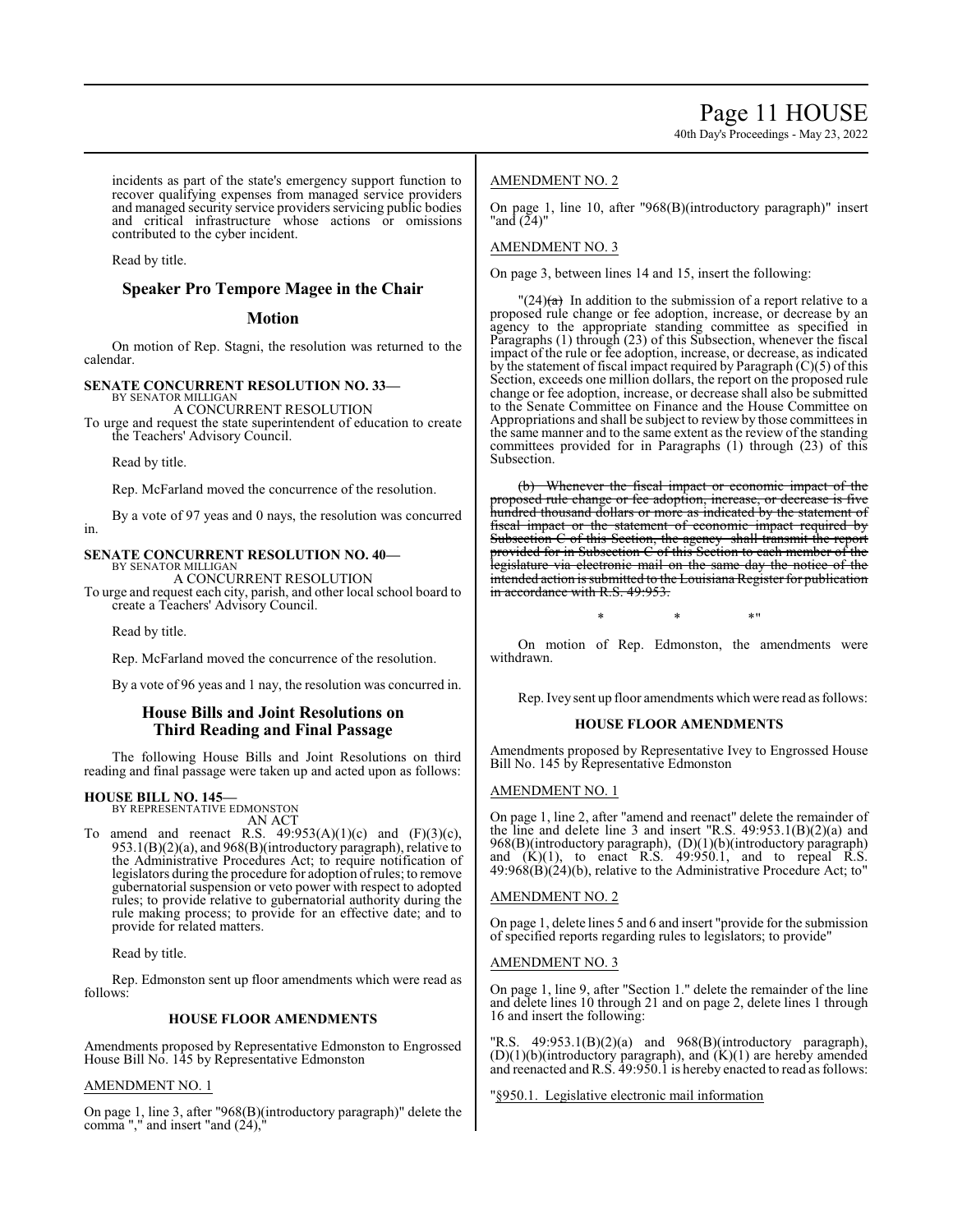# Page 12 HOUSE

40th Day's Proceedings - May 23, 2022

The chief clerical officers of the legislature shall maintain the appropriate electronic mail addresses to be used to satisfy the requirements ofthis Chapter that require transmittals to each member of the legislature and to oversight committees via electronic mail."

# AMENDMENT NO. 4

On page 3, between lines 14 and 15, insert the following:

"D.(1)

\* \* \*

(b) The agency shall submit a report to the subcommittee and to each member of the legislature, in the same manner as the submittal of the report provided for in Subsection B of this Section, which shall include:

\* \* \*

K.(1) Each year, no later than thirty days prior to the beginning of the regular session of the legislature, each agency shall submit a report to the appropriate committees and to each member of the legislature as provided for in Subsection B of this Section. This report shall contain a statement of the action taken by the agency with respect to adoption, amendment, or repeal of each rule proposed for adoption, amendment, or repeal during the previous year and a report of the action taken by the agency with respect to any proposed fee adoption, increase, or decrease during the previous year.

\* \* \*

Section 2. R.S.  $49:968(B)(24)(b)$  is hereby repealed in its entirety."

#### AMENDMENT NO. 5

On page 3, line 15, change "Section 2." to "Section 3."

On motion of Rep. Ivey, the amendments were adopted.

Rep. Edmonston moved the final passage of the bill, as amended.

#### **ROLL CALL**

The roll was called with the following result:

#### YEAS

| DuBuisson<br>Duplessis<br>Echols<br>Edmonds<br>Edmonston<br>Emerson<br>Farnum<br>Firment<br>Fisher<br>Fontenot<br>Freeman<br>Total - 98<br>$Total - 0$ | LaCombe<br>LaFleur<br>Landry<br>Larvadain<br>Lyons<br>Mack<br>Magee<br>Marcelle<br>Marino<br>McCormick<br>McFarland<br><b>NAYS</b><br><b>ABSENT</b> | Stefanski<br>Tarver<br>Thomas<br>Thompson<br>Turner<br>Villio<br>White<br>Willard<br>Wright<br>Zeringue |
|--------------------------------------------------------------------------------------------------------------------------------------------------------|-----------------------------------------------------------------------------------------------------------------------------------------------------|---------------------------------------------------------------------------------------------------------|
|                                                                                                                                                        |                                                                                                                                                     |                                                                                                         |
| <b>Bryant</b><br>Cox<br>Glover<br>Total - 7                                                                                                            | Johnson, T.<br>Moore<br>Phelps                                                                                                                      | Wheat                                                                                                   |

The Chair declared the above bill was finally passed.

The title of the above bill was read and adopted.

Rep. Edmonston moved to reconsider the vote by which the above bill was finally passed, and, on her own motion, the motion to reconsider was laid on the table.

#### **HOUSE BILL NO. 253—**

BY REPRESENTATIVES EDMONSTON, AMEDEE, BAGLEY, BUTLER,<br>ECHOLS, GADBERRY, HODGES, HORTON, MCCORMICK, CHARLES<br>OWEN, SCHAMERHORN, SEABAUGH, AND WRIGHT

AN ACT To amend and reenact R.S. 9:3583, R.S. 17:7(20)(b)(ix), 46(Q), 100.5(C)(2), 111(A), 158(F), 407.40(A)(5), and 1187(B), R.S.  $22:1128(D)(2)$ ,  $1206(7)(a)(i)$  and (ii),  $1452(C)(25)$ , and 1454(A), R.S. 23:332, R.S. 37:1025(B), 1360.23(H), 1360.82, and 2719, R.S. 38:2315, R.S. 39:1411, R.S. 40:1133.1(C),  $2113.4(A)$ ,  $2113.6(A)(1)$  and  $(B)$ ,  $2120.35(B)(5)$ , and  $2125(B)$ , R.S. 46:437.11(A), 1104, 1134, 1154, 1407(F), and 1995, R.S. 47:37(C) and 287.755(C), R.S. 49:145, 146(A)(1), and 673, and R.S. 51:2231(A), 2232(5), 2235(16)(a), 2236(A), 2237(2), 2247, 2248, 2254(1) and (2), 2255(A)(introductory paragraph), and 2608 and to enact R.S. 22:1063(A)(1)(i), R.S. 23:302(9) and (10), R.S. 40:2102(5) and (6), and R.S. 51:2232(11) and (12) and 2603(13) and (14), relative to discriminatory practices based on vaccination status or immunity status; to prohibit discriminating between individuals based on such status; to provide for the extension of credit; to provide for the duties of the State Board of Elementary and Secondary Education; to provide for financial assistance awards; to provide for the granting of sabbatical leave; to provide for enrollment at alternative schools; to provide for public school admissions; to provide for the duties of public school boards; to provide for student transportation; to provide for early learning center licensing; to provide for eligibility in group health plans and health insurance coverage; to provide for the duties of the commissioner of insurance; to provide for risk rates of the Louisiana Health Plan; to provide for insurance rates for property and casualty insurance; to provide for intentional discrimination in employment; to provide for the duties of the Department of Health; to provide for the selection of medication attendants; to provide for the duties of the State Board of Medical Examiners; to provide for the training of physician assistants; to provide for direct primary care practices; to provide for the duties of the Louisiana State Board of Social Work Examiners; to provide for application to the Louisiana State Board of Social Work Examiners; to provide for the selection of persons for professional servicesin public contracts; to provide for programs and activities receiving state financial assistance; to provide for the licensure process for emergency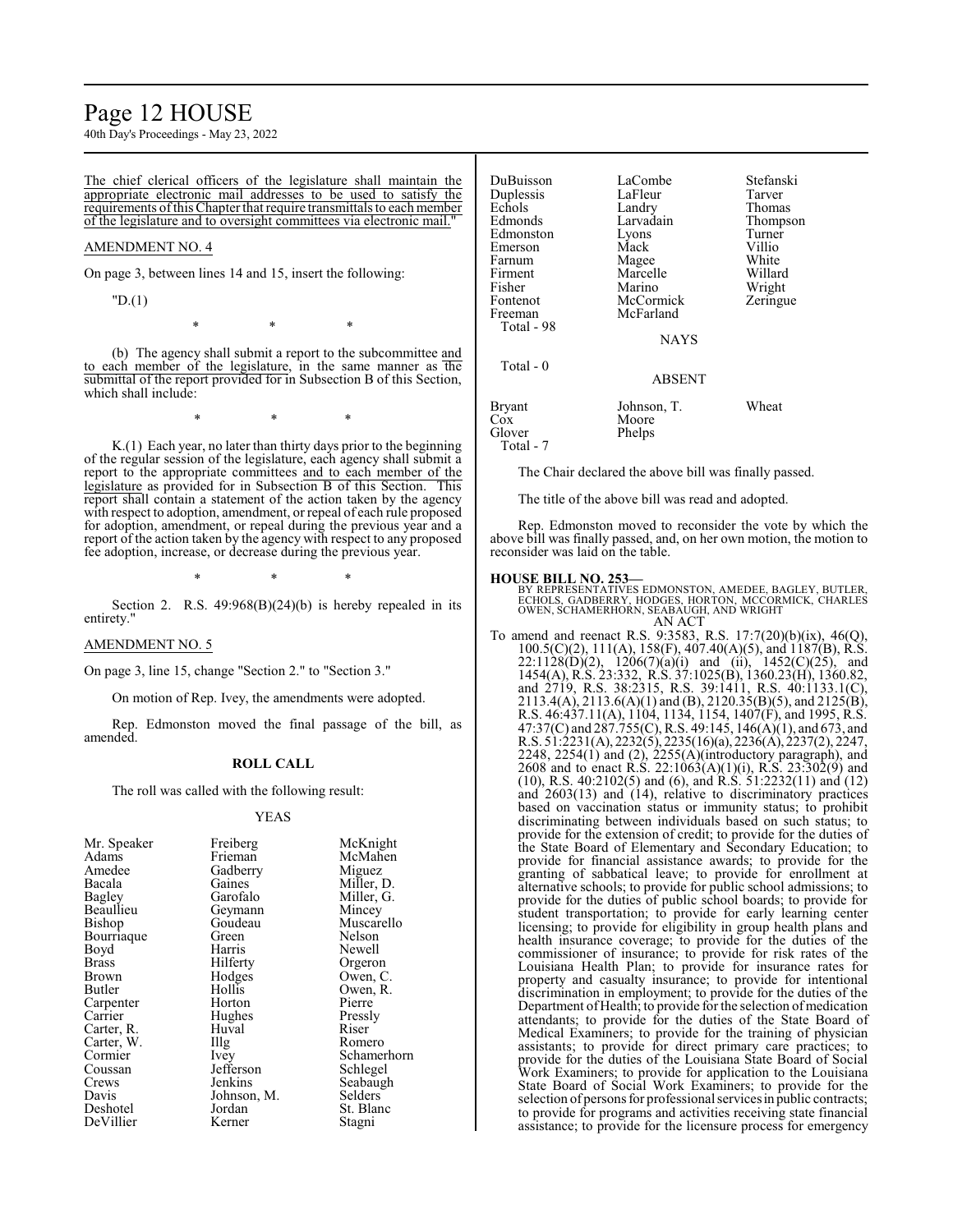#### medical personnel; to provide for emergency services; to provide for adult brain injury facilities; to provide for medical assistance programs; to provide for parish hospital and hospital service district affirmative action programs; to provide for childplacing agencies, maternity homes, and certain residential homes; to provide for certain programs and activities for displaced homemakers; to provide for certain income tax credits; to provide for access to public meetings in public buildings and facilities; to provide for the expenditure of federal block grant funds; to provide for the Louisiana Commission of Human Rights; to provide for the authority of the commission; to provide for local human rights commissions; to provide relative to discriminatory practices and advertisements; to provide relative to discrimination by financial institutions; to provide for credit transactions; to provide for the Equal Housing Opportunity Act; to provide relative to the provision of brokerage services; to provide for definitions; and to provide for related matters.

Read by title.

#### **Motion**

On motion of Rep. Edmonston, the bill was returned to the calendar.

#### **HOUSE BILL NO. 254—** BY REPRESENTATIVE GREEN

AN ACT

To amend and reenact R.S. 18:1505.2(H)(1)(a) and (2)(a) and (b) and to repeal R.S. 18:1505.2(H)(2)(c), relative to campaign finance; to provide relative to campaign contribution limits; to provide for effectiveness; and to provide for related matters.

Read by title.

Rep. Green moved the final passage of the bill.

#### **ROLL CALL**

The roll was called with the following result:

#### YEAS

| Carpenter<br>Carter, R.<br>Carter, W.<br>Cormier<br>Fisher<br>Freiberg<br>Gaines<br>Total - 19 | Green<br>Harris<br>Jefferson<br>Jenkins<br>Jordan<br>Larvadain<br>Lyons<br><b>NAYS</b> | Marcelle<br>McFarland<br>Nelson<br>Newell<br>Pierre |
|------------------------------------------------------------------------------------------------|----------------------------------------------------------------------------------------|-----------------------------------------------------|
| Mr. Speaker                                                                                    | Fontenot                                                                               | Miguez                                              |
| Adams                                                                                          | Freeman                                                                                | Miller, G.                                          |
| Amedee                                                                                         | Frieman                                                                                | Mincey                                              |
| Bacala                                                                                         | Gadberry                                                                               | Muscarello                                          |
| Bagley                                                                                         | Garofalo                                                                               | Orgeron                                             |
| Beaullieu                                                                                      | Geymann                                                                                | Owen, C.                                            |
| Bishop                                                                                         | Goudeau                                                                                | Owen, R.                                            |
| Bourriaque                                                                                     | Hilferty                                                                               | Pressly                                             |
| Boyd                                                                                           | Hodges                                                                                 | Riser                                               |
| Brass                                                                                          | Hollis                                                                                 | Romero                                              |
| Brown                                                                                          | Horton                                                                                 | Schamerhorn                                         |
| Butler                                                                                         | Huval                                                                                  | Schlegel                                            |
| Carrier                                                                                        | Illg                                                                                   | Seabaugh                                            |
| Coussan                                                                                        | Ivey                                                                                   | St. Blanc                                           |
| Crews                                                                                          | Kerner                                                                                 | Stefanski                                           |
| Deshotel                                                                                       | LaCombe                                                                                | Tarver                                              |
| DeVillier                                                                                      | LaFleur                                                                                | Thomas                                              |
| DuBuisson                                                                                      | Landry                                                                                 | Thompson                                            |

# Page 13 HOUSE

40th Day's Proceedings - May 23, 2022

| Echols        | Mack          | Turner  |
|---------------|---------------|---------|
| Edmonds       | Magee         | Villio  |
| Edmonston     | Marino        | White   |
| Emerson       | McCormick     | Willard |
| Farnum        | McKnight      | Wright  |
| Firment       | McMahen       |         |
| Total - 71    |               |         |
|               | <b>ABSENT</b> |         |
| <b>Bryant</b> | Hughes        | Phelps  |
| Cox           | Johnson, M.   | Selders |
| Davis         | Johnson, T.   | Stagni  |
| Duplessis     | Miller, D.    | Wheat   |
| Glover        | Moore         | Zeringu |

Total - 15

Phelps<br>M. Selders Selders Stagni Zeringue

The Chair declared the above bill failed to pass.

#### **Consent to Correct a Vote Record**

Rep. Hilferty requested the House consent to correct her vote on final passage of House Bill No. 254 from yea to nay, which consent was unanimously granted.

## **Consent to Correct a Vote Record**

Rep. Willard requested the House consent to correct his vote on final passage of House Bill No. 254 from yea to nay, which consent was unanimously granted.

# **HOUSE BILL NO. 298—**

BY REPRESENTATIVE JORDAN A JOINT RESOLUTION

To amend Article I, Section 3 of the Constitution of Louisiana, relative to the prohibition of slavery and involuntary servitude; to provide relative to the administration of criminal justice; to provide for submission of the proposed amendment to the electors; and to provide for related matters.

Read by title.

# **Speaker Schexnayder in the Chair**

Rep. Jordan moved the final passage of the bill.

#### **ROLL CALL**

The roll was called with the following result:

#### YEAS

Adams Gaines Miguez Amedee Garofalo Miller, D.<br>Bacala Geymann Miller, G. Bacala Geymann<br>Beaullieu Goudeau Beaullieu Goudeau Mincey<br>Bishop Green Muscare Bourriaque Harris Nelson<br>Boyd Hilferty Newell Boyd Hilferty<br>Brass Hodges Brass Hodges Orgeron<br>Brown Hollis Owen Brown Hollis Owen, C.<br>Butler Horton Owen, R. Carpenter Hughes Phelps<br>Carter, R. Huval Pierre Carter, R. Huval Pierre<br>Carter, W. Illg Pressly Carter, W. Illg Pressl<br>Cormier Ivev Riser Cormier Ivey Riser<br>
Coussan Jefferson Romero Coussan Jefferson<br>Crews Jenkins Davis Johnson, M.<br>Deshotel Jordan DeVillier Kerner Selders<br>DuBuisson LaCombe St. Blanc DuBuisson

Mr. Speaker Gadberry McMahen<br>Adams Gaines Miguez Green Muscarello<br>Harris Nelson Horton Owen, R.<br>Hughes Phelps Crews Jenkins Schamerhorn<br>
Davis Johnson, M. Schlegel Jordan Seabaugh<br>Kerner Selders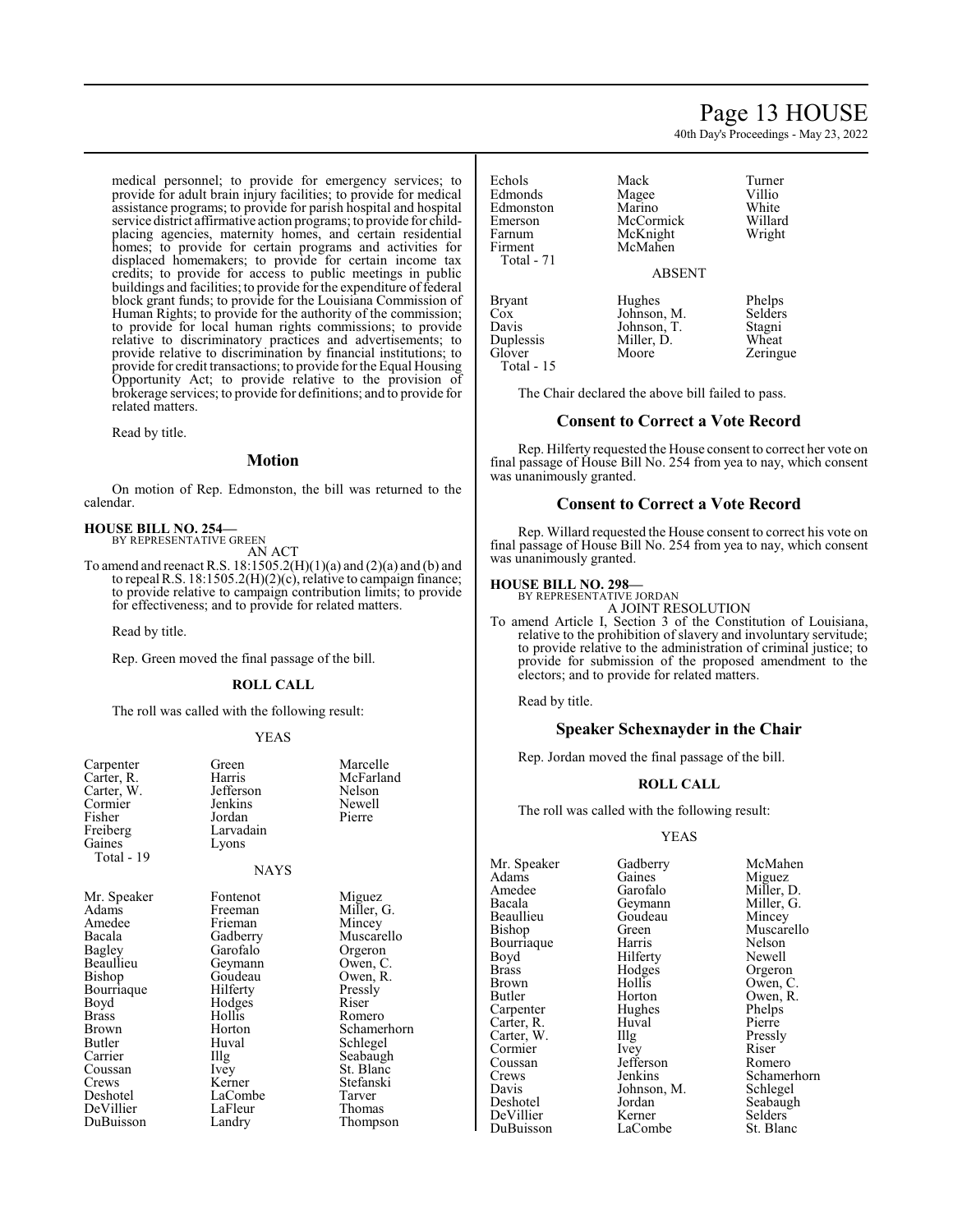# Page 14 HOUSE

40th Day's Proceedings - May 23, 2022

| Duplessis<br>Echols<br>Edmonds<br>Edmonston<br>Emerson<br>Farnum<br>Firment<br>Fisher<br>Freeman<br>Freiberg<br>Frieman<br>Total - 96 | LaFleur<br>Landry<br>Larvadain<br>Lyons<br>Mack<br>Magee<br>Marcelle<br>Marino<br>McCormick<br>McFarland<br>McKnight<br><b>NAYS</b> | Stagni<br>Stefanski<br>Tarver<br>Thomas<br>Thompson<br>Turner<br>Villio<br>White<br>Willard<br>Wright<br>Zeringue |
|---------------------------------------------------------------------------------------------------------------------------------------|-------------------------------------------------------------------------------------------------------------------------------------|-------------------------------------------------------------------------------------------------------------------|
| Total - 0                                                                                                                             | <b>ABSENT</b>                                                                                                                       |                                                                                                                   |
| <b>Bagley</b><br><b>Bryant</b><br>Carrier<br>Total - 9                                                                                | Cox<br>Fontenot<br>Glover                                                                                                           | Johnson, T.<br>Moore<br>Wheat                                                                                     |

The Chair declared the above bill, having received a two-thirds vote of the elected members, was finally passed.

The title of the above bill was read and adopted.

Rep. Jordan moved to reconsider the vote by which the above bill was finally passed, and, on his own motion, the motion to reconsider was laid on the table.

#### **Consent to Correct a Vote Record**

Rep. Freeman requested the House consent to record her vote on final passage of House Bill No. 298 as yea, which consent was unanimously granted.

#### **HOUSE BILL NO. 366—** BY REPRESENTATIVE FRIEMAN

A JOINT RESOLUTION

Proposing to amend Article V, Section 23(B) of the Constitution of Louisiana, to provide for the mandatory retirement age for judges; to increase the mandatory retirement age for judges; to provide for submission of the proposed amendment to the electors; and to provide for related matters.

Read by title.

Rep. Frieman moved the final passage of the bill.

### **ROLL CALL**

The roll was called with the following result:

#### YEAS

| Mr. Speaker   | Frieman     | McCormick  |
|---------------|-------------|------------|
| Adams         | Gadberry    | McFarland  |
| Amedee        | Gaines      | McKnight   |
| Bagley        | Geymann     | McMahen    |
| Bishop        | Green       | Miller, D. |
| Bourriaque    | Harris      | Miller, G. |
| Boyd          | Hilferty    | Nelson     |
| <b>Brass</b>  | Hollis      | Newell     |
| Brown         | Hughes      | Orgeron    |
| <b>Bryant</b> | Huval       | Owen, C.   |
| Carpenter     | Illg        | Owen, R.   |
| Carrier       | Ivey        | Pierre     |
| Carter, W.    | Jefferson   | Schlegel   |
| Coussan       | Jenkins     | Selders    |
| Davis         | Johnson, T. | St. Blanc  |
| Deshotel      | Jordan      | Stagni     |

| DuBuisson<br>Duplessis<br>Edmonston<br>Emerson<br>Firment<br>Fisher<br>Freeman<br>Freiberg<br>Total - $70$                | Kerner<br>LaCombe<br>LaFleur<br>Landry<br>Lyons<br>Magee<br>Marcelle<br>Marino                                              | Tarver<br>Thompson<br>Turner<br>Villio<br>White<br>Willard                                         |
|---------------------------------------------------------------------------------------------------------------------------|-----------------------------------------------------------------------------------------------------------------------------|----------------------------------------------------------------------------------------------------|
|                                                                                                                           | NAYS                                                                                                                        |                                                                                                    |
| Bacala<br>Beaullieu<br>Butler<br>Carter, R.<br>Cormier<br>Crews<br>DeVillier<br>Echols<br>Edmonds<br>Farnum<br>Total - 29 | Fontenot<br>Garofalo<br>Goudeau<br>Hodges<br>Horton<br>Larvadain<br>Mack<br>Miguez<br>Mincey<br>Muscarello<br><b>ABSENT</b> | Pressly<br>Riser<br>Romero<br>Schamerhorn<br>Seabaugh<br>Stefanski<br>Thomas<br>Wright<br>Zeringue |
| Cox<br>Glover                                                                                                             | Johnson, M.<br>Moore                                                                                                        | Phelps<br>Wheat                                                                                    |

The Chair declared the above bill, having received a two-thirds vote of the elected members, was finally passed.

The title of the above bill was read and adopted.

Rep. Frieman moved to reconsider the vote by which the above bill was finally passed, and, on his own motion, the motion to reconsider was laid on the table.

Total - 6

**HOUSE BILL NO. 615—** BY REPRESENTATIVE FREEMAN AN ACT

To amend and reenact R.S. 44:3(A)(4)(b)(ii) and to enact R.S.  $44:3(K)$ , relative to public records; to provide relative to disclosure; to provide relative to law enforcement investigative records; to provide for disclosure to certain individuals; and to provide for related matters.

Read by title.

Rep. Freeman sent up floor amendments which were read as follows:

# **HOUSE FLOOR AMENDMENTS**

Amendments proposed by Representative Freeman to Engrossed House Bill No. 615 by Representative Freeman

# AMENDMENT NO. 1

On page 2, at the end of line 6, delete the period "." and insert a comma "," and insert "unless prohibited or protected by federal law or state law not contained in this Title."

#### AMENDMENT NO. 2

On page 2, line 9, delete "a sex" and insert "an"

AMENDMENT NO. 3

On page 2, line 15, delete "a sex" and insert "an"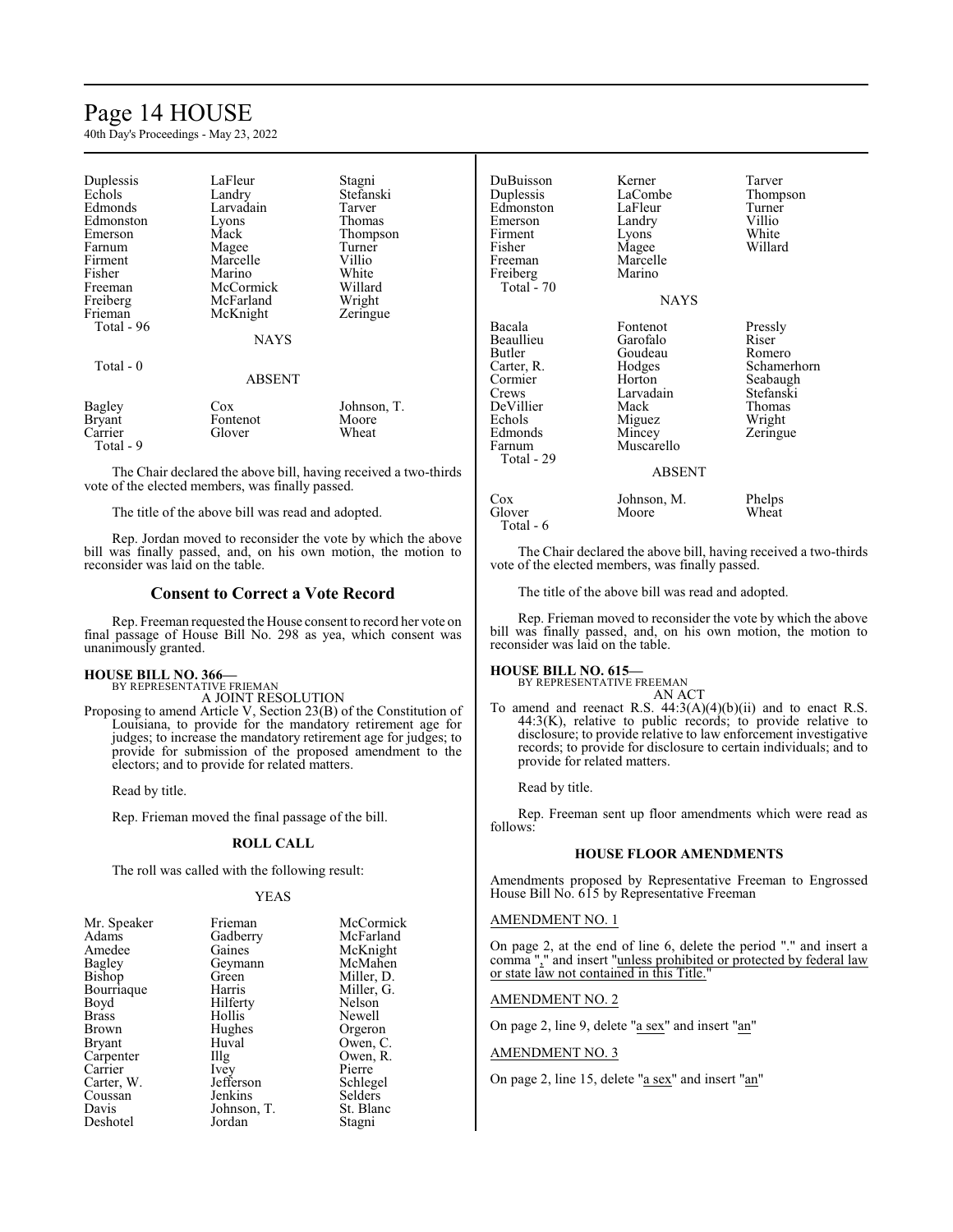# Page 15 HOUSE

40th Day's Proceedings - May 23, 2022

# AMENDMENT NO. 4

On page 2, at the beginning of line 20, delete "allowing a victim of a sex" and insert "in its discretion allowing a victim of an"

### AMENDMENT NO. 5

On page 2, at the end line 21, delete the period "." and insert a comma "," and insert "provided the agency determines it would not reasonably impair any ongoing investigation or prosecution."

#### AMENDMENT NO. 6

On page 2, at the end of line 22, change the colon ":" to a comma ","

AMENDMENT NO. 7

On page 2, delete line 23 in its entirety

# AMENDMENT NO. 8

On page 2, at the beginning of line 24, delete "(b) "Designated" and insert "designated"

On motion of Rep. Freeman, the amendments were adopted.

Rep. Freeman moved the final passage of the bill, as amended.

#### **ROLL CALL**

The roll was called with the following result:

#### YEAS

| Mr. Speaker | Freeman     | McKnig    |
|-------------|-------------|-----------|
| Adams       | Freiberg    | McMah     |
| Amedee      | Frieman     | Miguez    |
| Bacala      | Gadberry    | Miller, l |
| Bagley      | Garofalo    | Miller,   |
| Beaullieu   | Geymann     | Mincey    |
| Bishop      | Goudeau     | Muscare   |
| Bourriaque  | Green       | Nelson    |
| Boyd        | Harris      | Newell    |
| Brass       | Hilferty    | Orgeror   |
| Brown       | Hodges      | Owen, 0   |
| Bryant      | Hollis      | Owen, I   |
| Butler      | Horton      | Phelps    |
| Carpenter   | Hughes      | Pierre    |
| Carrier     | Huval       | Pressly   |
| Carter, R.  | Illg        | Riser     |
| Carter, W.  | Ivey        | Romero    |
| Cormier     | Jefferson   | Schame    |
| Coussan     | Jenkins     | Schlege   |
| Crews       | Johnson, M. | Seabaug   |
| Davis       | Jordan      | Selders   |
| Deshotel    | Kerner      | St. Blan  |
| DeVillier   | LaCombe     | Stagni    |
| DuBuisson   | LaFleur     | Stefansl  |
| Duplessis   | Landry      | Tarver    |
| Echols      | Larvadain   | Thomas    |
| Edmonds     | Lyons       | Thomps    |
| Edmonston   | Mack        | Turner    |
| Emerson     | Magee       | Villio    |
| Farnum      | Marcelle    | White     |
| Firment     | Marino      | Willard   |
| Fisher      | McCormick   | Wright    |
| Fontenot    | McFarland   | Zeringu   |
| Total - 99  |             |           |
|             | <b>NAYS</b> |           |
| Total - 0   |             |           |
|             | ABSENT      |           |
|             |             |           |

McKnight McMahen<br>Miguez Miller, D. Miller, G. Mincey Muscarello<br>Nelson Newell Orgeron Owen, C. Owen, R. Phelps Pierre Pressly<br>Riser Romero Schamerhorn Schlegel Seabaugh Selders<sup>®</sup> St. Blanc Stagni Stefanski<br>Tarver Thompson Turner<br>Villio White Willard Wright Zeringue

Total - 6

Cox Glover Moore<br>
Gaines Johnson T. Wheat Johnson, T.

The Chair declared the above bill was finally passed.

The title of the above bill was read and adopted.

Rep. Freeman moved to reconsider the vote by which the above bill was finally passed, and, on her own motion, the motion to reconsider was laid on the table.

# **Consent to Correct a Vote Record**

Rep. Larvadain requested the House consent to record his vote on final passage of House Bill No. 615 as yea, which consent was unanimously granted.

# **Speaker Pro Tempore Magee in the Chair**

# **HOUSE BILL NO. 673—** BY REPRESENTATIVE JORDAN

AN ACT

To amend and reenact R.S. 40:2869(D) and (E) and to enact R.S. 40:2869(A)(21) through (25), relative to pharmacy benefit managers; to provide for the pharmacy benefit manager monitoring advisory council; to provide for membership; to provide for technical changes; to provide for effectiveness; and to provide for related matters.

Read by title.

Rep. Jordan moved the final passage of the bill.

#### **ROLL CALL**

The roll was called with the following result:

#### YEAS

Mr. Speaker Freiberg McKnight<br>
Adams Frieman McMahen Adams Frieman McMahen Amedee Gadberry<br>Bacala Gaines Bacala Gaines Miller, D.<br>Bagley Garofalo Miller, G. Bagley Garofalo Miller, G.<br>Beaullieu Geymann Mincey Beaullieu Geymann<br>Bishop Goudeau Bourriaque Green<br>Boyd Harris Boyd Harris Newell<br>Brass Hilferty Orgeron Brass Hilferty Orgeron<br>Brown Hodges Owen, C Brown Hodges Owen, C.<br>Bryant Hollis Owen. R. Bryant Hollis Owen, R.<br>Butler Horton Phelps Carpenter Hughe<br>Carrier Huval Carter, R. Illg. Riser<br>Carter, W. Ivey Romero Carter, W. Ivey<br>Cormier Jefferson Coussan Jenkins Seabaugh<br>Crews Johnson M. Selders Crews Johnson, M.<br>Davis Jordan Deshotel Kerner Stagni<br>
DeVillier LaCombe Stefanski DuBuisson LaFleur Tarver Duplessis Landry<br>Echols Larvadain Edmonston Lyons Turner<br>Emerson Mack Villio Emerson Mack Villio<br>
Farnum Magee White Farnum Magee White<br>
Firment Marcelle Willard Firment Marcelle<br>Fisher Marino Fisher Marino Wright

Horton Phelps<br>Hughes Pierre Huval Pressly<br>Illg Riser Jordan St. Blanc<br>Kerner Stagni LaCombe Stefans<br>LaFleur Tarver McCormick

Goudeau Muscarello<br>Green Nelson Cormier Jefferson Schamerhorn<br>
Coussan Jenkins Seabaugh Larvadain Thompson<br>Lyons Turner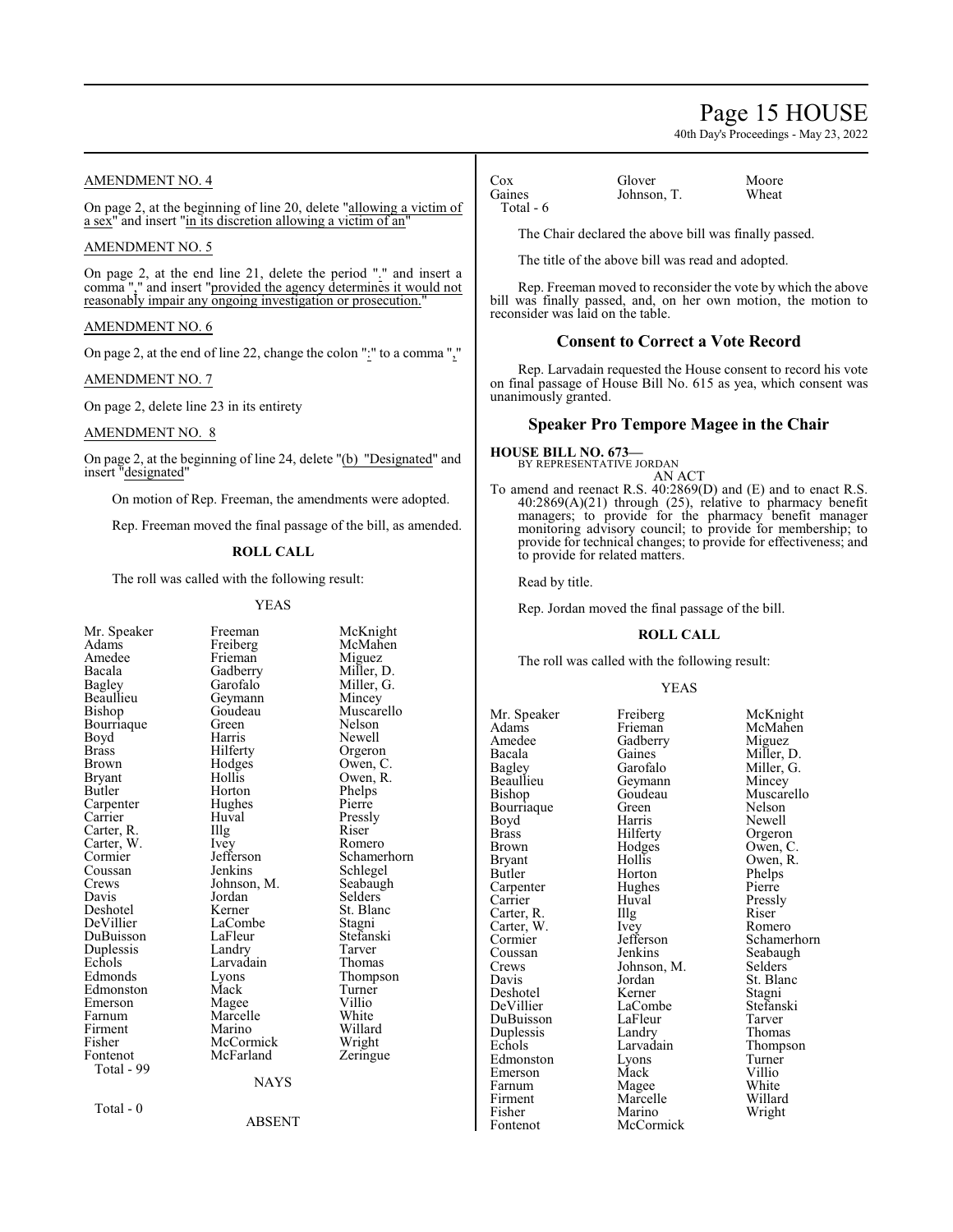# Page 16 HOUSE

40th Day's Proceedings - May 23, 2022

| Freeman                               | McFarland                        |                   |
|---------------------------------------|----------------------------------|-------------------|
| Total - 97                            | <b>NAYS</b>                      |                   |
| Total - 0                             | <b>ABSENT</b>                    |                   |
| Cox<br>Edmonds<br>Glover<br>Total - 8 | Johnson, T.<br>Moore<br>Schlegel | Wheat<br>Zeringue |

The Chair declared the above bill was finally passed.

The title of the above bill was read and adopted.

Rep. Jordan moved to reconsider the vote by which the above bill was finally passed, and, on his own motion, the motion to reconsider was laid on the table.

# **HOUSE BILL NO. 987—** BY REPRESENTATIVE DESHOTEL

AN ACT

To amend and reenact R.S. 44:4.1(B)(35) and to enact Chapter 12-B of Title 51 of the Louisiana Revised Statutes of 1950, to be comprised of R.S. 51:1381 through 1397, relative to data privacy; to provide definitions; to provide for applicability; to provide for consumer rights; to require a response to a request; to provide for the responsibilities of a processor and a controller; to provide for deidentified data; to provide limitations; to provide for investigative powers; to provide for enforcement; to provide for a civil fine; to provide for a data assessment; to provide for a public records exception; to create an account; to require a report; and to provide for related matters.

Read by title.

# **Motion**

On motion of Rep. Deshotel, the bill was returned to the calendar.

# **Notice of Intention to Call**

Pursuant to House Rule No. 8.20(A), Rep. Deshotel gave notice of his intention to call House Bill No. 987 from the calendar on Tuesday, May 24, 2022.

**HOUSE BILL NO. 1083** (Substitute for House Bill No. 41 by Representative Newell)**—** BY REPRESENTATIVE NEWELL

AN ACT

To amend and reenact R.S. 17:111(A), R.S. 23:332(A)(1) and (2),  $(B)$ ,  $(C)(1)$  and  $(2)$ ,  $(D)$ ,  $(E)$ ,  $(F)(1)$  and  $(2)$ , and  $(H)(3)$  and  $(4)$ , R.S. 51:2232(5), 2236(A), 2602(A), 2606(A)(1) through (5), 2607(A), and 2608 and to enact R.S. 23:332(I) and R.S. 51:2232(11) and 2603(13), relative to discrimination; to provide relative to discrimination based on hairstyle; to provide relative to discrimination in education, employment, public accommodations, and housing opportunities; to provide for definitions; and to provide for related matters.

Read by title.

Rep. Newell moved the final passage of the bill.

#### **ROLL CALL**

The roll was called with the following result:

| Mr. Speaker   | Gaines            | McFarland   |
|---------------|-------------------|-------------|
| Adams         | Geymann           | McKnight    |
| Bishop        | Glover            | McMahen     |
| Boyd          | Goudeau           | Miller, D.  |
| <b>Brass</b>  | Green             | Miller, G.  |
| <b>Bryant</b> | Harris            | Muscarello  |
| Butler        | Hilferty          | Nelson      |
| Carpenter     | Hollis            | Newell      |
| Carrier       | Hughes            | Orgeron     |
| Carter, R.    | Huval             | Owen, C.    |
| Carter, W.    | $\prod_{i=1}^{n}$ | Owen, R.    |
| Cormier       | Ivey              | Phelps      |
| Davis         | Jefferson         | Pierre      |
| Deshotel      | Jenkins           | Pressly     |
| DeVillier     | Johnson, T.       | Romero      |
| DuBuisson     | Jordan            | Schamerhorn |
| Duplessis     | Kerner            | Selders     |
| Edmonston     | LaCombe           | St. Blanc   |
| Emerson       | LaFleur           | Stagni      |
| Farnum        | Landry            | Stefanski   |
| Fisher        | Larvadain         | Thomas      |
| Fontenot      | Lyons             | Thompson    |
| Freeman       | Magee             | White       |
| Freiberg      | Marcelle          | Willard     |
| Gadberry      | Marino            |             |
| Total - 74    |                   |             |
|               | <b>NAYS</b>       |             |
|               |                   |             |
| Amedee        | Firment           | Mincey      |
| Bacala        | Frieman           | Riser       |
| Bagley        | Garofalo          | Schlegel    |
| Beaullieu     | Hodges            | Seabaugh    |
| Bourriaque    | Horton            | Tarver      |
| Coussan       | Mack              | Turner      |
| Crews         | McCormick         | Villio      |
| Edmonds       | Miguez            | Wright      |
| Total - 24    |                   |             |
|               | <b>ABSENT</b>     |             |
| <b>Brown</b>  | Johnson, M.       | Zeringue    |
| Cox           | Moore             |             |
| Echols        | Wheat             |             |
| Total - 7     |                   |             |

The Chair declared the above bill was finally passed.

The title of the above bill was read and adopted.

Rep. Newell moved to reconsider the vote by which the above bill was finally passed, and, on her own motion, the motion to reconsider was laid on the table.

### **Suspension of the Rules**

On motion of Rep. Gadberry, the rules were suspended in order to take up and consider House and House Concurrent Resolutions on Third Reading for Final Consideration at this time.

# **House and House Concurrent Resolutions on Third Reading for Final Consideration**

The following House and House Concurrent Resolutions on third reading for final consideration were taken up and acted upon as follows:

#### **HOUSE CONCURRENT RESOLUTION NO. 107—** BY REPRESENTATIVE WRIGHT

A CONCURRENT RESOLUTION

To create and provide for a joint subcommittee to be comprised of members from the House Committee on Transportation, Highways and Public Works, the House Committee on Commerce, the Senate Committee on Transportation,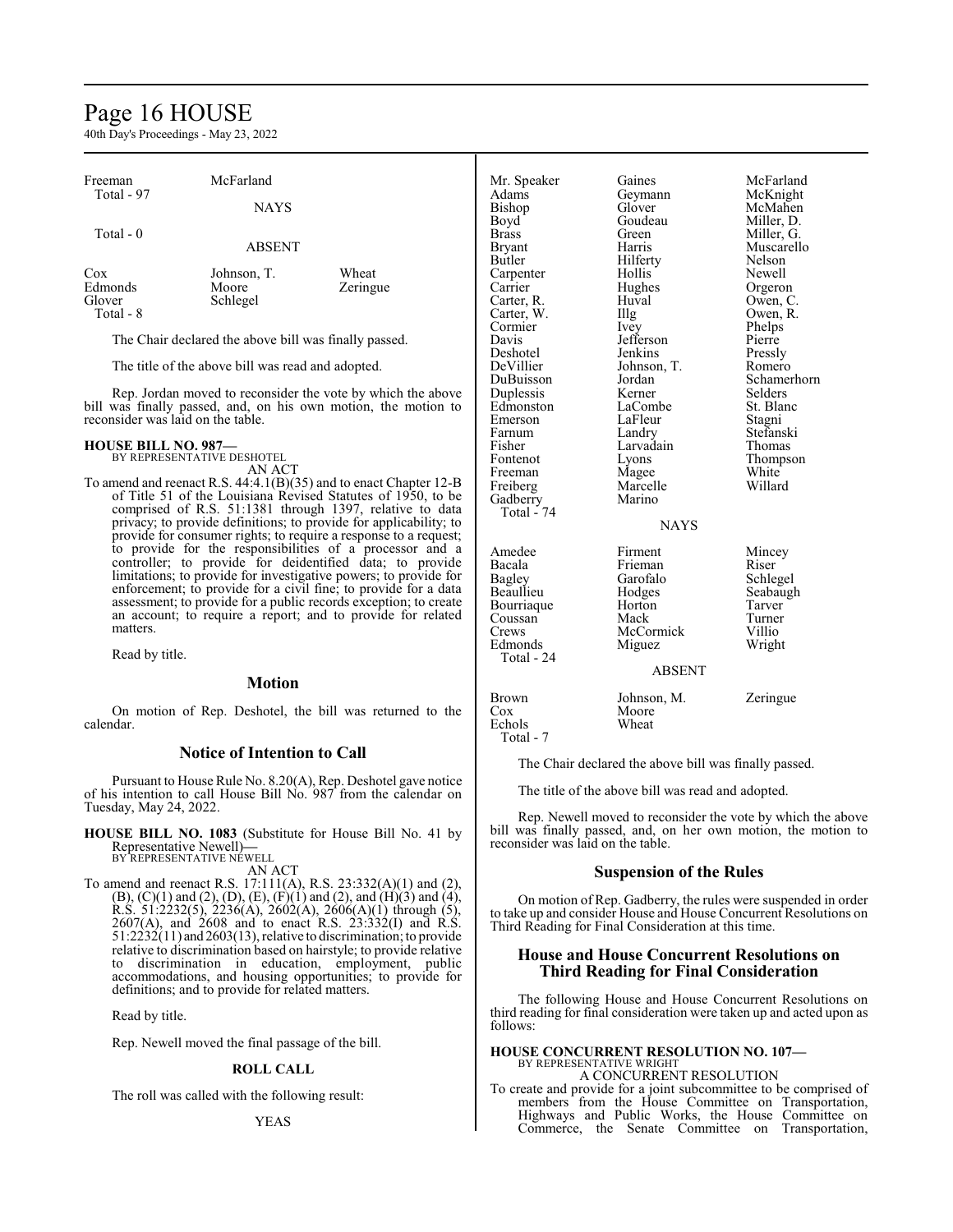40th Day's Proceedings - May 23, 2022

Highways, and Public Works, and the Senate Committee on Commerce, Consumer Protection, and International Affairs to examine and study port infrastructure strategies.

Called from the calendar.

Read by title.

# **Motion**

On motion of Rep. Gadberry, the resolution was returned to the calendar.

#### **HOUSE CONCURRENT RESOLUTION NO. 96—** BY REPRESENTATIVE MAGEE

A CONCURRENT RESOLUTION

To create an America 250 state commission to work jointly with the federal America 250 commission to help plan and coordinate the celebration of the semiquincentennial anniversary of the United States of America.

Called from the calendar.

Read by title.

Rep. Stefanski sent up floor amendments on behalf of Rep. Magee which were read as follows:

### **HOUSE FLOOR AMENDMENTS**

Amendments proposed by Representative Magee to Engrossed House Concurrent Resolution No. 96 by Representative Magee

#### AMENDMENT NO. 1

On page 2, delete lines 16 and 17 in their entirety, and insert the following:

"(4) The assistant secretary of the Louisiana Department of Culture, Recreation and Tourism, office oftourism, shall appoint one member."

# AMENDMENT NO. 2

On page 3, between lines 5 and 6, insert the following:

"(15) The speaker of the House of Representatives shall appoint one member.

(16) The president of the Senate shall appoint one member."

On motion of Rep. Stefanski, the amendments were adopted.

Rep. Stefanski moved the adoption of the resolution, as amended.

By a vote of 94 yeas and 0 nays, the resolution was adopted.

Ordered to the Senate.

# **HOUSE CONCURRENT RESOLUTION NO. 107—**

BY REPRESENTATIVE WRIGHT A CONCURRENT RESOLUTION

To create and provide for a joint subcommittee to be comprised of members from the House Committee on Transportation, Highways and Public Works, the House Committee on Commerce, the Senate Committee on Transportation, Highways, and Public Works, and the Senate Committee on Commerce, Consumer Protection, and International Affairs to examine and study port infrastructure strategies.

Called from the calendar.

Read by title.

Rep. Echols moved the adoption of the resolution.

By a vote of 97 yeas and 0 nays, the resolution was adopted.

Ordered to the Senate.

# **Senate Concurrent Resolutions on Third Reading for Final Consideration**

The following Senate Concurrent Resolutions on third reading for final consideration were taken up and acted upon as follows:

#### **SENATE CONCURRENT RESOLUTION NO. 14—** BY SENATOR FOIL

A CONCURRENT RESOLUTION

To establish the Cybersecurity Redhibition Task Force and to recognize the task force as the unified and coordinated body of information technology and security professionals from various branches of federal and state government to consider creating a distinct cause of action for state agencies that respond to cyber incidents as part of the state's emergency support function to recover qualifying expenses from managed service providers and managed security service providers servicing public bodies and critical infrastructure whose actions or omissions contributed to the cyber incident.

Read by title.

# **Acting Speaker Stefanski in the Chair**

Rep. Stagni moved the concurrence of the resolution.

By a vote of 94 yeas and 0 nays, the resolution was concurred in.

# **House Bills and Joint Resolutions Returned from the Senate with Amendments**

The following House Bills and Joint Resolutions returned from the Senate with amendments to be concurred in by the House were taken up and acted upon as follows:

**HOUSE BILL NO. 221—** BY REPRESENTATIVE MAGEE

AN ACT

To amend and reenact R.S. 38:2212.1(A)(1)(a) and (b), relative to certain purchases of materials or supplies paid by public funds and publicly bid; to increase the purchasing limit for materials and supplies; to increase the purchasing range requiring quotes for the purchase file; and to provide for related matters.

Called from the calendar.

Read by title.

The above bill was taken up with the amendments proposed by the Senate.

# **SENATE COMMITTEE AMENDMENTS**

Amendments proposed by Senate Committee on Transportation, Highways and Public Works to Engrossed House Bill No. 221 by Representative Magee

# AMENDMENT NO. 1

On page 1, page line 16, change "twenty" to "thirty"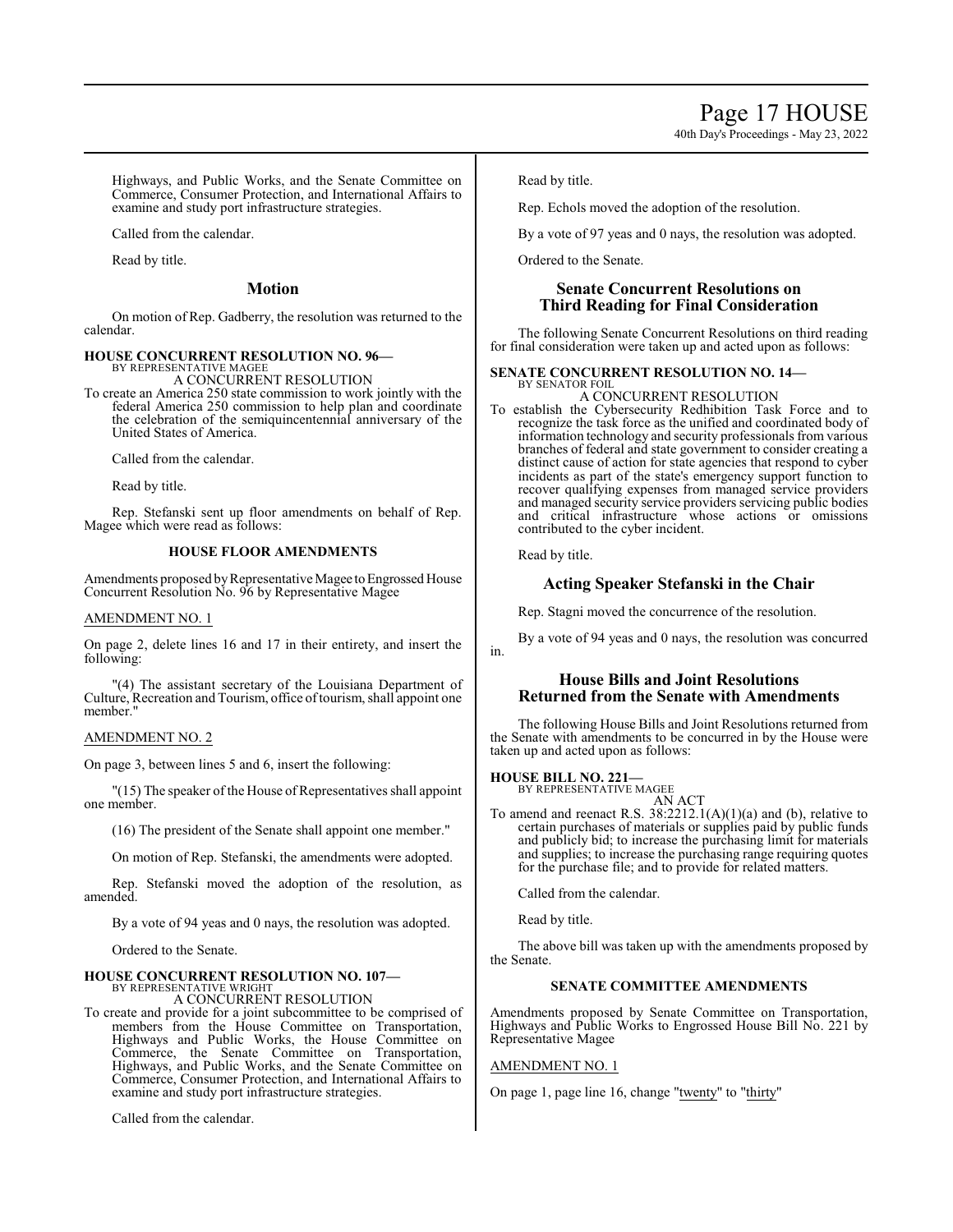# Page 18 HOUSE

40th Day's Proceedings - May 23, 2022

Rep. Magee moved that the amendments proposed by the Senate be concurred in.

# **ROLL CALL**

The roll was called with the following result:

#### YEAS

| Mr. Speaker   | Freeman       | Marino      |
|---------------|---------------|-------------|
| Adams         | Freiberg      | McCormick   |
| Amedee        | Frieman       | McFarland   |
| Bacala        | Gadberry      | McKnight    |
| Bagley        | Gaines        | McMahen     |
| Beaullieu     | Garofalo      | Miguez      |
| Bishop        | Geymann       | Miller, D.  |
| Bourriaque    | Goudeau       | Miller, G.  |
| Boyd          | Green         | Mincey      |
| <b>Brass</b>  | Harris        | Nelson      |
| Brown         | Hilferty      | Orgeron     |
| Butler        | Hodges        | Owen, C.    |
| Carpenter     | Hollis        | Owen, R.    |
| Carrier       | Horton        | Phelps      |
| Carter, R.    | Hughes        | Pierre      |
| Carter, W.    | Huval         | Pressly     |
| Cormier       | Illg          | Riser       |
| Coussan       | Ivey          | Romero      |
| Crews         | Jefferson     | Schamerhorn |
| Davis         | Jenkins       | Seabaugh    |
| Deshotel      | Johnson, M.   | Selders     |
| DeVillier     | Jordan        | St. Blanc   |
| DuBuisson     | Kerner        | Stagni      |
| Duplessis     | LaCombe       | Stefanski   |
| Echols        | LaFleur       | Tarver      |
| Edmonds       | Landry        | Thomas      |
| Edmonston     | Larvadain     | Thompson    |
| Farnum        | Lyons         | Turner      |
| Firment       | Mack          | White       |
| Fisher        | Magee         | Willard     |
| Fontenot      | Marcelle      | Wright      |
| Total - 93    |               |             |
|               | NAYS          |             |
| Total - 0     |               |             |
|               | <b>ABSENT</b> |             |
| <b>Bryant</b> | Johnson, T.   | Schlegel    |

| $\cos$       | Moore      | Villio <sup>1</sup> |
|--------------|------------|---------------------|
| Emerson      | Muscarello | Wheat               |
| Glover       | Newell     | Zeringue            |
| Total - $12$ |            |                     |

The amendments proposed by the Senate were concurred in by the House.

### **Consent to Correct a Vote Record**

Rep. Green requested the House consent to record his vote on the Concurrence of the Senate Amendments to House Bill No. 221 as yea, which consent was unanimously granted.

# **HOUSE BILL NO. 443—** BY REPRESENTATIVE MAGEE

AN ACT

To amend and reenact Code of Criminal Procedure Article 875.1, relative to the financial obligations for criminal offenders; to provide relative to the payment of fines, fees, costs, restitution, and other monetary obligations related to an offender's conviction; to require the court to determine the offender's ability to pay the financial obligations imposed; to authorize the court to waive, modify, or create a payment plan for the offender's financial obligations; to provide relative to the recovery of uncollected monetary obligations at the end of a probation period; and to provide for related matters.

Called from the calendar.

Read by title.

The above bill was taken up with the amendments proposed by the Senate.

# **SENATE COMMITTEE AMENDMENTS**

Amendments proposed by Senate Committee on Judiciary C to Engrossed House Bill No. 443 by Representative Magee

### AMENDMENT NO. 1

On page 2, at the end of line 20, insert the following:

"The court may delay the hearing to determine substantial financial hardship for a period not to exceed ninety days, in order to permit either party to submit relevant evidence."

Rep. Magee moved that the amendments proposed bythe Senate be concurred in.

#### **ROLL CALL**

The roll was called with the following result:

#### YEAS

| Mr. Speaker<br>Adams<br>Amedee<br>Bacala<br>Bagley<br>Beaullieu<br>Bishop<br>Bourriaque<br>Boyd<br><b>Brass</b><br>Brown<br>Butler<br>Carpenter<br>Carrier<br>Carter, R.<br>Carter, W.<br>Cormier<br>Coussan<br>Crews<br>Deshotel<br>DeVillier<br>DuBuisson<br>Duplessis<br>Echols<br>Edmonds<br>Edmonston<br>Emerson<br>Farnum<br>Firment | Frieman<br>Gadberry<br>Gaines<br>Garofalo<br>Geymann<br>Goudeau<br>Green<br>Harris<br>Hilferty<br>Hodges<br>Hollis<br>Horton<br>Hughes<br>Huval<br>Illg<br>Ivey<br>Jefferson<br>Jenkins<br>Johnson, M.<br>Jordan<br>Kerner<br>LaCombe<br>LaFleur<br>Landry<br>Larvadain<br>Lyons<br>Mack<br>Magee<br>Marcelle | McMahen<br>Miguez<br>Miller, D.<br>Miller, G.<br>Mincey<br>Muscarello<br>Nelson<br>Newell<br>Orgeron<br>Owen, C.<br>Owen, R.<br>Phelps<br>Pierre<br>Pressly<br>Riser<br>Romero<br>Schamerhorn<br>Schlegel<br>Seabaugh<br>Selders<br>St. Blanc<br>Stagni<br>Stefanski<br>Tarver<br>Thomas<br>Thompson<br>Turner<br>Villio<br>White |
|--------------------------------------------------------------------------------------------------------------------------------------------------------------------------------------------------------------------------------------------------------------------------------------------------------------------------------------------|---------------------------------------------------------------------------------------------------------------------------------------------------------------------------------------------------------------------------------------------------------------------------------------------------------------|-----------------------------------------------------------------------------------------------------------------------------------------------------------------------------------------------------------------------------------------------------------------------------------------------------------------------------------|
| Fisher                                                                                                                                                                                                                                                                                                                                     | Marino                                                                                                                                                                                                                                                                                                        | Willard                                                                                                                                                                                                                                                                                                                           |
| Fontenot                                                                                                                                                                                                                                                                                                                                   | McCormick                                                                                                                                                                                                                                                                                                     | Wright                                                                                                                                                                                                                                                                                                                            |
| Freeman<br>Freiberg                                                                                                                                                                                                                                                                                                                        | McFarland<br>McKnight                                                                                                                                                                                                                                                                                         | Zeringue                                                                                                                                                                                                                                                                                                                          |
| Total - 98                                                                                                                                                                                                                                                                                                                                 |                                                                                                                                                                                                                                                                                                               |                                                                                                                                                                                                                                                                                                                                   |
|                                                                                                                                                                                                                                                                                                                                            | <b>NAYS</b>                                                                                                                                                                                                                                                                                                   |                                                                                                                                                                                                                                                                                                                                   |
| Total - 0                                                                                                                                                                                                                                                                                                                                  | <b>ABSENT</b>                                                                                                                                                                                                                                                                                                 |                                                                                                                                                                                                                                                                                                                                   |
| <b>Bryant</b>                                                                                                                                                                                                                                                                                                                              | Glover                                                                                                                                                                                                                                                                                                        | Wheat                                                                                                                                                                                                                                                                                                                             |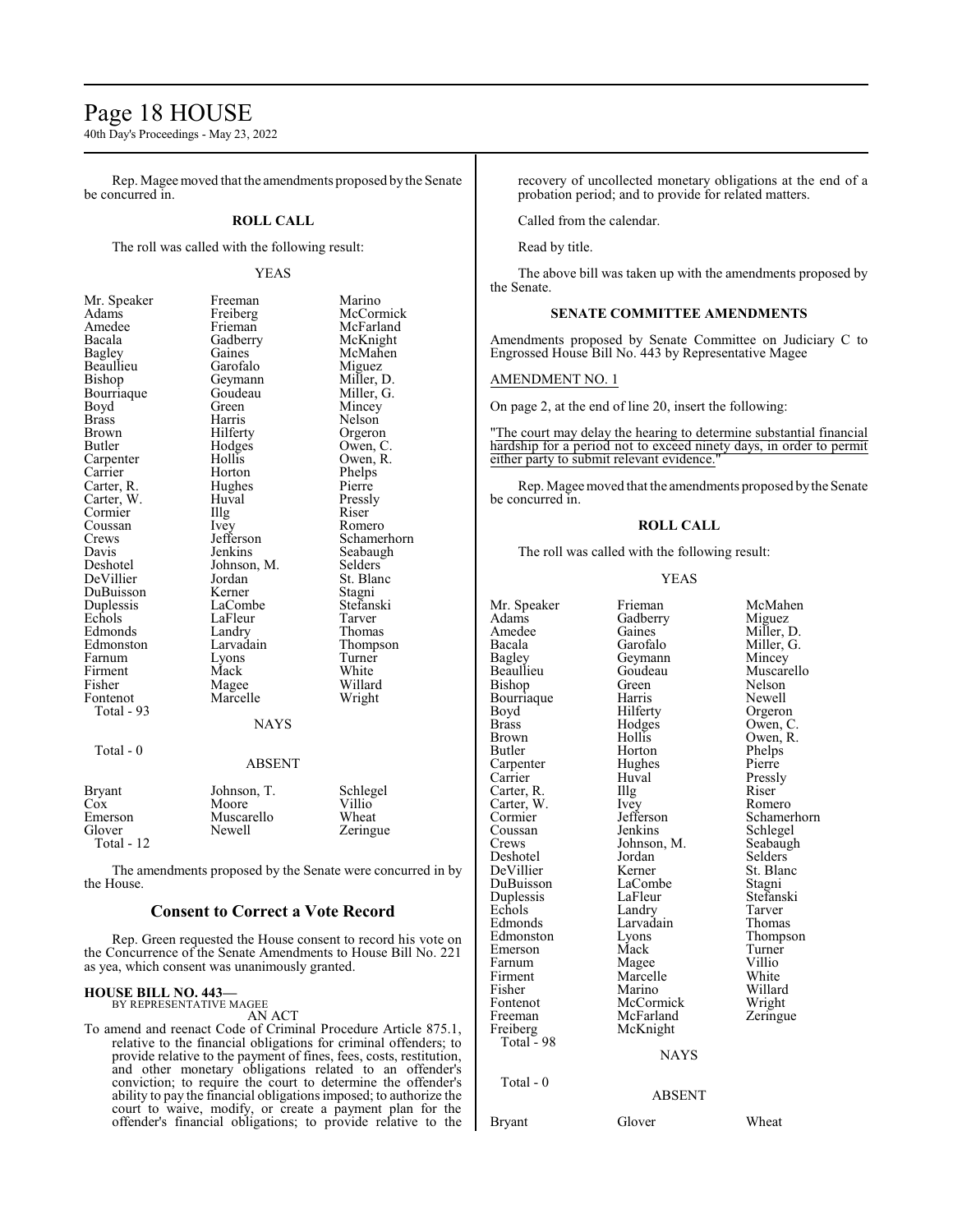# Page 19 HOUSE

40th Day's Proceedings - May 23, 2022

Cox Johnson, T.<br>Davis Moore Davis Total - 7

The amendments proposed by the Senate were concurred in by the House.

# **Consent to Correct a Vote Record**

Rep. Green requested the House consent to record his vote on final passage of House Bill No. 443 as yea, which consent was unanimously granted.

# **House Bills and Joint Resolutions on Third Reading and Final Passage**

The following House Bills and Joint Resolutions on third reading and final passage were taken up and acted upon as follows:

**HOUSE BILL NO. 178—** BY REPRESENTATIVE VILLIO AND SENATOR MIZELL A JOINT RESOLUTION

Proposing to amend Article I, Section 10(A) of the Constitution of Louisiana, relative to right to vote; to provide for voter qualifications; to provide for submission of the proposed amendment to the electors; and to provide for related matters.

Called from the calendar.

Read by title.

Rep. Villio sent up floor amendments which were read as follows:

# **HOUSE FLOOR AMENDMENTS**

Amendments proposed by Representative Villio to Reengrossed House Bill No. 178 by Representative Villio

# AMENDMENT NO. 1

On page 1, line 2, change "Section 10(A)" to "Section 10"

# AMENDMENT NO. 2

On page 1, line 3, delete "voter qualifications;" and insert "persons who have the right to register and vote in this state;"

# AMENDMENT NO. 3

On page 1, line 8, change "Section 10(A)" to "Section 10"

#### AMENDMENT NO. 4

On page 1, delete lines 10 and 11 and insert the following:

"Section 10. $(A)$  Right to Vote.  $(1)$  Every person who is both a citizen of the state and of the United States, upon reaching eighteen years of age, shall have the right to register and vote,"

#### AMENDMENT NO. 5

On page 1, delete lines 15 through 18 and insert the following:

"(2) No person who is not a citizen of the United States shall be allowed to register and vote in this state.

# AMENDMENT NO. 6

On page 2, delete lines 8 through 10 and insert the following:

"Do you support an amendment to provide that no person who is not a citizen of the United States shall be allowed to register and vote in this state? (Amends Article I, Section 10)"

On motion of Rep. Villio, the amendments were adopted.

# **Speaker Schexnayder in the Chair**

Rep. Villio sent up floor amendments which were read as follows:

# **HOUSE FLOOR AMENDMENTS**

Amendments proposed by Representative Villio to Reengrossed House Bill No. 178 by Representative Villio

# AMENDMENT NO. 1

On page 2, line 2, change "November 8," to "December 10,"

On motion of Rep. Villio, the amendments were adopted.

Rep. Villio moved the final passage of the bill, as amended.

# **ROLL CALL**

The roll was called with the following result:

#### YEAS

| Mr. Speaker   | Fontenot      | Miguez      |
|---------------|---------------|-------------|
| Adams         | Freiberg      | Miller, G.  |
| Amedee        | Frieman       | Mincey      |
| Bacala        | Gadberry      | Muscarello  |
| <b>Bagley</b> | Garofalo      | Nelson      |
| Beaullieu     | Geymann       | Orgeron     |
| Bishop        | Goudeau       | Owen, C.    |
| Bourriaque    | Green         | Pressly     |
| Brown         | Harris        | Riser       |
| Butler        | Hilferty      | Romero      |
| Carrier       | Hodges        | Schamerhorn |
| Coussan       | Hollis        | Schlegel    |
| Crews         | Horton        | Seabaugh    |
| Davis         | Huval         | St. Blanc   |
| Deshotel      | Illg          | Stagni      |
| DeVillier     | Ivey          | Stefanski   |
| DuBuisson     | Kerner        | Tarver      |
| Echols        | LaCombe       | Thomas      |
| Edmonds       | Mack          | Thompson    |
| Edmonston     | Marino        | Turner      |
| Emerson       | McCormick     | Villio      |
| Farnum        | McFarland     | White       |
| Firment       | McKnight      | Wright      |
| Fisher        | McMahen       |             |
| Total - 72    |               | Zeringue    |
|               | <b>NAYS</b>   |             |
|               |               |             |
| Boyd          | Jenkins       | Miller, D.  |
| <b>Brass</b>  | Jordan        | Newell      |
| Carpenter     | LaFleur       | Pierre      |
| Carter, R.    | Landry        | Selders     |
| Carter, W.    | Larvadain     | Willard     |
| Freeman       | Lyons         |             |
| Total - 17    |               |             |
|               | <b>ABSENT</b> |             |
|               |               |             |
| Bryant        | Hughes        | Moore       |
| Cormier       | Jefferson     | Owen, R.    |
|               |               |             |

Cox Johnson, M. Phelps<br>Duplessis Johnson, T. Wheat Duplessis Johnson, T.<br>Gaines Magee Gaines Magee<br>Glover Marcel Marcelle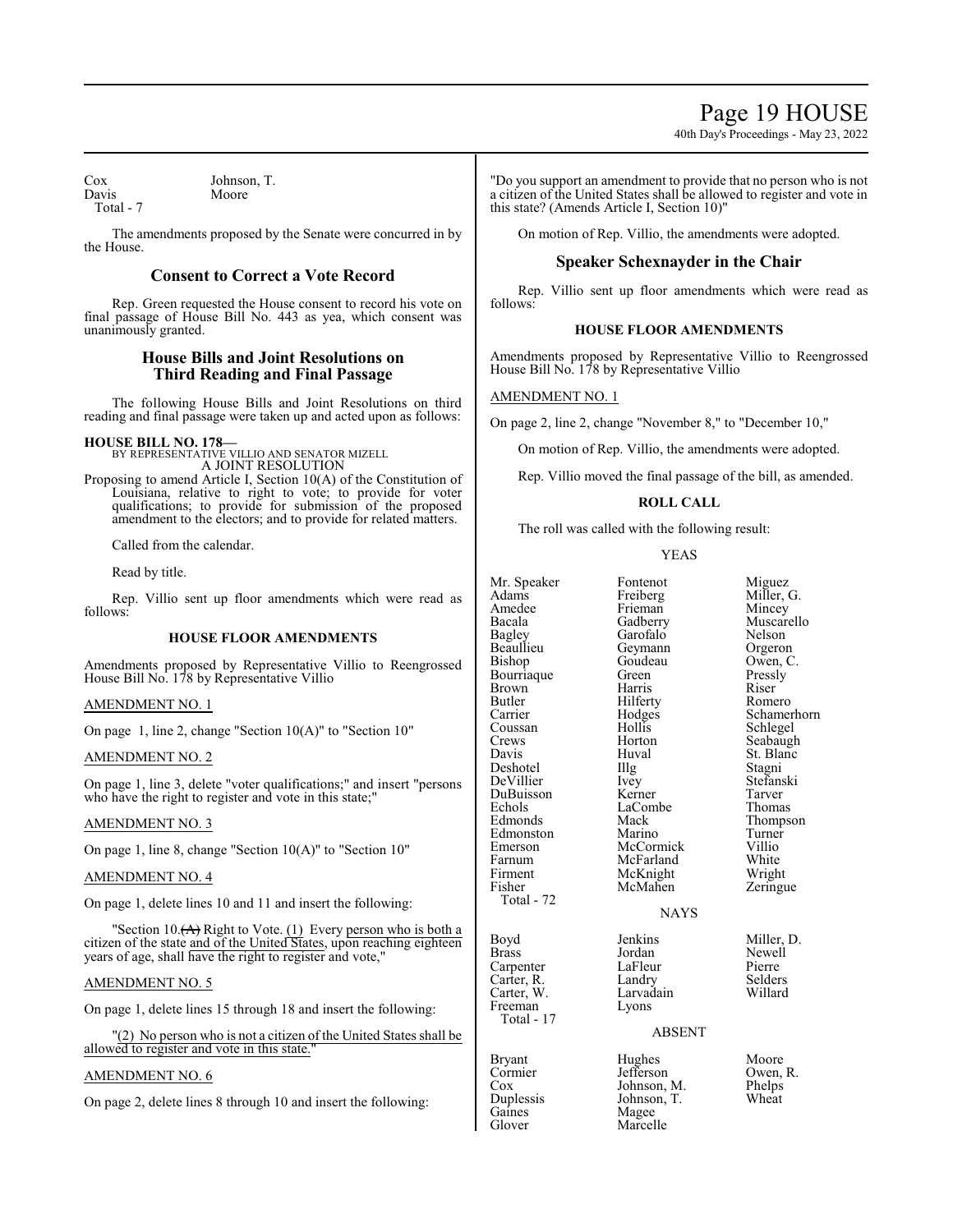# Page 20 HOUSE

40th Day's Proceedings - May 23, 2022

Total - 16

The Chair declared the above bill, having received a two-thirds vote of the elected members, was finally passed.

The title of the above bill was read and adopted.

Rep. Villio moved to reconsider the vote by which the above bill was finally passed, and, on her own motion, the motion to reconsider was laid on the table.

# **Consent to Correct a Vote Record**

Rep. Green requested the House consent to record his vote on final passage of House Bill No. 178 as yea, which consent was unanimously granted.

### **Consent to Correct a Vote Record**

Rep. Landry requested the House consent to record her vote on final passage of House Bill No. 178 as nay, which consent was unanimously granted.

### **HOUSE BILL NO. 179—**

BY REPRESENTATIVE WRIGHT

A JOINT RESOLUTION

Proposing to repeal Article IV, Section 5(G) of the Constitution of Louisiana, to remove the governor's authority to veto line items; to provide for submission of the proposed amendment to the electors; and to provide for related matters.

Called from the calendar.

Read by title.

Rep. Wright moved the final passage of the bill.

### **ROLL CALL**

The roll was called with the following result:

#### YEAS

| Mr. Speaker   | Farnum      | Mincey      |
|---------------|-------------|-------------|
| Amedee        | Fontenot    | Muscarello  |
| Bacala        | Frieman     | Nelson      |
| <b>Bagley</b> | Geymann     | Orgeron     |
| Beaullieu     | Goudeau     | Owen, C.    |
| Bishop        | Green)      | Pressly     |
| Bourriaque    | Hilferty    | Romero      |
| Butler        | Hodges      | Schamerhorn |
| Carrier       | Hollis      | Schlegel    |
| Coussan       | Horton      | St. Blanc   |
| Crews         | Illg        | Stefanski   |
| Davis         | Johnson, M. | Tarver      |
| DeVillier     | Mack        | Thomas      |
| DuBuisson     | Magee       | Turner      |
| Echols        | McCormick   | Villio      |
| Edmonds       | McKnight    | Wright      |
| Edmonston     | Miguez      |             |
| Emerson       | Miller, G.  |             |
| Total - 52    |             |             |
|               | <b>NAYS</b> |             |
| Adams         | Gaines      | McFarland   |
| Boyd          | Garofalo    | McMahen     |
| Brass         | Harris      | Miller, D.  |
| Brown         | Hughes      | Newell      |
| Bryant        | Huval       | Phelps      |
| Carpenter     | <i>lvey</i> | Pierre      |
| Carter, R.    | Jefferson   | Riser       |
| Carter, W.    | Jenkins     | Seabaugh    |
|               |             |             |

LaCombe Thompson<br>LaFleur White Firment LaFleur<br>Fisher Landry Fisher Landry Willard<br>Freeman Larvadain Zeringu Zeringue Freiberg Lyons<br>Gadberry Marino Gadberry Total - 46 ABSENT Cox Marcelle Wheat<br>
Glover Moore Moore<br>Owen, R. Johnson, T.

Deshotel Kerner<br>Duplessis LaCombe

Cormier Jordan Selders

The Chair declared the above bill failed to pass.

Rep. Wright moved to reconsider the vote by which the above bill failed to pass, and, on his own motion, the motion to reconsider was laid on the table.

#### **HOUSE BILL NO. 32—** BY REPRESENTATIVE TARVER

Total  $-7$ 

AN ACT To amend and reenact R.S. 11:127(B), relative to the duties of the Public Retirement Systems' Actuarial Committee; to require the committee to provide information to the legislature regarding those eligible for a supplemental retirement benefit; to provide for effectiveness; and to provide for related matters.

Called from the calendar.

Read by title.

Rep. Horton, on behalf of the Legislative Bureau, sent up floor amendments which were read as follows:

#### **HOUSE FLOOR AMENDMENTS**

Amendments proposed by Representative Horton on behalf of the Legislative Bureau to Engrossed House Bill No. 32 by Representative Tarver

# AMENDMENT NO. 1

On page 1, line 18, change "Finance Committee" to "Committee on Finance"

On motion of Rep. Horton, the amendments were adopted.

Rep. Tarver moved the final passage of the bill, as amended.

### **ROLL CALL**

The roll was called with the following result:

#### YEAS

Mr. Speaker Fontenot Marino<br>Adams Freeman McCori Adams Freeman McCormick<br>Amedee Freiberg McFarland Amedee Freiberg McFarland<br>Bacala Frieman McKnight Bacala Frieman McKnight<br>Bagley Gadberry McMahen Beaullieu Gaines<br>Bishop Garofalo Bishop Garofalo Miller, D.<br>Bourriaque Geymann Miller, G. Bourriaque Geymann Miller, G.<br>Brass Goudeau Mincey Brass Goudeau Mincey<br>Brown Green Nelson Brown Green Nelson<br>Bryant Harris Newell Bryant Harris Newell<br>Butler Hilferty Orgeron Carpenter

Gadberry McMahen<br>Gaines Miguez Hilferty<br>
Hodges<br>
Phelps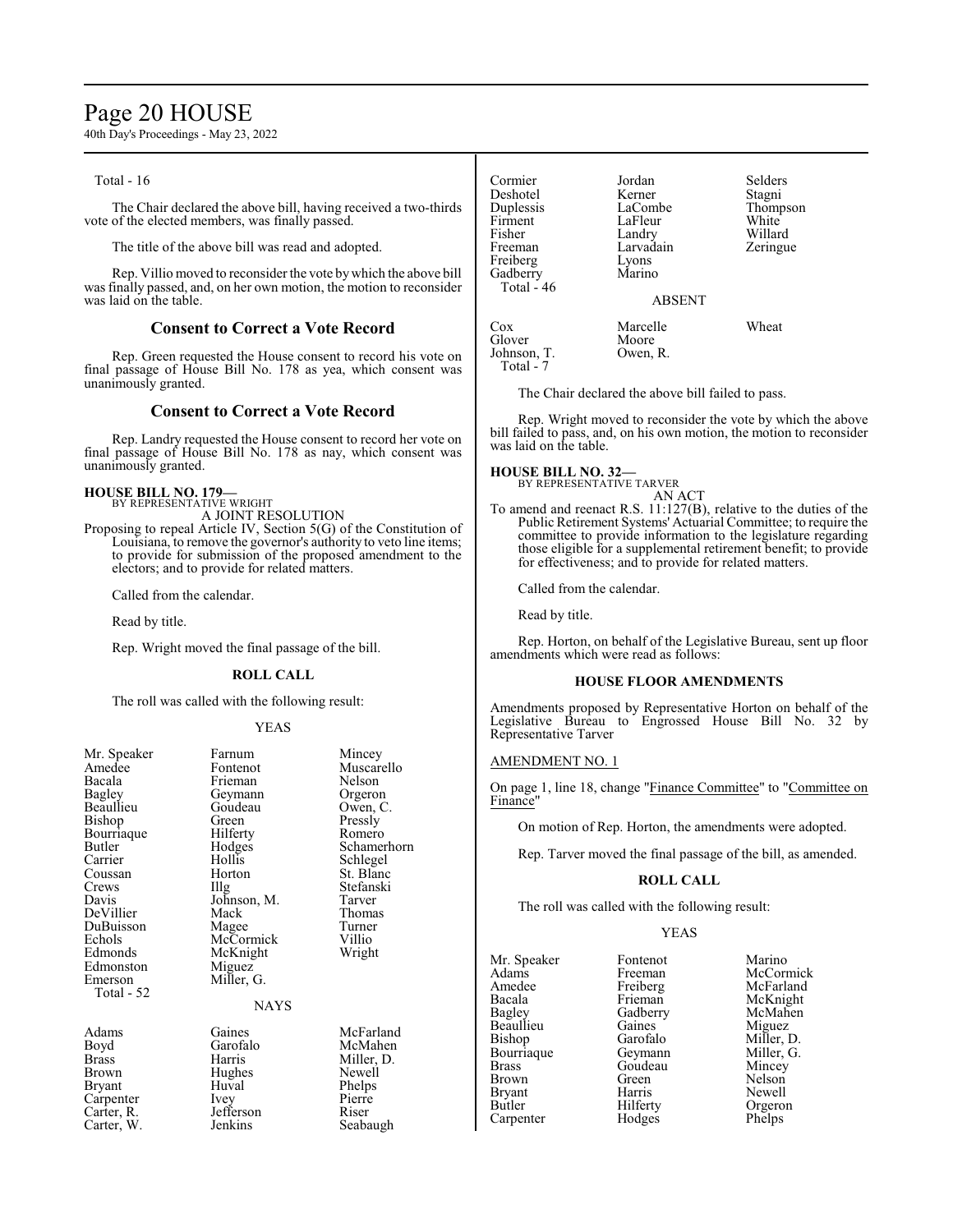# Page 21 HOUSE

40th Day's Proceedings - May 23, 2022

| Carrier<br>Carter, R.<br>Carter, W.<br>Cormier<br>Coussan<br>Crews<br>Davis<br>Deshotel<br>DeVillier<br>DuBuisson<br>Duplessis<br>Echols<br>Edmonds<br>Edmonston<br>Emerson | Hollis<br>Hughes<br>Huval<br>Illg<br>Ivey<br>Jefferson<br>Jenkins<br>Johnson, M.<br>Jordan<br>Kerner<br>LaCombe<br>LaFleur<br>Landry<br>Larvadain<br>Lyons | Pierre<br>Pressly<br>Riser<br>Romero<br>Schamerhorn<br>Seabaugh<br>Selders<br>St. Blanc<br>Stefanski<br>Tarver<br>Thomas<br>Thompson<br>Turner<br>White<br>Willard |
|-----------------------------------------------------------------------------------------------------------------------------------------------------------------------------|------------------------------------------------------------------------------------------------------------------------------------------------------------|--------------------------------------------------------------------------------------------------------------------------------------------------------------------|
| Farnum                                                                                                                                                                      | Mack                                                                                                                                                       | Wright                                                                                                                                                             |
| Firment<br>Fisher<br>Total - 92                                                                                                                                             | Magee<br>Marcelle                                                                                                                                          | Zeringue                                                                                                                                                           |
|                                                                                                                                                                             | NAYS                                                                                                                                                       |                                                                                                                                                                    |
| Total - 0                                                                                                                                                                   |                                                                                                                                                            |                                                                                                                                                                    |
|                                                                                                                                                                             | ABSENT                                                                                                                                                     |                                                                                                                                                                    |

| Boyd<br>Cox           | Moore<br>Muscarello  | Stagni<br>Villio |
|-----------------------|----------------------|------------------|
| Glover                | Owen, C.             | Wheat            |
| Horton<br>Johnson, T. | Owen, R.<br>Schlegel |                  |
| Total $-13$           |                      |                  |

The Chair declared the above bill was finally passed.

The title of the above bill was read and adopted.

Rep. Tarver moved to reconsider the vote by which the above bill was finally passed, and, on his own motion, the motion to reconsider was laid on the table.

#### **HOUSE BILL NO. 819—** BY REPRESENTATIVE COX

AN ACT

To amend and reenact R.S.  $17:500.2(A)(1)$  and  $(2)(c)$  and  $(d)$  and  $(E)(1)$  and  $1206.2(A)(1)$  and  $(2)(c)$  and  $(d)$  and  $(E)(1)(a)$  and to enact R.S. 17:500.2(A)(2)(e) and 1206.2(A)(2)(e), relative to extended sick leave for certain school employees; to provide relative to requirements of sick leave related to pregnancy and infant care for school bus operators and public school employees; to provide definitions; and to provide for related matters.

Called from the calendar.

Read by title.

Rep. Horton, on behalf of the Legislative Bureau, sent up floor amendments which were read as follows:

### **HOUSE FLOOR AMENDMENTS**

Amendments proposed by Representative Horton on behalf of the Legislative Bureau to Engrossed House Bill No. 819 by Representative Cox

### AMENDMENT NO. 1

On page 2, line 4, delete "\* \* \*'

On motion of Rep. Horton, the amendments were adopted.

Rep. Jefferson sent up floor amendments which were read as follows:

# **HOUSE FLOOR AMENDMENTS**

Amendments proposed by Representative Jefferson to Engrossed House Bill No. 819 by Representative Cox

### AMENDMENT NO. 1

On page 1, line 19, between "operator" and "be" change "shall" to "may"

### AMENDMENT NO. 2

On page 2, line 29, between "employee" and "be" change "shall" to "may"

On motion of Rep. Jefferson, the amendments were adopted.

Rep. Jefferson moved the final passage of the bill, as amended.

#### **ROLL CALL**

The roll was called with the following result:

#### YEAS

Mr. Speaker Freeman McKnight<br>
Adams Freiberg McMahen Freiberg McMahen<br>Frieman Miguez Amedee Frieman Miguez<br>Bacala Gadberry Miller. D. Bacala Gadberry<br>Bagley Gaines Beaullieu Garofalo<br>Bishop Goudeau Bourriaque Green<br>Boyd Harris Boyd Harris Newell<br>Brass Hilferty Orgerol Brass Hilferty Orgeron<br>Brown Hodges Owen, C **Bryant** Butler Horton Pierre Carpenter Hughes Pressly<br>Carrier Huval Riser Carrier Huval Riser Carter, R. Illg Romero<br>Carter, W. Ivey Schamerhorn Carter, W. Ivey Schamer<br>
Cormier Jefferson Schlegel Cormier Jefferson<br>Coussan Jenkins Coussan Jenkins Seabaugh<br>Crews Johnson, M. Selders Crews Johnson, M.<br>Davis Jordan Deshotel Kerner Stagni<br>DuBuisson LaCombe Stefanski DuBuisson LaCombe Stefans<br>Duplessis LaFleur Tarver Duplessis LaFleu<br>Echols Landrv Echols Landry Thomas<br>
Edmonds Larvadain Thomps Edmonston Lyons Turner<br>Emerson Mack Villio Emerson Mack Villio<br>
Farnum Magee White Farnum Magee<br>Firment Marcelle Firment Marcelle Zeringue<br>Fisher Marino Fisher Marino<br>Fontenot McCorr McCormick Total - 94 Total - 0

Gaines Miller, G.<br>Garofalo Mincey Goudeau Muscarello<br>Green Nelson Hodges Owen, C.<br>Hollis Phelps Jordan St. Blanc<br>Kerner Stagni Larvadain Thompson<br>Lyons Turner

#### **NAYS**

# ABSENT

| Cox<br>DeVillier<br>Geymann<br>Glover<br>Total - $11$ | Johnson, T.<br>McFarland<br>Moore<br>Owen, R. | Wheat<br>Willard<br>Wright |
|-------------------------------------------------------|-----------------------------------------------|----------------------------|
|                                                       |                                               |                            |

The Chair declared the above bill was finally passed.

The title of the above bill was read and adopted.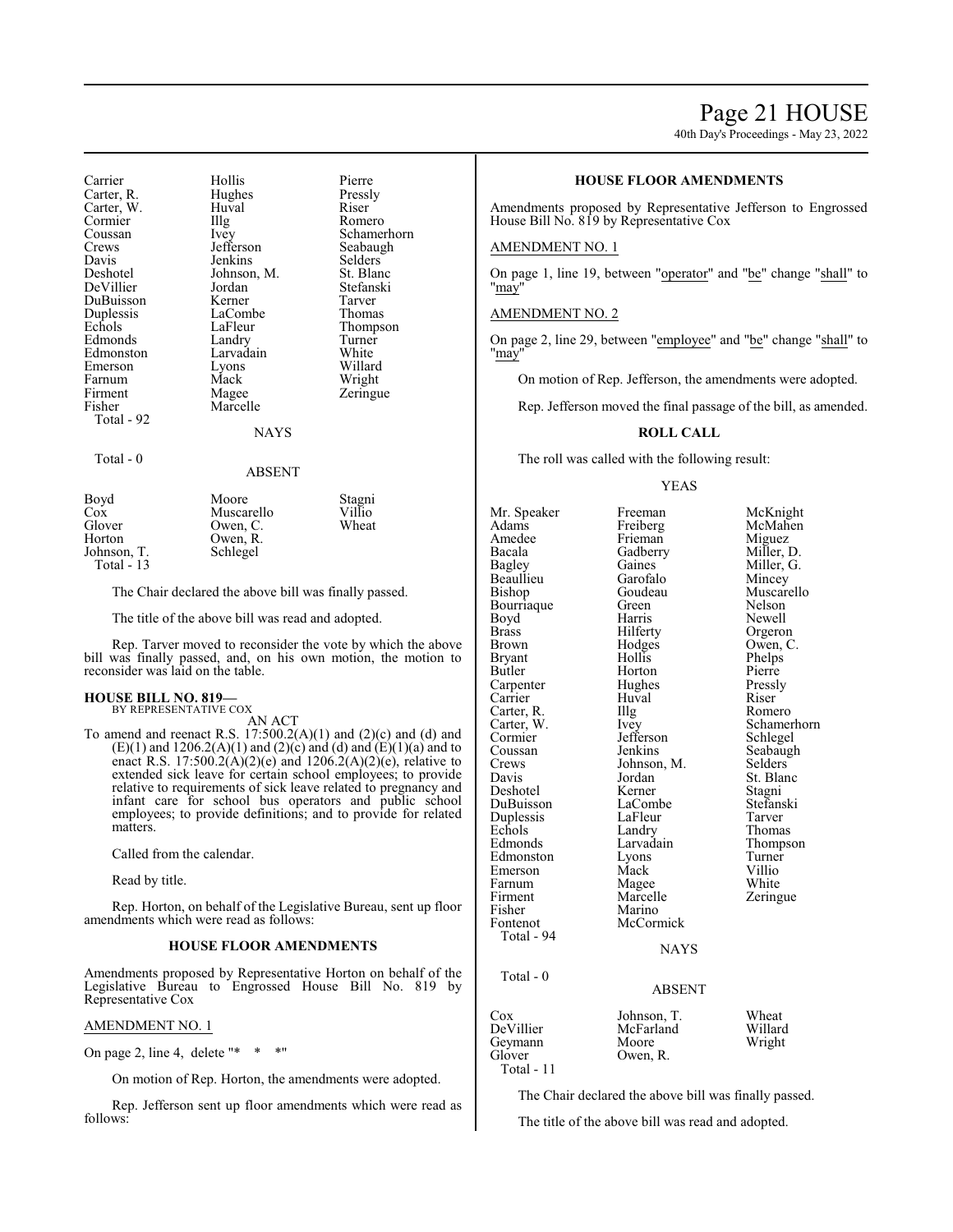# Page 22 HOUSE

40th Day's Proceedings - May 23, 2022

Rep. Jefferson moved to reconsider the vote by which the above bill was finally passed, and, on his own motion, the motion to reconsider was laid on the table.

# **HOUSE BILL NO. 428—**

BY REPRESENTATIVE AMEDEE AN ACT

To enact R.S. 17:170.6, relative to the powers and duties of the State Board of Elementary and Secondary Education; to provide relative to the powers and duties of the state Department of Education; to provide relative to the powers and duties of public schools and public school boards; to provide relative to information about vaccines and medical procedures; and to provide for related matters.

Called from the calendar.

Read by title.

Rep. Ivey sent up floor amendments which were read as follows:

# **HOUSE FLOOR AMENDMENTS**

Amendments proposed by Representative Ivey to Engrossed House Bill No. 428 by Representative Amedee

### AMENDMENT NO. 1

On page 1, at the beginning of line 10, insert "A."

AMENDMENT NO. 2

On page 1, after line 12, insert the following:

"B. Nothing in the Section shall be construed to prohibit a licensed medical professional from operating within his scope of practice.

On motion of Rep. Ivey, the amendments were adopted.

Rep. LaCombe sent up floor amendments which were read as follows:

# **HOUSE FLOOR AMENDMENTS**

Amendments proposed by Representative LaCombe to Engrossed House Bill No. 428 by Representative Amedee

# AMENDMENT NO. 1

On page 1, line 2, after "relative to" delete the remainder the line in its entirety and delete lines 3 through 5 and insert the following:

"the powers of schools and school governing authorities; to prohibit schools and school governing authorities from issuing recommendations for vaccines"

# AMENDMENT NO. 2

On page 1, line 11, after "and each" delete "public school and public" and insert "public or private school and public or private"

On motion of Rep. LaCombe, the amendments were adopted.

# **Motion**

On motion of Rep. Amedee, the bill, as amended, was returned to the calendar.

## **HOUSE BILL NO. 536—**

BY REPRESENTATIVES COX, AMEDEE, BRASS, EMERSON, CHARLES OWEN, AND ST. BLANC

AN ACT To amend and reenact R.S. 17:3047.2(A)(1), relative to the M.J. Foster Promise Program; to lower the minimumage required for initial qualification for a program award; and to provide for related matters.

Called from the calendar.

Read by title.

# **Motion**

On motion of Rep. Jefferson, the bill, as amended, was returned to the calendar.

# **Notice of Intention to Call**

Pursuant to House Rule No. 8.20(A), Rep. Jefferson gave notice of Rep. Cox's intention to call House Bill No. 536 from the calendar on Tuesday, May 24, 2022.

# **HOUSE BILL NO. 537—**

BY REPRESENTATIVES DAVIS, FREIBERG, AND LANDRY AN ACT

To enact R.S. 22:1036.1, relative to health insurance issuers; to require health coverage plans to cover services and benefits related to intrauterine insemination, in vitro fertilization procedures, and standard fertility preservation services; to require patients to meet certain conditions; to provide for definitions; to provide for exemptions; and to provide for related matters.

Called from the calendar.

Read by title.

# **Motion**

On motion of Rep. Davis, the bill was returned to the calendar.

# **Notice of Intention to Call**

Pursuant to House Rule No. 8.20(A), Rep. Davis gave notice of her intention to call House Bill No. 537 from the calendar on Tuesday, May 24, 2022.

# **HOUSE BILL NO. 984—**

BY REPRESENTATIVE AMEDEE AN ACT

To amend and reenact R.S. 42:15, relative to school board meetings; to provide for agenda items at certain school board meetings; to provide for general public comment; to provide for an effective date; and to provide for related matters.

Called from the calendar.

Read by title.

Rep. Amedee sent up floor amendments which were read as follows:

# **HOUSE FLOOR AMENDMENTS**

Amendments proposed by Representative Amedee to Engrossed House Bill No. 984 by Representative Amedee

AMENDMENT NO. 1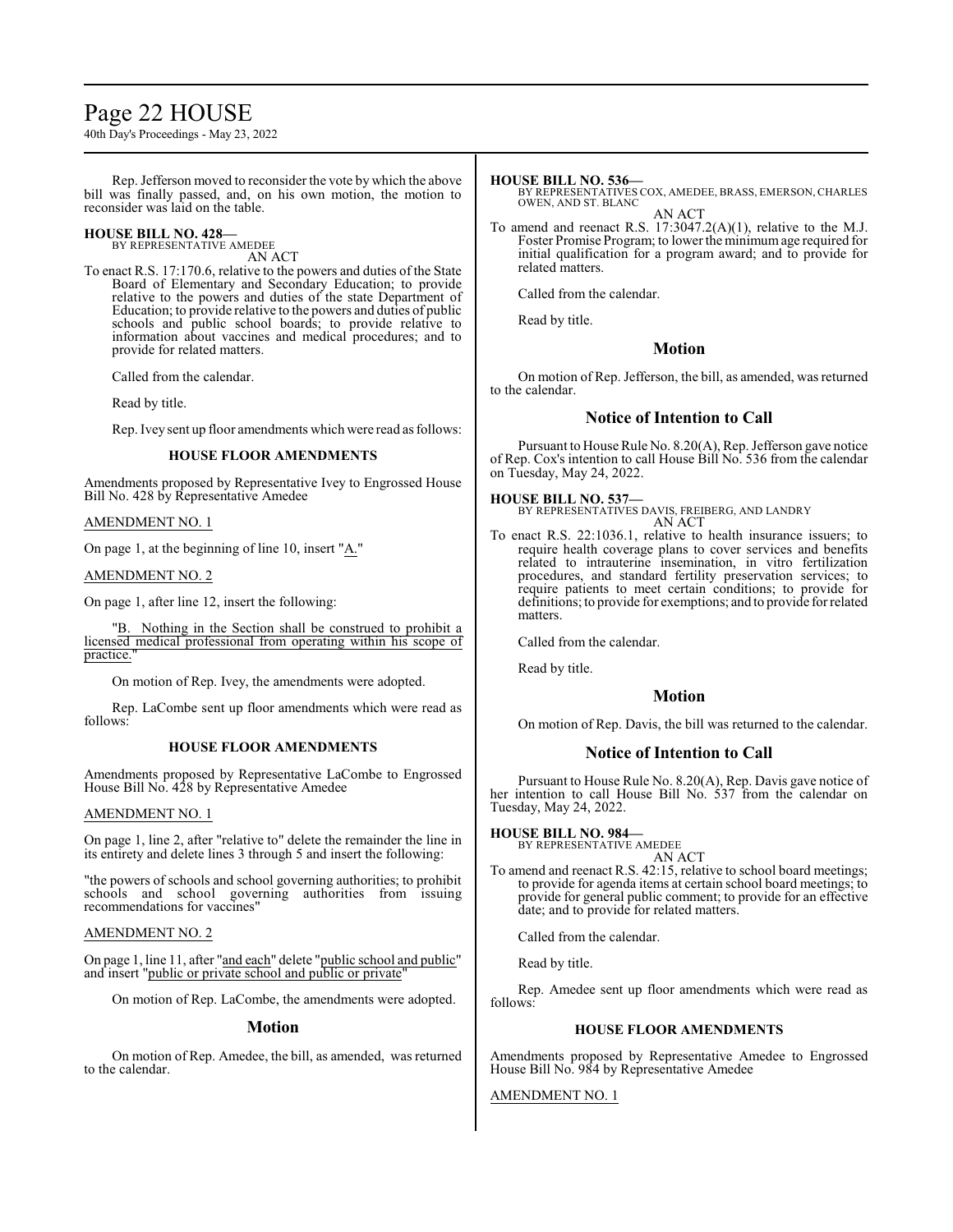# Page 23 HOUSE

40th Day's Proceedings - May 23, 2022

Delete the set of House Floor Amendments by Representative Mincey (#4724)

### AMENDMENT NO. 2

Delete the set of House Floor Amendments by Representative Ivey (#4731)

### AMENDMENT NO. 3

On page 1, line 2, after "meetings;" delete the remainder of the line and delete line 3 and insert "to provide for a periodic general public comment period; to"

#### AMENDMENT NO. 4

On page 1, line 7, after "comment" delete the semicolon ";" and the remainder of the line

# AMENDMENT NO. 5

On page 2, delete lines 4 through 8 in their entirety

Rep. Amedee moved the adoption of the amendments.

Rep. Mincey objected.

By a vote of 20 yeas and 70 nays, the amendments were rejected.

#### **Motion**

On motion of Rep. Amedee, the bill was returned to the calendar.

#### **HOUSE BILL NO. 1009—** BY REPRESENTATIVE TARVER

AN ACT

To amend and reenact R.S. 40:2405(A)(2)(b), relative to peace officer training; to provide relative to required training for parttime and reserve peace officers; to provide for implementation of required training for part-time and reserve peace officers; to provide for prospective and retroactive application; and to provide for related matters.

Called from the calendar.

Read by title.

Rep. Fontenot sent up floor amendments which were read as follows:

#### **HOUSE FLOOR AMENDMENTS**

Amendments proposed by Representative Fontenot to Engrossed House Bill No. 1009 by Representative Tarver

#### AMENDMENT NO. 1

On page 1, line at the end of line 17, add the following:

"Any person who begins employment as a part-time or reserve peace officer in Louisiana on or after January 1, 2022 but before January 1, 2024, shall be required to complete a pre-academy basic firearms qualification program as required by LAC  $22:III.4721(B)$ .

On motion of Rep. Fontenot, the amendments were adopted.

#### **Motion**

On motion of Rep. Tarver, the bill, as amended, was returned to the calendar.

# **HOUSE BILL NO. 29—**

BY REPRESENTATIVE NELSON A JOINT RESOLUTION

Proposing to amend Article VII, Section 10(D)(2)(b)(ii) and (iii) of the Constitution of Louisiana, to provide relative to payment of certain state retirement system unfunded accrued liability; to provide for the amount of nonrecurring state revenue that must be appropriated to such debt; to repeal provisions relative to the amount and distribution of such payments required in prior fiscal years; to provide for submission of the proposed amendment to the electors; and to provide for related matters.

Called from the calendar.

Read by title.

Rep. Nelson moved the final passage of the bill, as amended.

#### **ROLL CALL**

The roll was called with the following result:

#### YEAS

| Mr. Speaker  | Gadberry      | Miller, G.  |
|--------------|---------------|-------------|
| Amedee       | Geymann       | Mincey      |
| Bacala       | Harris        | Muscarello  |
| Bagley       | Hilferty      | Nelson      |
| Beaullieu    | Hodges        | Orgeron     |
| Bourriaque   | Hollis        | Owen, C.    |
| Bryant       | Horton        | Owen, R.    |
| Butler       | Huval         | Pressly     |
| Carrier      | Illg          | Romero      |
| Coussan      | Ivey          | Schamerhorn |
| Crews        | Jefferson     | Schlegel    |
| Davis        | Johnson, M.   | Selders     |
| Deshotel     | Jordan        | St. Blanc   |
| DeVillier    | Kerner        | Stagni      |
| DuBuisson    | LaFleur       | Stefanski   |
| Duplessis    | Landry        | Tarver      |
| Echols       | Mack          | Thomas      |
| Edmonston    | Magee         | Thompson    |
| Emerson      | Marino        | Turner      |
| Farnum       | McCormick     | Villio      |
| Firment      | McKnight      | Wright      |
| Fontenot     | McMahen       | Zeringue    |
| Freiberg     | Miguez        |             |
| Frieman      | Miller, D.    |             |
| Total - 70   |               |             |
|              | <b>NAYS</b>   |             |
| Adams        | Fisher        | McFarland   |
| <b>Brass</b> | Garofalo      | Phelps      |
| Brown        | Hughes        | Pierre      |
| Carpenter    | Jenkins       | Riser       |
| Carter, R.   | LaCombe       | Seabaugh    |
| Cormier      | Larvadain     | White       |
| Edmonds      | Lyons         | Willard     |
| Total - 21   |               |             |
|              | <b>ABSENT</b> |             |
| Bishop       | Gaines        | Marcelle    |
| Boyd         | Glover        | Moore       |
| Carter, W.   | Goudeau       | Newell      |
| $\cos$       | Green         | Wheat       |
| Freeman      | Johnson, T.   |             |
|              |               |             |

### NAYS

### ABSENT

Bishop Gaines Marcelle<br>Boyd Glover Moore Boyd Glover Moore Carter, W. Goudeau Newell<br>Cox Green Wheat Cox Green Wheat<br>Freeman Johnson T. Wheat ison, T. Total - 14

The Chair declared the above bill, having received a two-thirds vote of the elected members, was finally passed.

The title of the above bill was read and adopted.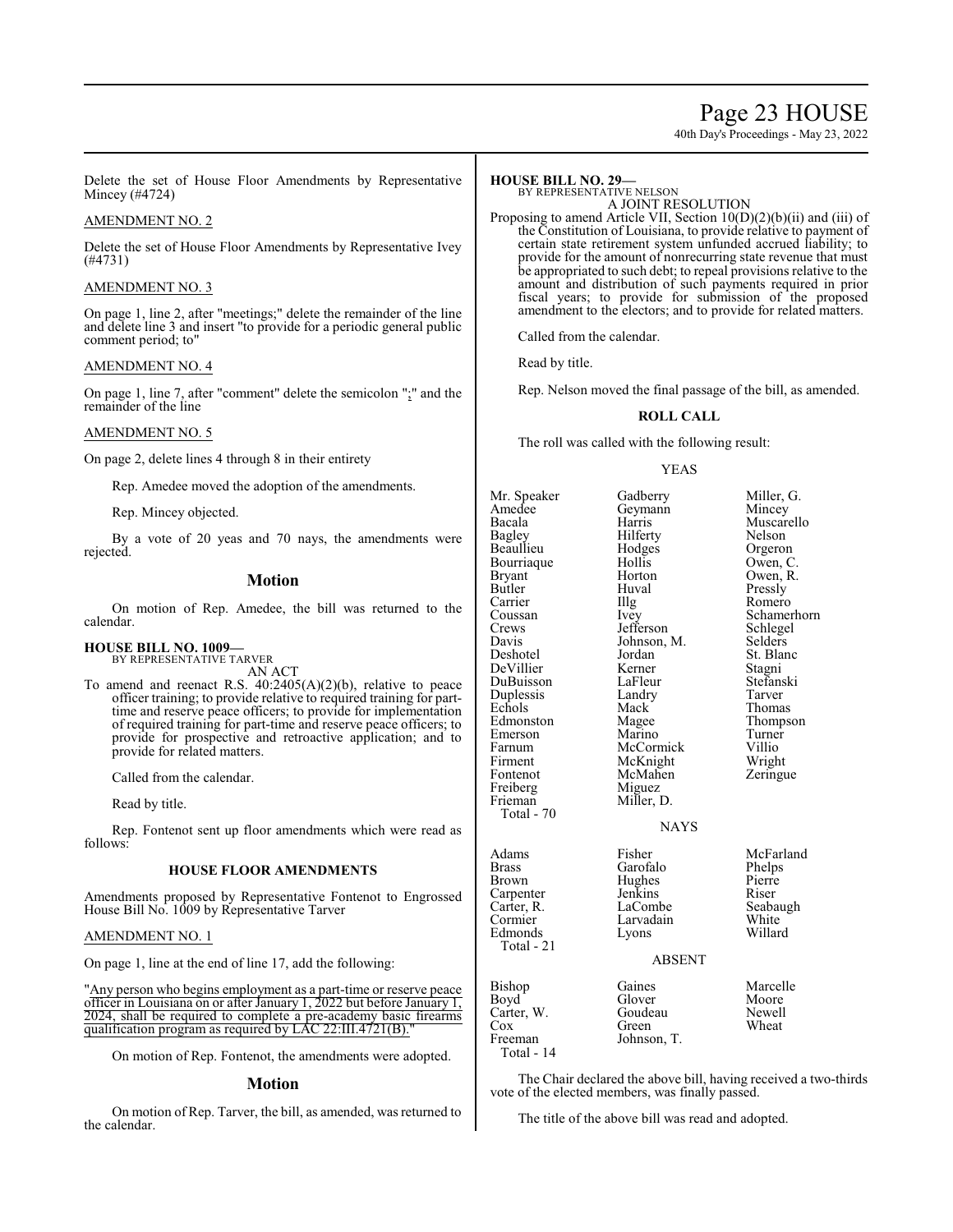# Page 24 HOUSE

40th Day's Proceedings - May 23, 2022

#### **HOUSE BILL NO. 376—**

BY REPRESENTATIVES HUVAL, GREEN, AND WRIGHT AND SENATORS TALBOT AND MCMATH AN ACT

To amend and reenact R.S. 32:300.5 and to repeal R.S. 32:300.6, 300.7, and 300.8, relative to the prohibition of the use of certain wireless telecommunications devices while operating a motor vehicle; to provide for definitions; to provide for exceptions and penalties; to provide for enforcement and reporting; and to provide for related matters.

Called from the calendar.

Read by title.

Rep. Huval moved the final passage of the bill, as amended.

#### **ROLL CALL**

The roll was called with the following result:

#### YEAS

| Mr. Speaker          | Fontenot      | McKnight    |
|----------------------|---------------|-------------|
| Adams                | Freeman       | McMahen     |
| Bacala               | Freiberg      | Newell      |
| Bagley               | Gadberry      | Owen, C.    |
| Beaullieu            | Goudeau       | Owen, R.    |
| Bishop               | Harris        | Pierre      |
| Bourriaque           | Hilferty      | Pressly     |
| Boyd                 | Horton        | Romero      |
| Brass                | Hughes        | Schamerhorn |
| Butler               | Huval         | Selders     |
| Carpenter            | Illg          | St. Blanc   |
| Carrier              | Kerner        | Stefanski   |
| Davis                | LaCombe       | Thomas      |
| Deshotel             | LaFleur       | Thompson    |
| DeVillier            | Landry        | Turner      |
| DuBuisson            | Lyons         | White       |
| Duplessis            | Mack          | Wright      |
| Echols               | Magee         | Zeringue    |
| Fisher               | McFarland     |             |
| Total - 56           |               |             |
|                      | <b>NAYS</b>   |             |
|                      |               |             |
|                      |               |             |
| Amedee               | Garofalo      | Miller, D.  |
| Brown                | Geymann       | Miller, G.  |
| <b>Bryant</b>        | Hodges        | Mincey      |
| Carter, R.           | Ivey          | Muscarello  |
| Coussan              | Jefferson     | Nelson      |
| Crews                | Jenkins       | Orgeron     |
| Edmonds              | Johnson, M.   | Phelps      |
| Edmonston            | Jordan        | Riser       |
| Emerson              | Larvadain     | Schlegel    |
| Farnum               | Marcelle      | Seabaugh    |
| Firment              | Marino        | Stagni      |
| Frieman              | McCormick     | Tarver      |
| Gaines               | Miguez        | Villio      |
| Total - 39           | <b>ABSENT</b> |             |
|                      |               |             |
| Carter, W.           | Green         | Wheat       |
| Cormier              | Hollis        | Willard     |
| Cox                  | Johnson, T.   |             |
| Glover<br>Total - 10 | Moore         |             |

The Chair declared the above bill was finally passed.

The title of the above bill was read and adopted.

# **Consent to Correct a Vote Record**

Rep. Freeman requested the House consent to record her vote on final passage of House Bill No. 376 as yea, which consent was unanimously granted.

### **Consent to Correct a Vote Record**

Rep. Riser requested the House consent to record his vote on final passage of House Bill No. 376 as nay, which consent was unanimously granted.

# **HOUSE BILL NO. 531—**

BY REPRESENTATIVE AMEDEE AN ACT

To amend and reenact R.S. 17:170(E), relative to student immunization requirements; to provide for a cause of action, remedies, and damages for a student who is denied entrance into a school because of a vaccination requirement; and to provide for related matters.

Called from the calendar.

Read by title.

Rep. Amedee sent up floor amendments which were read as follows:

#### **HOUSE FLOOR AMENDMENTS**

Amendments proposed by Representative Amedee to Engrossed House Bill No. 531 by Representative Amedee

#### AMENDMENT NO. 1

On page 1, line 3, after "cause of" and before "for a student" delete "action, remedies, and damages" and insert "action and remedies"

#### AMENDMENT NO. 2

On page 2, line 3, after "declaratory relief" insert a period "." and delete the remainder of the line and delete line 4

#### AMENDMENT NO. 3

On page 2, at the end of line 7, delete "two" and at the beginning of line 8, delete "years" and insert "one year"

On motion of Rep. Amedee, the amendments were adopted.

Rep. Amedee moved the final passage of the bill, as amended.

### **ROLL CALL**

The roll was called with the following result:

#### YEAS

Mr. Speaker Freiberg Miller, G.<br>Amedee Frieman Mincey Amedee Frieman<br>Bacala Gadberry Bacala Gadberry Muscarello<br>
Bagley Garofalo Nelson Bagley Garofalo Nelson<br>Beaullieu Geymann Orgeron Beaullieu Geymann Orgeron<br>Bishop Goudeau Owen, C. Bourriaque Harris Owen,<br>Butler Hilferty Pressly Butler Hilferty Pressl<br>Carrier Hodges Riser Coussan Horton<br>Crews Huval Crews Huval Schamerhorn<br>
Davis Hllg Schlegel Davis Illg Schlegel<br>Deshotel Ivey Seabaugh Deshotel Ivey Seabaugh<br>DeVillier Johnson, M. St. Blanc DuBuisson Kerner Stefans<br>Echols Mack Tarver Echols

Hodges Riser<br>
Horton Romero

Goudeau Owen, C.<br>Harris Owen, R. Johnson, M. St. Blanc<br>Kerner Stefanski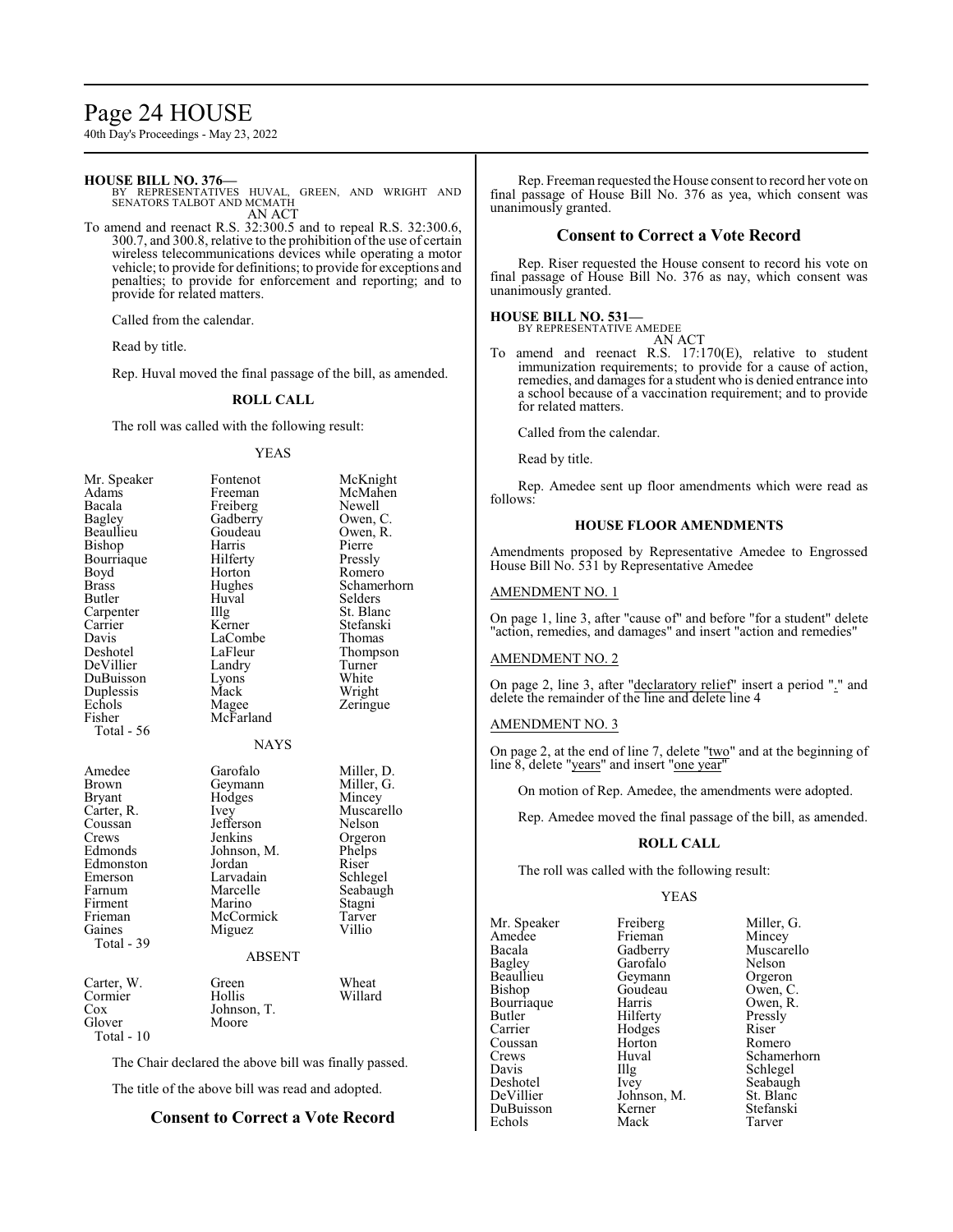40th Day's Proceedings - May 23, 2022

Edmonds Magee Thomas<br>
Edmonston McCormick Turner Edmonston McCormick Turne<br>Emerson McFarland Villio Emerson McFarland Villio<br>Farnum McKnight Wright Farnum McKnight Wright<br>Firment McMahen Zeringue Firment McMahen<br>Fontenot Miguez Miguez Total - 65 NAYS Adams Freeman Marcelle<br>Boyd Gaines Marino Boyd Gaines Marino<br>Brass Jefferson Miller. Brass Jefferson Miller, D. Brown Jenkins Newell<br>Bryant Jordan Phelps Bryant Jordan Phelps<br>Carpenter LaCombe Pierre LaCombe Carter, R. LaFleur Stagni<br>Cormier Landry Thomp Cormier Landry Thompson<br>
Duplessis Larvadain White Duplessis Larvadain White<br>
Fisher Lyons Willard Lyons Total - 30 ABSENT Carter, W. Hollis Selders<br>Cox Hughes Wheat Cox Hughes<br>Glover Johnson Johnson, T.<br>Moore Green Total - 10

The Chair declared the above bill was finally passed.

The title of the above bill was read and adopted.

Rep. Amedee moved to reconsider the vote by which the above bill was finally passed, and, on her own motion, the motion to reconsider was laid on the table.

# **Consent to Correct a Vote Record**

Rep. Willard requested the House consent to record his vote on final passage of House Bill No. 531 as nay, which consent was unanimously granted.

# **HOUSE BILL NO. 670—** BY REPRESENTATIVE BUTLER

AN ACT

To amend and reenact R.S. 37:585(C), 586(A)(4) and (6), and 599, relative to the Louisiana Cosmetology Act; to provide for examinations for special permits; to provide for fees for licenses, permits, and certificates for certain applicants; and to provide for related matters.

Called from the calendar.

Read by title.

#### **Motion**

On motion of Rep. Butler, the bill was returned to the calendar.

# **HOUSE BILL NO. 707—**

BY REPRESENTATIVES DUPLESSIS, LYONS, AND MARCELLE AN ACT

To enact Code of Criminal Procedure Article 985.2, relative to expungement of records; to provide relative to automated expungement of certain criminal records; to require the Louisiana Bureau of Criminal Identification and Information to send certain records to the Louisiana Supreme Court Case Management Information System; to provide relative to duties of the clerks of district courts; to authorize the adoption of rules and regulations by state police and the supreme court; to provide that no person shall have a cause of action resulting from the omission of their records for automated expungement; to provide for an effective date; and to provide for related matters.

Called from the calendar.

Read by title.

Rep. Duplessis sent up floor amendments which were read as follows:

#### **HOUSE FLOOR AMENDMENTS**

Amendments proposed by Representative Duplessis to Reengrossed House Bill No. 707 by Representative Duplessis

### AMENDMENT NO. 1

On page 2, line 18, after "agency." delete the remainder of the line and delete lines 19 and 20 in their entirety and insert "The district attorney, sheriff, and arresting agency shall"

### AMENDMENT NO. 2

On page 2, line 21, after "automation" and before the period "." insert "according to Code of Criminal Procedure Article 973"

#### AMENDMENT NO. 3

On page 3, delete line 14 in its entirety and insert the following:

"Section 3. Notwithstanding any provision of law to the contrary, no later than June 30, 2024, the legislature shall appropriate funding necessary for the implementation of this Act to the Louisiana Commission on Law Enforcement for distribution to each sheriff in the state in proportion to the number of automatic expungements submitted to the sheriff by the clerks of court pursuant to the provisions of this Act.

Section 4. The provisions of Sections 1, 2, and 3 of this Act shall become effective if"

#### AMENDMENT NO. 4

On page 3, line 18, after "Sections" and before "of this Act" delete "1 and 2" and insert the following: "1, 2, and 3"

#### AMENDMENT NO. 5

On page 3, line 20, after "Sections" and before "of this Act" delete "1 and 2" and insert the following: "1, 2, and 3"

#### AMENDMENT NO. 6

On page 3, delete line 22 in its entirety and insert the following:

"Section 5. The provisions of this Section and Section 4 of this Act shall become"

### AMENDMENT NO. 7

On page 3, at the beginning of line 27, delete "Section 3" and insert "Section 4"

On motion of Rep. Duplessis, the amendments were adopted.

Rep. Fontenot sent up floor amendments which were read as follows:

#### **HOUSE FLOOR AMENDMENTS**

Amendments proposed by Representative Fontenot to Reengrossed House Bill No. 707 by Representative Duplessis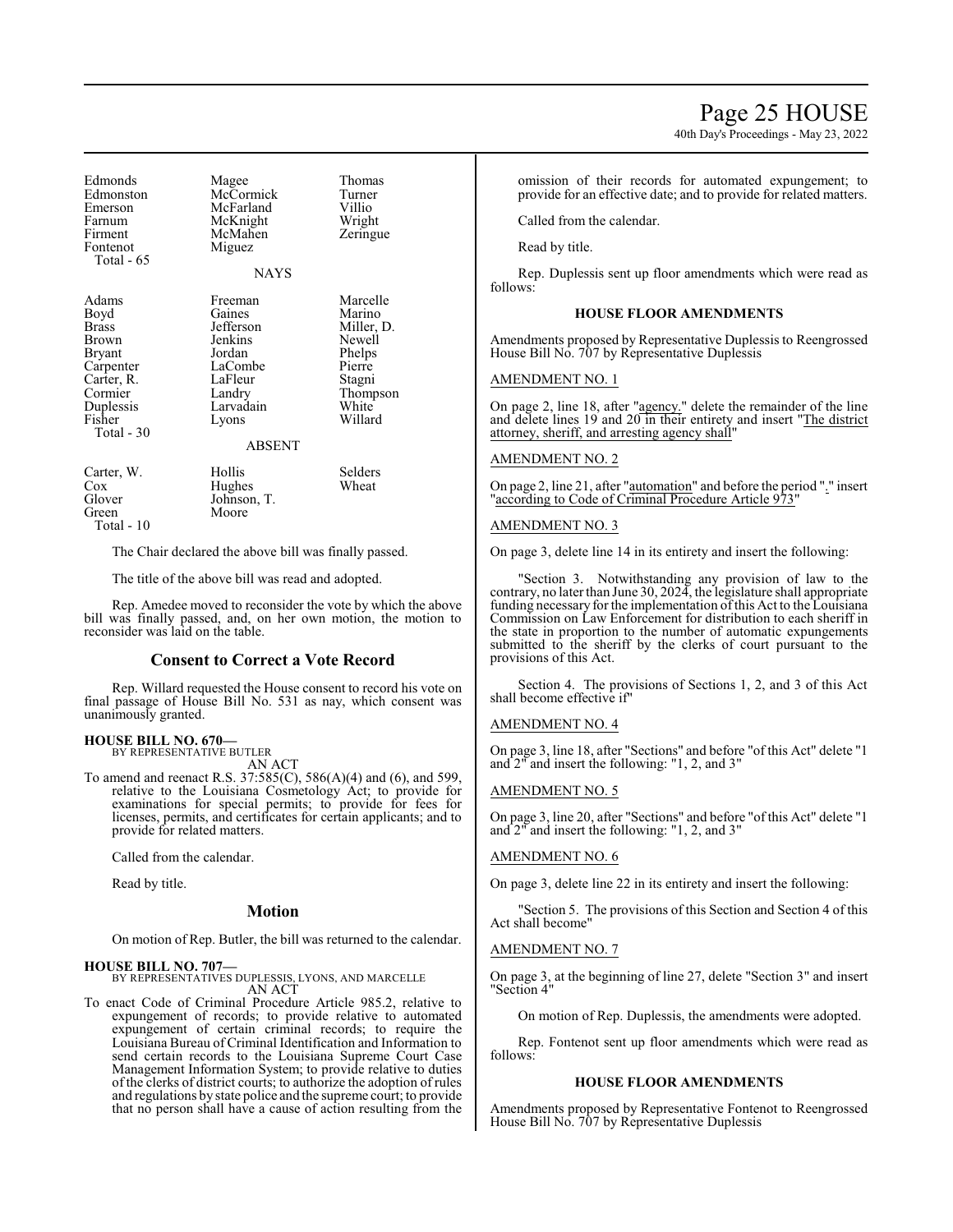# Page 26 HOUSE

40th Day's Proceedings - May 23, 2022

# AMENDMENT NO. 1

On page 1, at the end of line 16, delete the comma ","

# AMENDMENT NO. 2

On page 1, line 17, change "977, and 978." to "and 977."

# AMENDMENT NO. 3

On page 2, line 1, after "of" and before "to" change "Articles 976, 977, and 978" to "Articles 976 and 977"

On motion of Rep. Fontenot, the amendments were withdrawn.

Rep. Villio sent up floor amendments which were read as follows:

# **HOUSE FLOOR AMENDMENTS**

Amendments proposed by Representative Villio to Reengrossed House Bill No. 707 by Representative Duplessis

# AMENDMENT NO. 1

On page 1, line 2, after "To" and before "enact" insert "amend and reenact Code of Criminal Procedure Article 973(E) and to"

#### AMENDMENT NO. 2

On page 1, line 7, after "court;" and before "to" insert "to provide relative to the effects expunged records of arrest and conviction;"

#### AMENDMENT NO. 3

On page 1, line 11, after "Section 1." and before "Code" insert "Code of Criminal Procedure Article 973(E) is hereby amended and reenacted and"

#### AMENDMENT NO. 4

On page 1, between lines 12 and 13, insert the following:

Art. 973. Effect of expunged record of arrest or conviction

\* \* \*

E. Nothing in this Article shall be construed to limit or impair in any way the subsequent use of any expunged record of any arrests or convictions by a judge, magistrate, commissioner, law enforcement agency, criminal justice agency, or prosecutor including its use as a predicate offense, for the purposes of the Habitual Offender Law, setting bail, sentencing, or as otherwise authorized by law.

 $*$  \*  $*$  \*  $*$  "

# AMENDMENT NO. 5

On page 2, at the end of line 28, insert the following:

"Nothing in this Paragraph shall be construed to require the arresting agency, booking agency, or the district attorney to manually segregate or sequester upon acknowledging or identifying such records."

On motion of Rep. Villio, the amendments were adopted.

Rep. Fontenot sent up floor amendments which were read as follows:

# **HOUSE FLOOR AMENDMENTS**

Amendments proposed by Representative Fontenot to Reengrossed House Bill No. 707 by Representative Duplessis

# AMENDMENT NO. 1

On page 1, line 2, after "Article 985.2" and before the comma "," insert "and R.S. 47:299.11(11)"

# AMENDMENT NO. 2

On page 1, line 9, after "expungement;" and before "to provide for an" insert "to provide relative to claims against an individual's tax refund;"

### AMENDMENT NO. 3

On page 3, between lines 9 and 10, insert the following:

"Section 2. R.S.  $47:299.11(11)$  is hereby enacted to read as follows:

§299.11. Ranking and priority of claims

If two or more agencies file offset claims with the secretary against an individual's refund, the secretary shall remit the refund to the claimants ifsufficient funds exist in the following order with the first offset claim to be paid being completely satisfied before a second or subsequent offset claim is paid:

\* \* \*

(11) Claims made by the Louisiana Bureau of Criminal Identification and Information, the clerk of court, the sheriff, the district attorney, or any other agency under Code of Criminal Procedure Article 985.2 for an expungement pursuant to Code of Criminal Procedure Article 978."

#### AMENDMENT NO. 4

On page 3, at the beginning of line 10, change "Section 2." to "Section 3."

#### AMENDMENT NO. 5

On page 3, at the beginning of line 14, change "Section 3." to "Section 4."

# AMENDMENT NO. 6

On page 3, at the beginning of line 22, change "Section 4." to "Section 5."

Rep. Fontenot moved the adoption of the amendments.

Rep. Duplessis objected.

By a vote of 46 yeas and 50 nays, the amendments were rejected.

Rep. Duplessis moved the final passage of the bill, as amended.

#### **ROLL CALL**

The roll was called with the following result:

#### YEAS

| Mr. Speaker | Glover | McFarland  |
|-------------|--------|------------|
| Adams       | Green  | McKnight   |
| Bacala      | Harris | McMahen    |
| Bagley      | Hodges | Miller. D. |
| Bourriaque  | Hughes | Mincey     |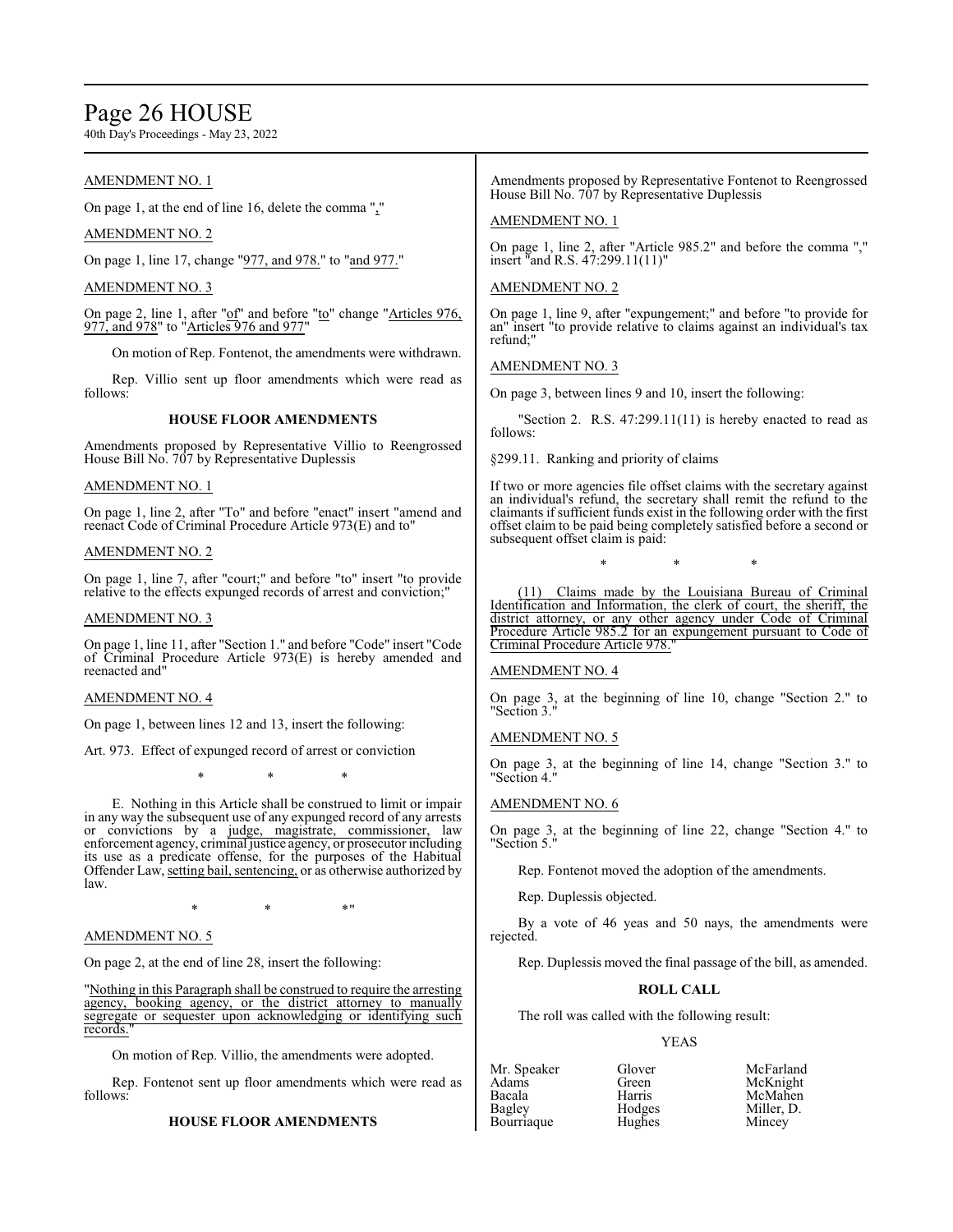# Page 27 HOUSE

40th Day's Proceedings - May 23, 2022

Boyd Huval Muscarello<br>Brass Ivev Nelson Brass Ivey Nelson Brown Jefferson Newell<br>Bryant Jenkins Owen, Bryant Jenkins Owen, R.<br>Carpenter Johnson, M. Phelps Carpenter Johnson, M. Phelps<br>Carter R. Johnson, T. Pierre Cormier Jordan Riser<br>
Coussan Kerner Schle Coussan Kerner Schlegel Davis LaCombe<br>
Deshotel LaFleur DuBuisson Landry Stagni Edmonston Lyons Turner<br>
Emerson Mack Villio Emerson Mack Villio<br>
Fisher Magee White Freeman Marcelle Willard<br>
Freiberg Marino Wright Freiberg Marino Wright<br>
Gaines McCormick Zeringue Total - 69

Johnson, T. Larvadain Thomas<br>Lyons Turner McCormick

LaFleur St. Blanc<br>Landry Stagni Magee White<br>
Marcelle Willard

# **NAYS**

Amedee Gadberry Owen, C.<br>Beaullieu Garofalo Pressly Beaullieu Garofalo Pressly<br>Carrier Geymann Romero Carrier Geymann<br>Crews Goudeau Crews Goudeau Schamerhorn<br>
Echols Hilferty Seabaugh Echols Hilferty Seabaugh<br>Edmonds Horton Stefanski Horton Stefanski<br>Illg Tarver Farnum Illg<br>Firment Miguez Firment Miguez Thompson<br>Fontenot Miller G. Fontenot Miller, G.<br>Frieman Orgeron Orgeron Total - 28 ABSENT Bishop Cox Moore<br>Butler DeVillier Wheat DeVillier<br>Hollis Carter, W.

Total - 8

The Chair declared the above bill was finally passed.

The title of the above bill was read and adopted.

Rep. Duplessis moved to reconsider the vote bywhich the above bill was finally passed, and, on his own motion, the motion to reconsider was laid on the table.

### **Consent to Correct a Vote Record**

Rep. Hilferty requested the House consent to correct her vote on final passage of House Bill No. 707 from yea to nay, which consent was unanimously granted.

#### **HOUSE BILL NO. 731—** BY REPRESENTATIVE DUPLESSIS

AN ACT

To enact R.S. 15:912, relative to juvenile facilities; to provide relative to written policies, procedures, and practices for emergency preparedness within the Department ofChildren and Family Services and Office of Juvenile Justice; to provide relative to an emergency preparedness plans; to provide relative to fire drills; to provide relative to an alternate power source policy; to provide relative to compliance with national fire protection standards; to provide for exemption from capacity requirements; and to provide for related matters

Called from the calendar.

Read by title.

**Motion**

On motion of Rep. Duplessis, the bill was returned to the calendar.

**HOUSE BILL NO. 871—** BY REPRESENTATIVES MARCELLE, CORMIER, LARVADAIN, AND **SELDERS** AN ACT

To amend and reenact R.S. 32:57.1(B) and to enact R.S. 32:57.1(D), relative to a failure to honor a written promise to appear; to provide for reinstatement fees or fines relative to an arrested person's failure to honor a written promise to appear; to waive reinstatement fees or fines under certain circumstances; and to provide for related matters.

Called from the calendar.

Read by title.

#### **Motion**

On motion of Rep. Dustin Miller, the bill was returned to the calendar.

# **Notice of Intention to Call**

Pursuant to House Rule No. 8.20(A), Rep. Dustin Miller gave notice of Rep. Marcelle's intention to call House Bill No. 871 from the calendar on Thursday, May 26, 2022.

# **HOUSE BILL NO. 946—** BY REPRESENTATIVE DUSTIN MILLER

AN ACT

To amend and reenact R.S. 17:1944.1(B)(1) and (C), relative to local special education advisory councils; to provide relative to membership on such councils; to provide relative to reports from such councils; and to provide for related matters.

Called from the calendar.

Read by title.

Rep. Horton, on behalf of the Legislative Bureau, sent up floor amendments which were read as follows:

#### **HOUSE FLOOR AMENDMENTS**

Amendments proposed by Representative Horton on behalf of the Legislative Bureau to Engrossed House Bill No. 946 by Representative Dustin Miller

#### AMENDMENT NO. 1

On page 2, line 19, delete "Louisiana"

On motion of Rep. Horton, the amendments were adopted.

Rep. Dustin Miller sent up floor amendments which were read as follows:

### **HOUSE FLOOR AMENDMENTS**

Amendments proposed by Representative Dustin Miller to Engrossed House Bill No. 946 by Representative Dustin Miller

### AMENDMENT NO. 1

On page 1, line 2, after "and (C)" delete the comma "," and insert "and to enact R.S. 17:1944.1(B)(3)(c),"

# AMENDMENT NO. 2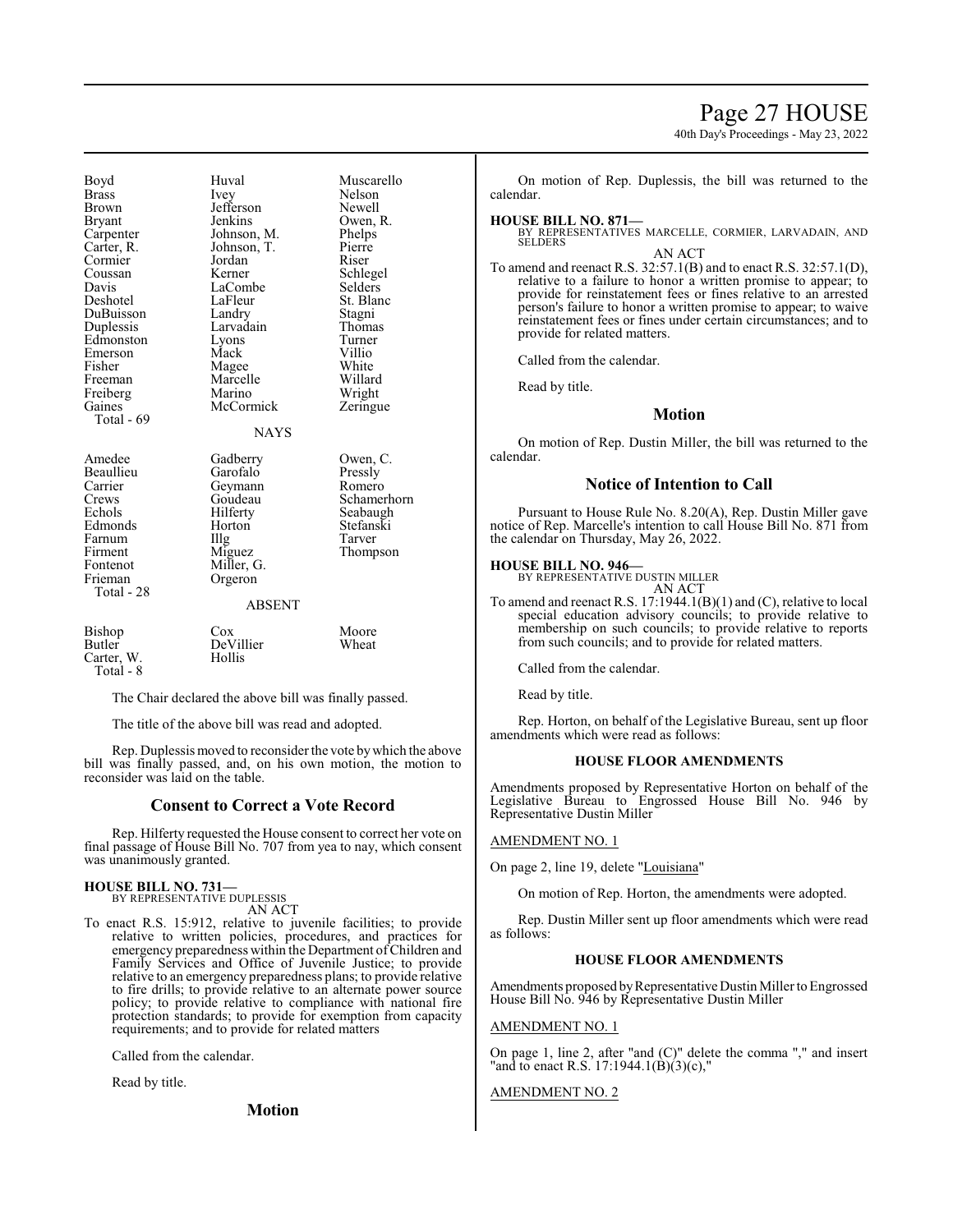# Page 28 HOUSE

40th Day's Proceedings - May 23, 2022

On page 1, line 6, between "reenacted" and "to read" insert "and R.S.  $17:19\overline{4}4.1(B)(3)(c)$  is hereby enacted"

# AMENDMENT NO. 3

On page 1, line 12, after "However," delete the remainder of the line and delete lines 13 and 14 and on line 15 delete "of the number of members,'

### AMENDMENT NO. 4

On page 2, between lines 16 and 17, insert the following:

"3.

\* \* \*

(c) A council should be comprised of at least eight members. If a council has fewer than eight members, the superintendent or administrative head of a charter school shall provide an explanation of his decision to establish a council with fewer than eight members. The explanation shall be provided to the council, and the council shall include it as an addendum to the report required by Subsection C of this Section.

On motion of Rep. Dustin Miller, the amendments were adopted.

Rep. Tarver sent up floor amendments which were read as follows:

# **HOUSE FLOOR AMENDMENTS**

Amendments proposed by Representative Tarver to Engrossed House Bill No. 946 by Representative Dustin Miller

#### AMENDMENT NO. 1

On page 2, line 2, after "jurisdiction of" insert "or who are receiving special education services from"

On motion of Rep. Tarver, the amendments were adopted.

Rep. Dustin Miller moved the final passage of the bill, as amended.

# **ROLL CALL**

The roll was called with the following result:

### YEAS

| Mr. Speaker<br>Adams<br>Amedee<br>Bacala<br>Bagley<br>Beaullieu<br>Bishop<br>Bourriaque<br>Boyd<br>Brass<br>Brown<br>Butler<br>Carpenter<br>Carrier<br>Carter, R.<br>Cormier<br>Coussan<br>Crews<br>Davis | Freiberg<br>Frieman<br>Gadberry<br>Gaines<br>Garofalo<br>Goudeau<br>Green<br>Harris<br>Hilferty<br>Hodges<br>Horton<br>Hughes<br>Huval<br>$\prod_{i=1}^{n}$<br>Ivey<br>Jefferson<br>Jenkins<br>Johnson, M.<br>Jordan | Miguez<br>Miller, D.<br>Miller, G.<br>Mincey<br>Muscarello<br>Nelson<br>Newell<br>Orgeron<br>Owen, R.<br>Phelps<br>Pierre<br>Pressly<br>Riser<br>Romero<br>Schamerhorn<br>Schlegel<br>Seabaugh<br>Selders<br>St. Blanc |
|-----------------------------------------------------------------------------------------------------------------------------------------------------------------------------------------------------------|----------------------------------------------------------------------------------------------------------------------------------------------------------------------------------------------------------------------|------------------------------------------------------------------------------------------------------------------------------------------------------------------------------------------------------------------------|
| Deshotel                                                                                                                                                                                                  | Kerner                                                                                                                                                                                                               | Stagni                                                                                                                                                                                                                 |
|                                                                                                                                                                                                           |                                                                                                                                                                                                                      |                                                                                                                                                                                                                        |

| DeVillier<br>DuBuisson<br>Duplessis | LaCombe<br>LaFleur<br>Landry | Stefanski<br>Tarver<br>Thomas |
|-------------------------------------|------------------------------|-------------------------------|
| Echols                              | Larvadain                    | Thompson                      |
| Edmonds                             | Lyons                        | Turner                        |
| Edmonston                           | Mack                         | Villio<br>White               |
| Emerson<br>Farnum                   | Magee<br>Marino              | Willard                       |
| Firment                             | McCormick                    | Wright                        |
| Fisher                              | McFarland                    | Zeringue                      |
| Fontenot                            | McKnight                     |                               |
| Freeman                             | McMahen                      |                               |
| Total - 94                          | <b>NAYS</b>                  |                               |
| Total $-0$                          |                              |                               |
|                                     | ABSENT                       |                               |
| Bryant                              | Glover                       | Moore                         |
| Carter, W.                          | Hollis                       | Owen, C.                      |
| Cox                                 | Johnson, T.                  | Wheat                         |
| Geymann                             | Marcelle                     |                               |

The Chair declared the above bill was finally passed.

The title of the above bill was read and adopted.

Rep. Dustin Miller moved to reconsider the vote by which the above bill was finally passed, and, on his own motion, the motion to reconsider was laid on the table.

#### **HOUSE BILL NO. 951—** BY REPRESENTATIVE JORDAN

Total - 11

AN ACT

To amend and reenact R.S. 22:1295(1)(a) and (d)(introductory paragraph) and (2), relative to uninsured motorist coverage; to require that all automobile liability insurance policies issued in this state include uninsured motorist coverage; to repeal provisions allowing economic-only uninsured motorist coverage; to repeal provisions allowing uninsured motorist coverage with limits less than bodily injury liability; to make technical changes; and to provide for related matters.

Called from the calendar.

Read by title.

Rep. Jordan sent up floor amendments which were read as follows:

# **HOUSE FLOOR AMENDMENTS**

Amendments proposed by Representative Jordan to Engrossed House Bill No. 951 by Representative Jordan

#### AMENDMENT NO. 1

On page 1, line 3, after "all" and before "automobile" insert "personal lines"

#### AMENDMENT NO. 2

On page 1, line 14, after "No" and before "automobile" insert "personal line of"

#### AMENDMENT NO. 3

On page 3, line 15, after "to" and before "liability" delete "any" and insert "all personal lines of"

On motion of Rep. Jordan, the amendments were adopted.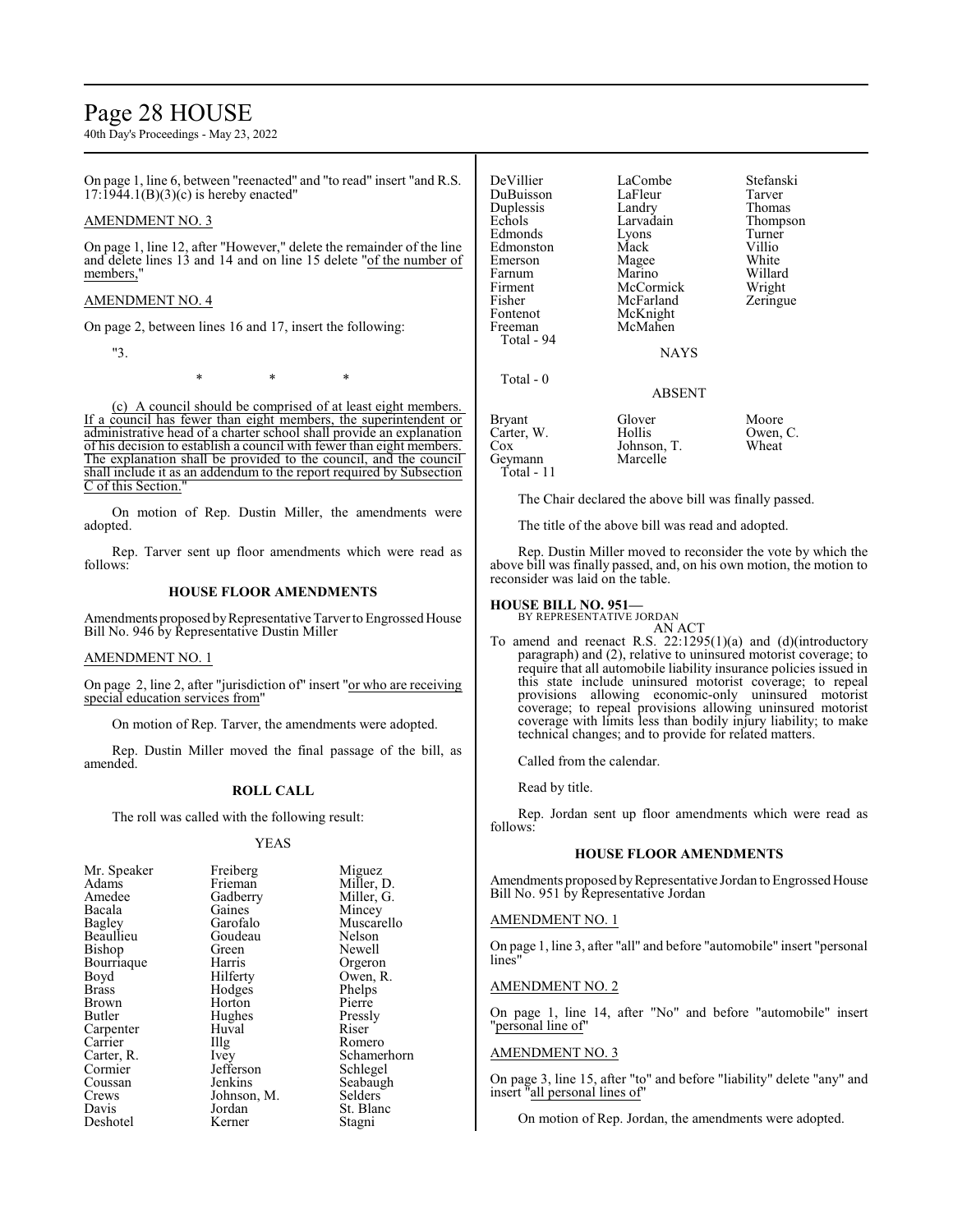# Page 29 HOUSE

40th Day's Proceedings - May 23, 2022

Rep. Jordan sent up floor amendments which were read as follows:

# **HOUSE FLOOR AMENDMENTS**

Amendments proposed by Representative Jordan to Engrossed House Bill No. 951 by Representative Jordan

### AMENDMENT NO. 1

On page1, line 11, delete the semicolon ";" and "required"

### AMENDMENT NO. 2

On page 3, between lines 23 and 24, insert the following:

"(iv) Notwithstanding any provision of this Section to the contrary, uninsured motorist liability coverage shall not be required for an automobile liability insurance policy covering a vehicle owned by a municipal, parish, state, or federal governmental entity or a vehicle whose driver is logged onto a transportation network company's digital network."

On motion of Rep. Jordan, the amendments were withdrawn.

## **Motion**

On motion of Rep. Jordan, the bill, as amended, was returned to the calendar.

### **HOUSE BILL NO. 253—**

BY REPRESENTATIVES EDMONSTON, AMEDEE, BAGLEY, BUTLER,<br>ECHOLS, GADBERRY, HODGES, HORTON, MCCORMICK, CHARLES<br>OWEN, SCHAMERHORN, SEABAUGH, AND WRIGHT AN ACT

To amend and reenact R.S. 9:3583, R.S. 17:7(20)(b)(ix), 46(Q), 100.5(C)(2), 111(A), 158(F), 407.40(A)(5), and 1187(B), R.S.  $22:1128(D)(2)$ ,  $1206(7)(a)(i)$  and (ii),  $1452(C)(25)$ , and 1454(A), R.S. 23:332, R.S. 37:1025(B), 1360.23(H), 1360.82, and 2719, R.S. 38:2315, R.S. 39:1411, R.S. 40:1133.1(C), 2113.4(A), 2113.6(A)(1) and (B), 2120.35(B)(5), and 2125(B), R.S. 46:437.11(A), 1104, 1134, 1154, 1407(F), and 1995, R.S. 47:37(C) and 287.755(C), R.S. 49:145, 146(A)(1), and 673, and R.S. 51:2231(A), 2232(5), 2235(16)(a), 2236(A), 2237(2), 2247, 2248, 2254(1) and (2), 2255(A)(introductory paragraph), and 2608 and to enact R.S. 22:1063(A)(1)(i), R.S. 23:302(9) and (10), R.S. 40:2102(5) and (6), and R.S. 51:2232(11) and (12) and  $2603(13)$  and  $(14)$ , relative to discriminatory practices based on vaccination status or immunity status; to prohibit discriminating between individuals based on such status; to provide for the extension of credit; to provide for the duties of the State Board of Elementary and Secondary Education; to provide for financial assistance awards; to provide for the granting of sabbatical leave; to provide for enrollment at alternative schools; to provide for public school admissions; to provide for the duties of public school boards; to provide for student transportation; to provide for early learning center licensing; to provide for eligibility in group health plans and health insurance coverage; to provide for the duties of the commissioner of insurance; to provide for risk rates of the Louisiana Health Plan; to provide for insurance rates for property and casualty insurance; to provide for intentional discrimination in employment; to provide for the duties of the Department of Health; to provide for the selection of medication attendants; to provide for the duties of the State Board of Medical Examiners; to provide for the training of physician assistants; to provide for direct primary care practices; to provide for the duties of the Louisiana State Board of Social Work Examiners; to provide for application to the Louisiana State Board of Social Work Examiners; to provide for the selection of persons for professional services in public contracts; to provide for programs and activities receiving state financial assistance; to provide for the licensure process for emergency medical personnel; to provide for emergency services; to provide for adult brain injury facilities; to provide for medical assistance programs; to provide for parish hospital and hospital service district affirmative action programs; to provide for childplacing agencies, maternity homes, and certain residential homes; to provide for certain programs and activities for displaced homemakers; to provide for certain income tax credits; to provide for access to public meetings in public buildings and facilities; to provide for the expenditure of federal block grant funds; to provide for the Louisiana Commission of Human Rights; to provide for the authority of the commission; to provide for local human rights commissions; to provide relative to discriminatory practices and advertisements; to provide relative to discrimination by financial institutions; to provide for credit transactions; to provide for the Equal Housing Opportunity Act; to provide relative to the provision of brokerage services; to provide for definitions; and to provide for related matters.

Called from the calendar.

Read by title.

Rep. Edmonston sent up floor amendments which were read as follows:

#### **HOUSE FLOOR AMENDMENTS**

Amendments proposed by Representative Edmonston to Engrossed House Bill No. 253 by Representative Edmonston

### AMENDMENT NO. 1

On page 1, line 9, after "(introductory paragraph)," and before "and 2608" insert " 2602(A), 2606(A)(1) through (5), 2607(A) and (C),"

#### AMENDMENT NO. 2

On page 2, line 4, after "of the" and before "Department" insert "Louisiana"

#### AMENDMENT NO. 3

On page 2, line 5, after "of the" and before "State" insert "Louisiana"

#### AMENDMENT NO. 4

On page 2, line 18, after "expenditure of" and before "federal" insert "certain"

### AMENDMENT NO. 5

On page 2, line 19, after "Commission" change "of" to "on"

### AMENDMENT NO. 6

On page 2, line 22, after "Act;" and before "to provide" insert "to provide relative to the sale or rental of housing;"

#### AMENDMENT NO. 7

On page 13, line 8, after "sex," delete the remainder of the line and delete lines 9 and 10 in their entirety and insert the following;

"or national origin in those certain circumstances where religion, sex, or national origin is a bona fide occupational"

#### AMENDMENT NO. 8

On page 14, between lines 2 and 3, insert the following: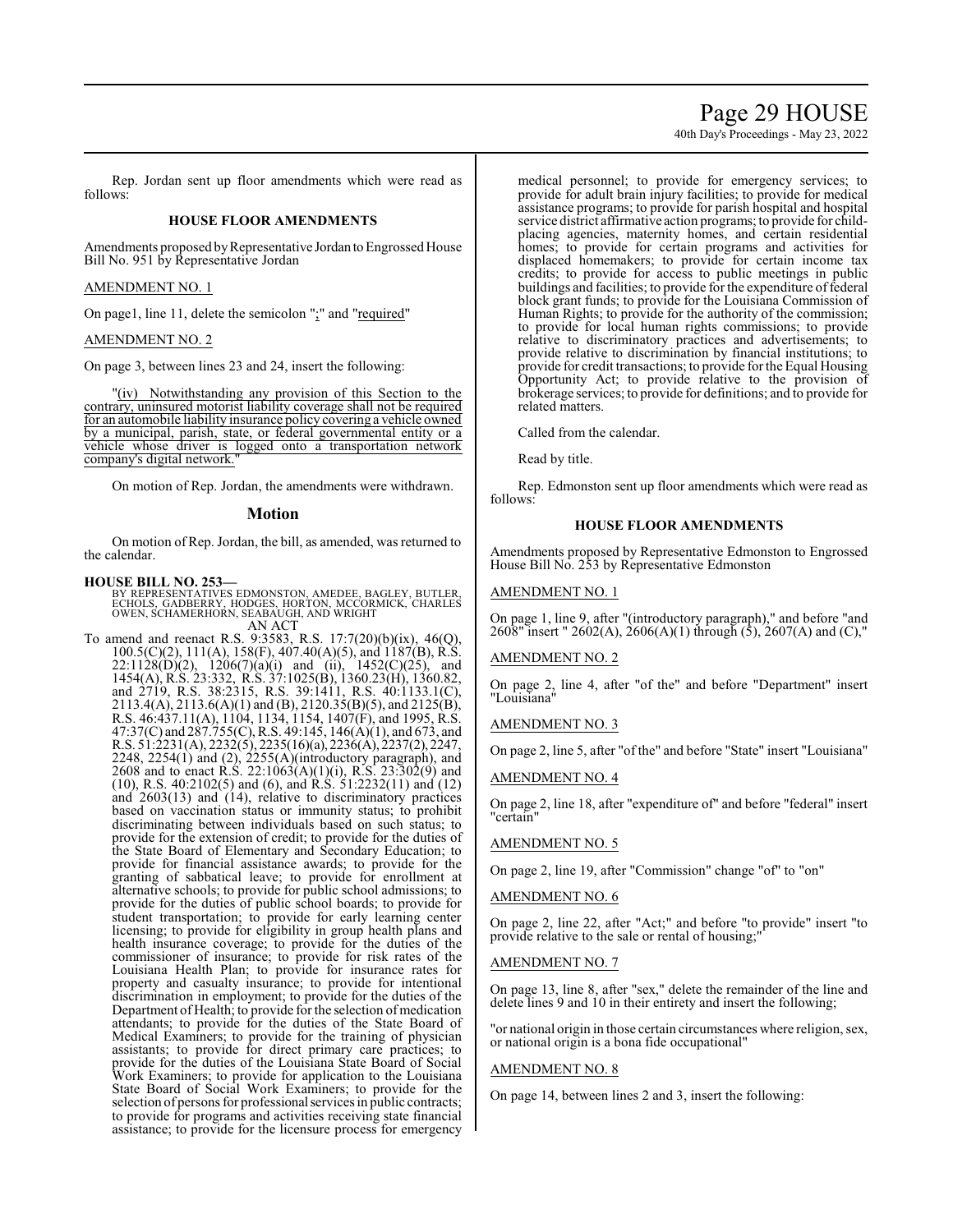# Page 30 HOUSE

40th Day's Proceedings - May 23, 2022

"I. The provisions of this Section prohibiting discrimination based on vaccination status or immunity status shall not apply to healthcare employers or private employers.

# AMENDMENT NO. 9

On page 14, line 14, after "H." insert "(1)"

#### AMENDMENT NO. 10

On page 14, between lines 17 and 18, insert the following:

"(2) The provisions ofthisSubsection prohibiting discrimination based on vaccination status or immunity status shall not apply to healthcare employers.

### AMENDMENT NO. 11

On page 22, line 23, after "(introductory paragraph)," and before "and 2608" insert "2602(A), 2606(A)(1) through (5), 2607(A) and (C),"

# AMENDMENT NO. 12

On page 26, between lines 21 and 22 insert the following:

"§2602. Policy

A. The legislature finds and declares that persons in this state who seek a place to live should be able to find such housing whenever it is available. Further, in many localities there may be housing shortages. All persons should therefore be able to compete for available housing on an open, fair, and equitable basis, regardless of race, color, religion, sex, disability, familial status, or national origin, vaccination status, or immunity status.

 $*$  \*  $*$  \*

### AMENDMENT NO. 13

On page 26, after line 29, insert the following:

"§2606. Discrimination in sale or rental of housing and other prohibited practices

A. As made applicable by R.S. 51:2604, and except as exempted by Subsection B thereof and R.S. 51:2605, it is unlawful:

(1) To refuse to sell or rent after the making of a bona fide offer, or to refuse to negotiate for the sale or rental of, or otherwise make unavailable or deny, a dwelling to any person because of race, color, religion, sex, familial status, or national origin, vaccination status, or immunity status.

(2) To discriminate against any person in the terms, conditions, or privileges of sale or rental of a dwelling, or in the provision of services or facilities in connection therewith, because of race, color, religion, sex, familial status, or national origin, vaccination status, or immunity status.

(3) To make, print, or publish, or cause to be made, printed, or published any notice, statement, or advertisement, with respect to the sale or rental of a dwelling that indicates any preference, limitation, or discrimination based on race, color, religion, sex, disability, familial status, or national origin, vaccination status, immunity status, or an intention to make any such preference, limitation, or discrimination.

(4) To represent to any person because of race, color, religion, sex, disability, familial status, or national origin, vaccination status, or immunity status that any dwelling is not available for inspection, sale, or rental when such dwelling is in fact so available.

(5) For profit, to induce or attempt to induce any person to sell or rent any dwelling by representations regarding the entry or prospective entry into the neighborhood of a person or persons of a particular race, color, religion, sex, disability, familial status, or national origin, vaccination status, or immunity status.

\* \* \* §2607. Discrimination in residential real estate related transactions

A. It is unlawful for any person or other entity whose business includes engaging in residential real estate related transactions to discriminate against any person in making available such a transaction, or in the terms or conditions of such a transaction, because of race, color, religion, sex, disability, familial status,  $\sigma$ national origin, vaccination status, or immunity status.

\* \* \*

C. Nothing in this Chapter prohibits a person engaged in the business of furnishing appraisals of real property to take into consideration factors other than race, color, religion, national origin, sex, disability, or familial status, vaccination status, or immunity status.

On motion of Rep. Edmonston, the amendments were adopted.

#### **Motion**

On motion of Rep. Edmonston, the bill, as amended, was returned to the calendar.

#### **Notice of Intention to Call**

Pursuant to House Rule No. 8.20(A), Rep. Edmonston gave notice of her intention to call House Bill No. 253 from the calendar on Wednesday, May 25, 2022.

#### **HOUSE BILL NO. 428—**

BY REPRESENTATIVE AMEDEE AN ACT

To enact R.S. 17:170.6, relative to the powers and duties of the State Board of Elementary and Secondary Education; to provide relative to the powers and duties of the state Department of Education; to provide relative to the powers and duties of public schools and public school boards; to provide relative to information about vaccines and medical procedures; and to provide for related matters.

Called from the calendar.

Read by title.

# **Motion**

On motion of Rep. Amedee, the bill, as amended, was returned to the calendar.

# **Notice of Intention to Call**

Pursuant to House Rule No. 8.20(A), Rep. Amedee gave notice of her intention to call House Bill No. 428 from the calendar on Tuesday, May 24, 2022.

#### **HOUSE BILL NO. 1009—**

BY REPRESENTATIVE TARVER AN ACT

To amend and reenact R.S. 40:2405(A)(2)(b), relative to peace officer training; to provide relative to required training for parttime and reserve peace officers; to provide for implementation of required training for part-time and reserve peace officers; to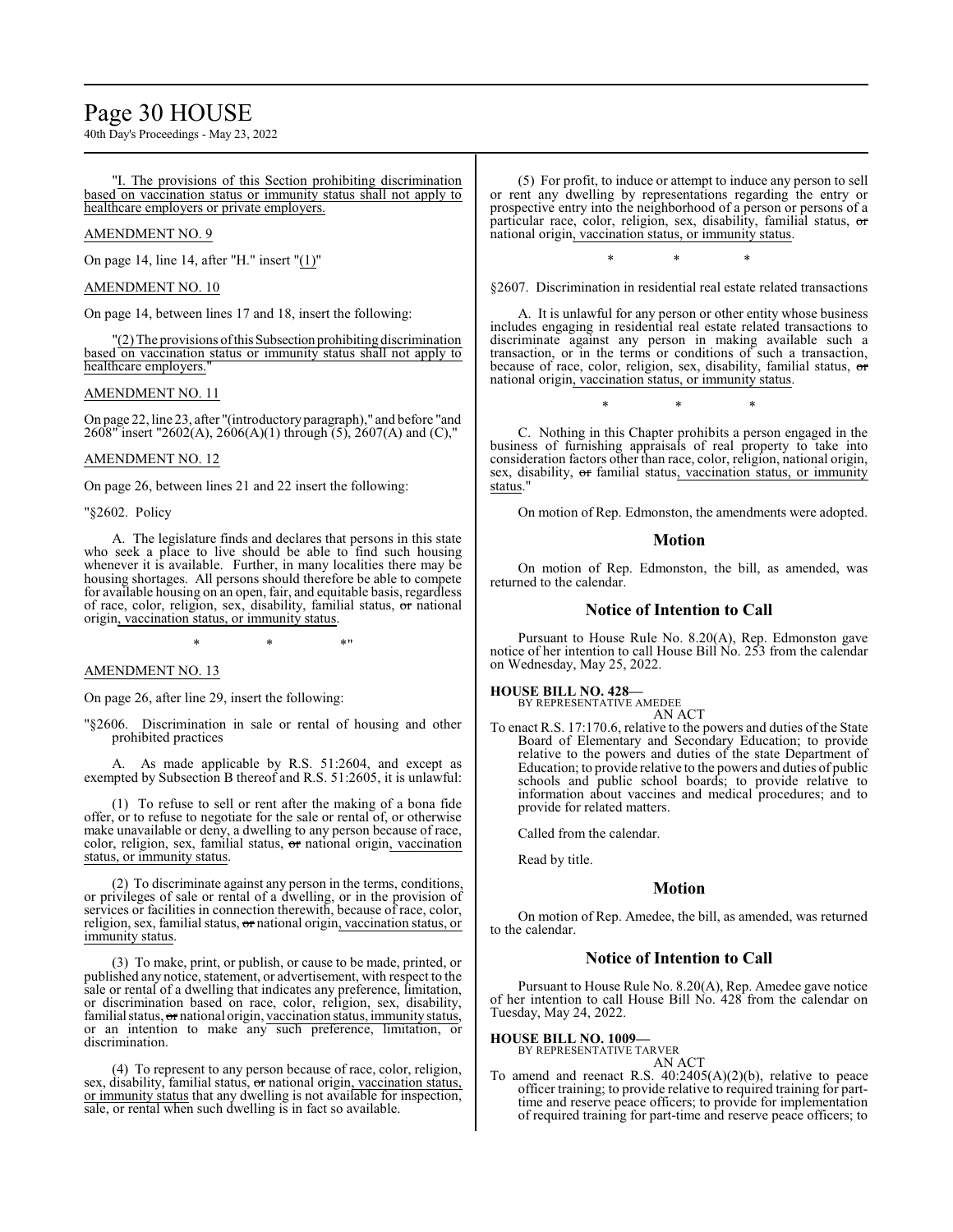# Page 31 HOUSE

40th Day's Proceedings - May 23, 2022

provide for prospective and retroactive application; and to provide for related matters.

Called from the calendar.

Read by title.

Rep. Fontenot sent up floor amendments which were read as follows:

# **HOUSE FLOOR AMENDMENTS**

Amendments proposed by Representatives Fontenot and Tarver to Engrossed House Bill No. 1009 by Representative Tarver

### AMENDMENT NO. 1

Delete the Floor Amendment Nos. 1 and 2 proposed by Rep. Tarver and adopted by the House on May 16, 2022.

# AMENDMENT NO. 2

Delete Floor Amendment No. 1 proposed by Rep. Fontenot and adopted by the House on May 23, 2022.

### AMENDMENT NO. 3

On page 1, at the end of line 17, insert the following:

"However, such part-time or reserve peace officers, while working under the direct supervision of a P.O.S.T. certified officer, may complete the training programand pass the examination provided for in Paragraph (1) within two calendar years from the date of initial employment. Any person who begins employment as a part-time or reserve peace officer in Louisiana on or after January 1, 2022 but before January 1, 2024, shall be required to complete a pre-academy basic firearms qualification program as required by LAC 22:III.4721(B)."

On motion of Rep. Fontenot, the amendments were adopted.

Rep. Tarver moved the final passage of the bill, as amended.

#### **ROLL CALL**

The roll was called with the following result:

# YEAS

Fisher Mincey<br>Fontenot Muscar

Muscarello<br>Nelson

Pressly<br>Riser

Selders<br>St. Blanc

Tarver<br>Thomas

Freiberg Nelson<br>Frieman Newell Frieman Newell<br>Gadberry Orgeron Gadberry<br>Garofalo Garofalo Owen, C.<br>Goudeau Owen, R. Goudeau Owen, R.<br>Harris Pressly Hilferty<br>
Hodges<br>
Romero Hodges<br>Horton Horton Schamerhorn<br>Huval Schlegel Huval Schlegel<br>Illg Seabaugl The Seabaugh<br>
Ivey Selders Johnson, M. St. Blanck<br>Kerner Stagni Kerner Stagni<br>LaCombe Stefanski LaCombe<br>Mack Magee Thomas<br>
McCormick Thompson McCormick Thomp<br>
McFarland Turner McFarland Turner<br>
McKnight Villio McKnight Villio<br>
McMahen White McMahen

Farnum Miguez Wright<br>Firment Miller, G. Zeringu Zeringue Total - 75 **NAYS** Boyd Jenkins Marino<br>Carpenter Jordan Miller D. Carpenter Jordan Miller,<br>
Duplessis LaFleur Phelps Duplessis LaFleur Phelps Freeman Landry Pierre Gaines Landry Pierre Gaines Landradin Nillard Gaines Larvadain<br>Green Lyons Lyons<br>Marcelle Jefferson Total - 19 ABSENT Bryant Geymann Johnson, T.<br>Carter, W. Glover Moore Carter, W. Glover Moore<br>Cox Hollis Wheat Cox Hollis Wheat Edmonston Hughes Total - 11

The Chair declared the above bill was finally passed.

The title of the above bill was read and adopted.

Rep. Tarver moved to reconsider the vote by which the above bill was finally passed, and, on his own motion, the motion to reconsider was laid on the table.

# **Consent to Correct a Vote Record**

Rep. Jordan requested the House consent to record his vote on final passage of House Bill No. 1009 as nay, which consent was unanimously granted.

# **Notice of Intention to Call**

Pursuant to House Rule No. 8.20(A), Rep. Wright gave notice of his intention to call House Bill No. 640 from the calendar on Tuesday, May 24, 2022.

# **Notice of Intention to Call**

Pursuant to House Rule No. 8.20(A), Rep. Wright gave notice of his intention to call House Bill No. 666 from the calendar on Tuesday, May 24, 2022.

# **Suspension of the Rules**

On motion of Rep. Stefanski, the rules were suspended in order to take up and consider Petitions, Memorials, and Communications at this time.

# **Petitions, Memorials, and Communications**

The following petitions, memorials, and communications were received and read:

# **Message from the Senate**

# **HOUSE CONCURRENT RESOLUTIONS**

#### May 23, 2022

To the Honorable Speaker and Members of the House of Representatives:

I am directed to inform your honorable body that the Senate has concurred in the following House Concurrent Resolutions: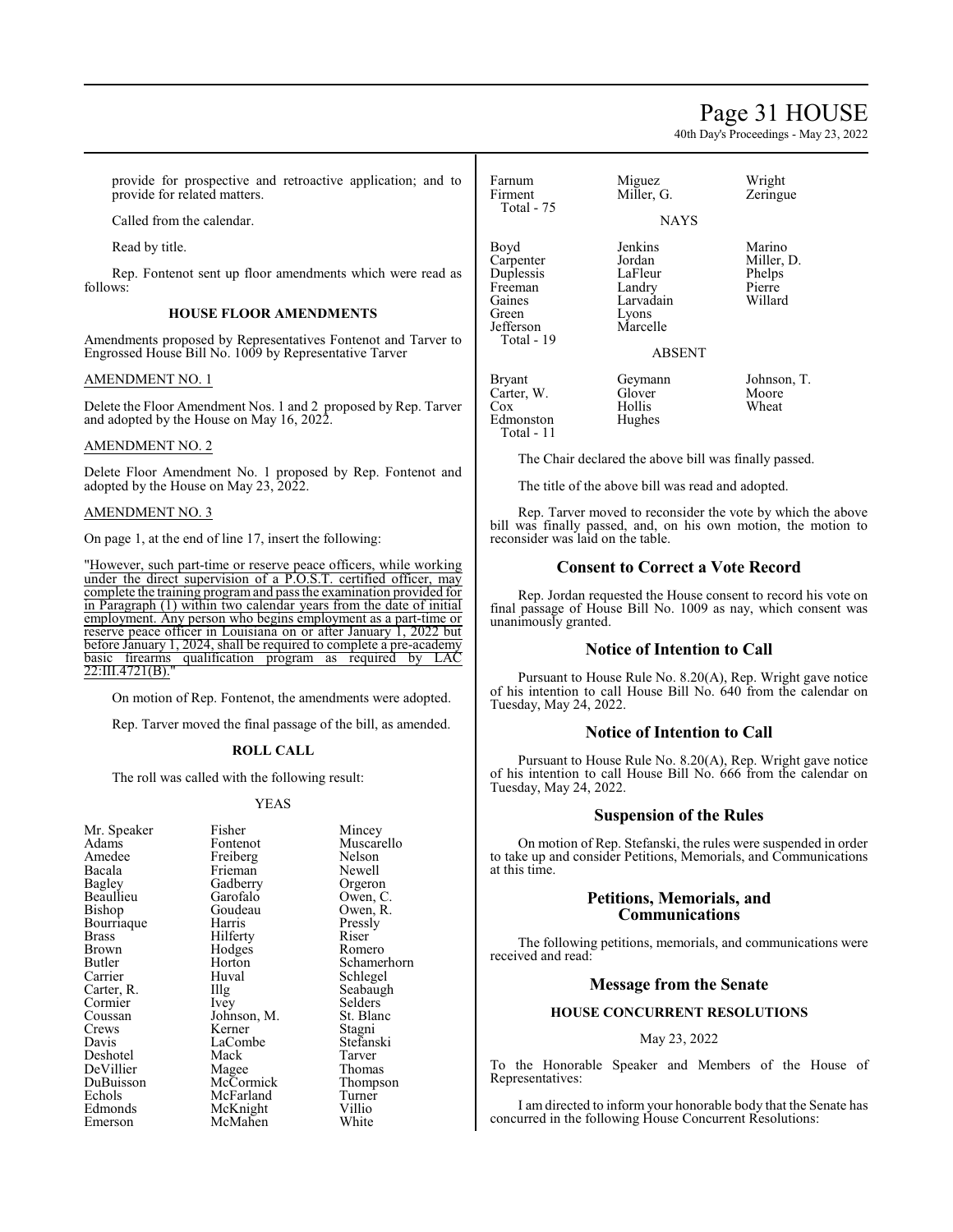# Page 32 HOUSE

40th Day's Proceedings - May 23, 2022

House Concurrent Resolution No. 14 Returned without amendments

House Concurrent Resolution No. 27 Returned without amendments

House Concurrent Resolution No. 32 Returned without amendments

House Concurrent Resolution No. 35 Returned without amendments

House Concurrent Resolution No. 76 Returned without amendments

House Concurrent Resolution No. 119 Returned without amendments

House Concurrent Resolution No. 120 Returned without amendments

Respectfully submitted,

YOLANDA J. DIXON Secretary of the Senate

# **Message from the Senate**

# **HOUSE BILLS**

#### May 23, 2022

To the Honorable Speaker and Members of the House of Representatives:

I am directed to inform your honorable body that the Senate has finally passed the following House Bills:

House Bill No. 231 Returned without amendments

House Bill No. 238 Returned without amendments

House Bill No. 332 Returned without amendments

House Bill No. 333 Returned without amendments

House Bill No. 337 Returned without amendments

House Bill No. 348 Returned without amendments

House Bill No. 375 Returned without amendments

House Bill No. 392 Returned without amendments

House Bill No. 417 Returned with amendments

House Bill No. 419 Returned without amendments

House Bill No. 422 Returned without amendments

House Bill No. 441

#### Returned without amendments

House Bill No. 457 Returned without amendments

House Bill No. 548 Returned without amendments

House Bill No. 563 Returned without amendments

House Bill No. 572 Returned with amendments

House Bill No. 583 Returned without amendments

House Bill No. 604 Returned with amendments

House Bill No. 699 Returned without amendments

House Bill No. 704 Returned without amendments

House Bill No. 710 Returned with amendments

House Bill No. 713 Returned without amendments

House Bill No. 718 Returned without amendments

House Bill No. 791 Returned with amendments

House Bill No. 855 Returned without amendments

House Bill No. 919 Returned without amendments

House Bill No. 979 Returned without amendments

Respectfully submitted,

YOLANDA J. DIXON Secretary of the Senate

# **Message from the Senate**

# **DISAGREEMENT TO SENATE BILL**

May 23, 2022

To the Honorable Speaker and Members of the House of Representatives:

I am directed to inform your honorable body that the Senate has refused to concur in the proposed House Amendments to Senate Bill No. 191 by Sen. Hewitt, and ask the Speaker to appoint a committee to confer with a like committee from the Senate on the disagreement.

Respectfully submitted,

YOLANDA J. DIXON Secretary of the Senate

**Message from the Senate**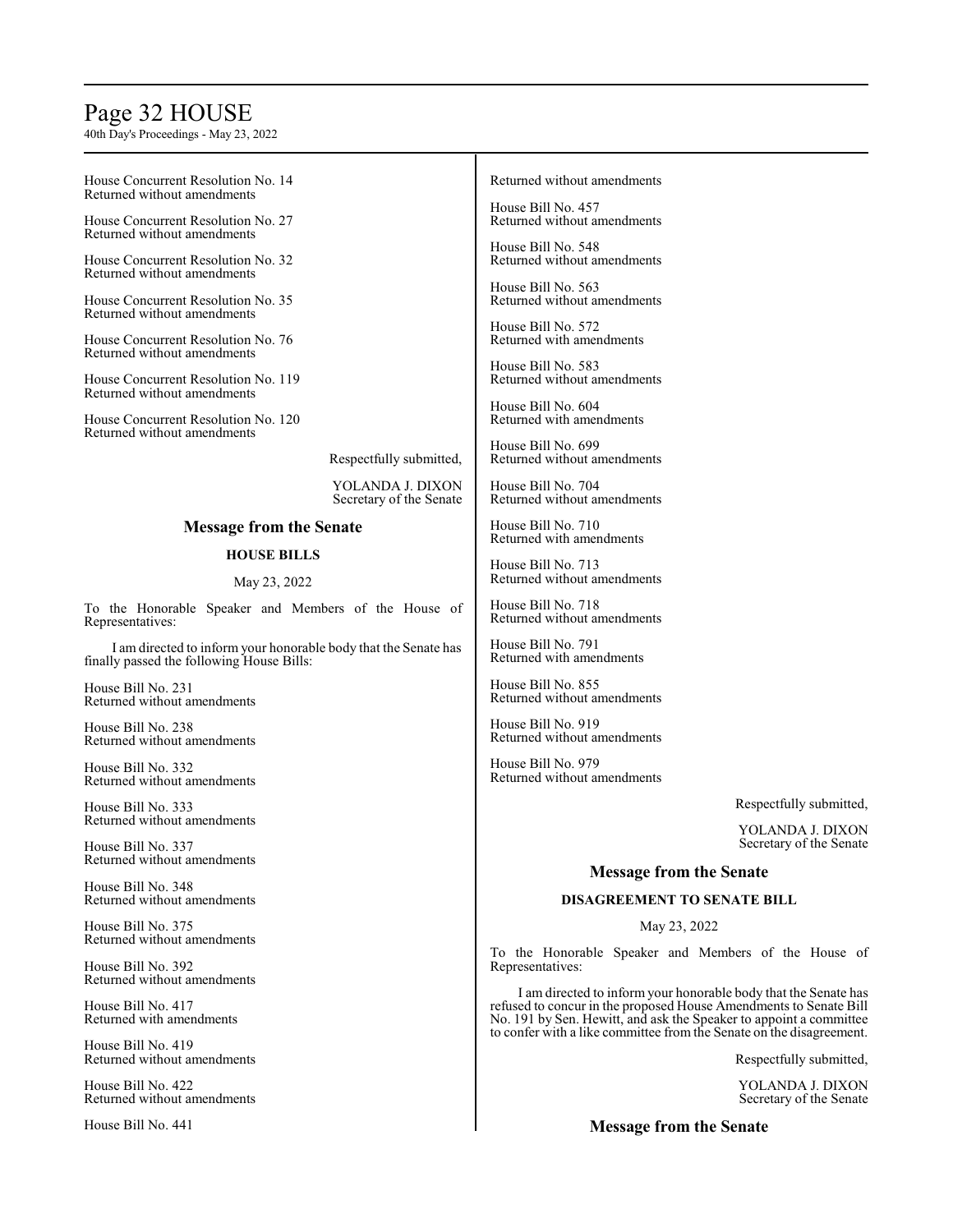# Page 33 HOUSE

40th Day's Proceedings - May 23, 2022

# **SIGNED SENATE CONCURRENT RESOLUTIONS**

May 23, 2022

To the Honorable Speaker and Members of the House of Representatives:

I am directed to inform your honorable body that the President of the Senate has signed the following Senate Concurrent Resolutions:

Senate Concurrent Resolution Nos. 56 and 57

and ask the Speaker of the House of Representatives to affix his signature to the same.

Respectfully submitted,

YOLANDA J. DIXON Secretary of the Senate

The Senate Concurrent Resolutions contained herein were signed by the Speaker of the House.

### **Message from the Senate**

### **SIGNED SENATE BILLS AND JOINT RESOLUTIONS**

#### May 23, 2022

To the Honorable Speaker and Members of the House of Representatives:

I am directed to inform your honorable body that the President of the Senate has signed the following Senate Bills:

Senate Bill Nos. 411 and 448

and ask the Speaker of the House of Representatives to affix his signature to the same.

Respectfully submitted,

YOLANDA J. DIXON Secretary of the Senate

The Senate Bills and Joint Resolutions contained herein were signed by the Speaker of the House.

### **Message from the Senate**

#### **ASKING CONCURRENCE IN SENATE CONCURRENT RESOLUTIONS**

#### May 23, 2022

To the Honorable Speaker and Members of the House of Representatives:

I am directed to inform your honorable body that the Senate has adopted and asks your concurrence in the following Senate Concurrent Resolutions:

Senate Concurrent Resolution No. 61

Respectfully submitted,

YOLANDA J. DIXON Secretary of the Senate

# **Senate Concurrent Resolutions**

# **Lying Over**

The following Senate Concurrent Resolutions contained in the message were taken up and acted upon as follows:

**SENATE CONCURRENT RESOLUTION NO. 61—**<br>BY SENATORS LAMBERT AND PRICE AND REPRESENTATIVES<br>BACALA, BRASS, EDMONSTON AND SCHEXNAYDER A CONCURRENT RESOLUTION

To commend the St. Amant High School softball team on winning the Louisiana High School Athletic Association 2022 Class 5A state championship.

Read by title.

Lies over under the rules.

# **Privileged Report of the Legislative Bureau**

### May 23, 2022

To the Speaker and Members of the House of Representatives:

I am directed by your Legislative Bureau to submit the following report:

Senate Bill No. 368 Reported without amendments.

Senate Bill No. 397 Reported without amendments.

Senate Bill No. 434 Reported with amendments.

Senate Bill No. 459 Reported without amendments.

Senate Bill No. 461 Reported without amendments.

Senate Bill No. 475 Reported without amendments.

Respectfully submitted,

DODIE HORTON Chair

# **Privileged Report of the Committee on Enrollment**

#### May 23, 2022

To the honorable Speaker and Members of the House of Representatives:

I am directed by your Committee on Enrollment to submit the following report:

The following House Resolutions have been properly enrolled:

#### **HOUSE RESOLUTION NO. 103—**

BY REPRESENTATIVE DUPLESSIS A RESOLUTION

To urge and request the Louisiana Housing Corporation to consider emergency preparedness and disaster resiliency characteristics when implementing design criteria for housing developments competing for funding in programs administered by the corporation and to explore sources of federal funds that may be available to retrofit existing buildings using these same emergency preparedness and disaster resiliency design criteria.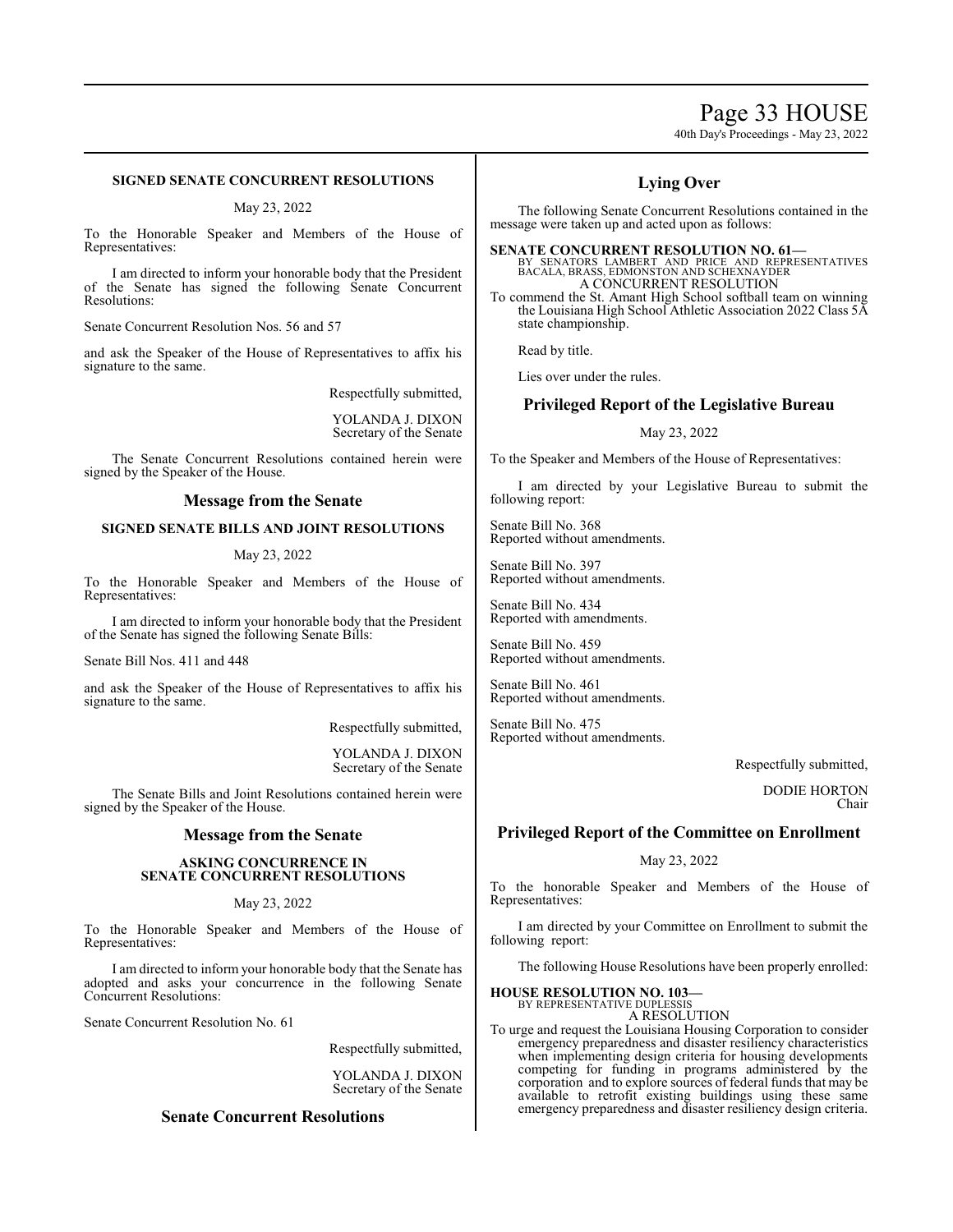# Page 34 HOUSE

40th Day's Proceedings - May 23, 2022

#### **HOUSE RESOLUTION NO. 111—**

BY REPRESENTATIVES HODGES, AMEDEE, BEAULLIEU, CARRIER,<br>CREWS, EDMONSTON, EMERSON, GAROFALO, GIOVER, HILFERTY,<br>HORTON, HUGHES, JENKINS, MIKE JOHNSON, MACK, MIGUEZ,<br>ORGERON, CHARLES OWEN, PIERRE, PRESSLY, RISER, SCHLEGEL, SEABAUGH, WHEAT, AND WHITE A RESOLUTION

To commend and congratulate the modern state of Israel on the occasion of the seventy-fourth anniversary of its establishment, to recognize the contributions ofIsrael to humankind, to express support for the people of Israel for their right to live in freedom and to defend their land and their country, and to extend best wishes to the state of Israel and to the Israeli people for a peaceful and prosperous future.

**HOUSE RESOLUTION NO. 129—**<br>BY REPRESENTATIVES MIKE JOHNSON, BUTLER, ROBBY CARTER,<br>FIRMENT, MCFARLAND, CHARLES OWEN, RISER, THOMPSON, AND<br>TURNER

A RESOLUTION

To create the Catahoula Lake Study Group to study the feasibility and advisability of establishing a Catahoula Lake Commission.

**HOUSE RESOLUTION NO. 159—**

BY REPRESENTATIVE WILLARD

A RESOLUTION

To commend Reverend Dr. Lionel Davis, Sr., on the occasion of his twenty-first pastoral anniversary.

Respectfully submitted,

STEPHANIE HILFERTY Chairwoman

The above House Resolutions contained in the report were signed by the Speaker of the House and taken by the Clerk of the House to the Secretary of State in accordance with the rules of the House.

# **Privileged Report of the Committee on Enrollment**

# May 23, 2022

To the honorable Speaker and Members of the House of Representatives:

I am directed by your Committee on Enrollment to submit the following report:

The following House Concurrent Resolutions have been properly enrolled:

HOUSE CONCURRENT RESOLUTION NO. 11—<br>BY REPRESENTATIVES MIKE JOHNSON, ADAMS, AMEDEE, BACALA,<br>BAGLEY, BEAULIEU, BISHOP, BOURRIAQUE, BOYD, BRASS,<br>BROWN, CARRIER, ROBBY CARTER, CORMIER, COUSSAN, CREWS,<br>DAVIS, DESHOTEL, DEVILLI VILLIO, WHEAT, WHITE, WRIGHT, AND ZERINGUE AND SENATORS<br>BERNARD, CARTER, FESI, HENRY, HENSGENS, HEWITT, LAMBERT,<br>LUNEAU, MCMATH, MILLIGAN, ROBERT MILLS, MIZELL, MORRIS,<br>PEACOCK, POPE, PRICE, REESE, SMITH, STINE, TALBOT, TA AND WOMACK

#### A CONCURRENT RESOLUTION

To urge and request the legislatures of each state of the United States to pass similar concurrent resolutions calling upon the Congress of the United States of America to support legislation and to take such actions as a necessary to review and eliminate all provisions offederal law that reduce Social Security benefits for those receiving pension benefits from federal, state, or local government retirement or pension systems, plans, or funds.

Respectfully submitted,

STEPHANIE HILFERTY Chairwoman

The above House Concurrent Resolutions contained in the report were signed by the Speaker of the House and taken to the Senate by the Clerk of the House and were signed by the President of the Senate and taken by the Clerk of the House to the Secretary of State in accordance with the rules of the House.

# **Privileged Report of the Committee on Enrollment**

#### May 23, 2022

To the honorable Speaker and Members of the House of Representatives:

I am directed by your Committee on Enrollment to submit the following report:

The following House Bills have been properly enrolled:

#### **HOUSE BILL NO. 10—**

BY REPRESENTATIVE MCFARLAND AN ACT

To amend and reenact R.S. 13:5554(J), relative to the Winn Parish Sheriff's Office; to provide for insurance premium payments for sheriff and deputy sheriff retirees; to provide for applicability; and to provide for related matters.

### **HOUSE BILL NO. 19—**

BY REPRESENTATIVE DEVILLIER AN ACT

To enact R.S. 11:612(2)(n) and (o), relative to the Louisiana State Employees' Retirement System; to provide for membership in the Hazardous Duty Services Plan; and to provide for related matters.

#### **HOUSE BILL NO. 24—**

BY REPRESENTATIVE ILLG AN ACT

To amend and reenact R.S. 11:1644(C)(8) and to enact R.S. 11:1615, relative to the District Attorneys'Retirement System; to provide for the transfer of service credit and the accrual rate applicable to such service; to provide for Back-Deferred Retirement Option Plan; and to provide for related matters.

#### **HOUSE BILL NO. 61—**

BY REPRESENTATIVES KERNER, BOURRIAQUE, BRYANT, BUTLER,<br>CARRIER, FISHER, GREEN, ILLG, NEWELL, ORGERON, SELDERS, ST.<br>BLANC, THOMPSON, AND ZERINGUE AN ACT

To amend and reenact the heading of Part VIII of Chapter 1 of Title 30 of the Louisiana Revised Statutes of 1950, R.S. 30:101.1, 101.2(A), 101.3(1) and (4), 101.4(Section heading) and (A), 101.5(A)(1), 101.6(A)(5) and (6), and 101.9(Section heading), (A) and (C)(4), R.S. 36:354(E)(2), and R.S. 56:700.2(A)(4) and 700.6, to enact R.S. 30:101.3(7) and (8), 101.6(A)(8) and (9), 101.9(D)(5), and 101.11 through 101.15, and to repeal Part XIV of Chapter 1 of Title 56 of the Louisiana Revised Statutes of 1950, comprised of R.S. 56:700.1 through 700.6, relative to the Fishermen's Gear Compensation Fund; to extend the existence of such fund; to repeal such fund after a certain date; to extend payments into the Underwater Obstruction Removal Fund; to create the Fishermen's Gear Compensation and Underwater Obstruction Removal Program and the Fishermen's Gear Compensation and Underwater Obstruction Removal Dedicated Fund Account; to provide for definitions; to provide for the transfer offunds fromthe Fishermen'sGear Compensation Fund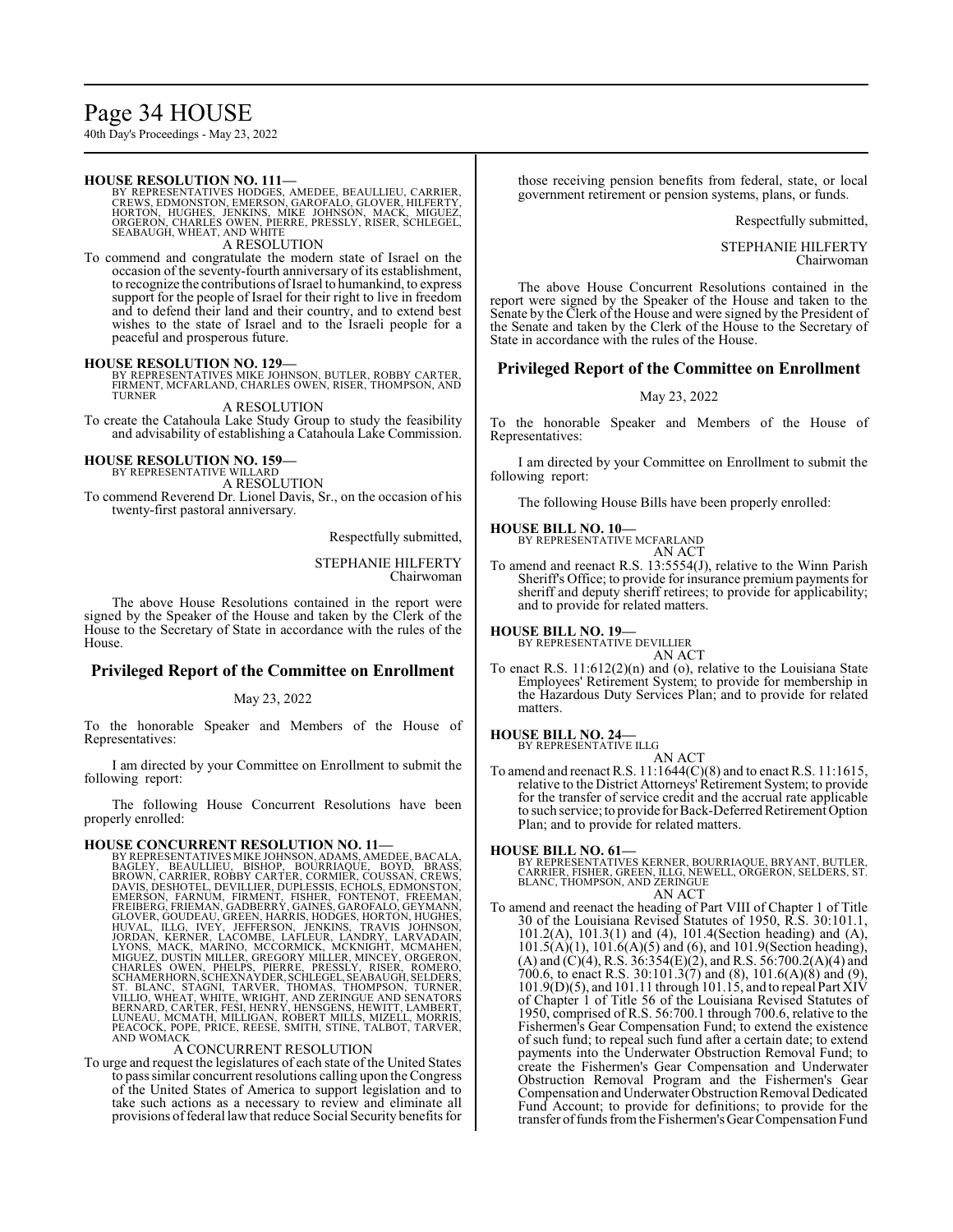# Page 35 HOUSE

40th Day's Proceedings - May 23, 2022

to the Fishermen's Gear Compensation and Underwater Obstruction Removal Dedicated Fund Account; to provide for effective dates; and to provide for related matters.

### **HOUSE BILL NO. 164—**

BY REPRESENTATIVE PRESSLY AN ACT

To amend and reenact R.S. 13:850(A) and (D) and to enact R.S. 13:850(E), relative to electronic filing and recording; to provide relative to electronic filing received at certain times; to provide for the acceptance at time of receipt; to provide for summary proceedings; and to provide for related matters.

# **HOUSE BILL NO. 186—**

BY REPRESENTATIVES STEFANSKI AND LANDRY AN ACT

To amend and reenact R.S. 42:1130.4, relative to unethical election practices; to provide for the standard of knowledge of a false statement; to provide for penalties; and to provide for related matters.

# **HOUSE BILL NO. 192—** BY REPRESENTATIVE ZERINGUE

AN ACT

To enact R.S. 23:1474(J)(3), relative to unemployment compensation; to provide for the determination of benefits, taxes, and discounts; to provide for effectiveness; and to provide for related matters.

# **HOUSE BILL NO. 198—**

BY REPRESENTATIVE WILLARD AN ACT

To enact R.S.  $22:941(A)(5)$ , relative to group life insurance; to authorize discretionary group life insurance; to require out-ofstate policies to meet in-state standards; to prescribe certain payment requirements; to authorize exclusions and limitations; and to provide for related matters.

# **HOUSE BILL NO. 210—**

BY REPRESENTATIVE MACK AN ACT

To amend and reenact R.S. 22:231, 232.1(B), 232.2(B), 232.3(B) and (D), 232.4(B), 232.7, 232.8, 236(10) and (20), 236.4(A),  $237.2(10)$  and  $(20)$ ,  $237.6(A)$ ,  $252(\dot{C})(4)$ ,  $524(\dot{2})$ ,  $528(1)$ ,  $553$ , 1564(B)(3), 1622(4)(b)(iii), 1625(J), 1722(10)(c), 1726(B), 1728(6), and 1729(F), relative to certain provisions affecting the Insurance Holding Company System Regulatory Law; to make corrective changes to certain internal citation references; to provide for technical changes; and to provide for related matters.

# **HOUSE BILL NO. 243—**

BY REPRESENTATIVE BAGLEY AN ACT

To amend and reenact R.S. 13:1875(7), (10)(c), and (12)(e), 2152(C), and 2492(A)(7) and (E), and  $\overrightarrow{R}$ . S.  $40:1231.8(\overrightarrow{C})(1)(a)$  and  $1237.2(C)(1)(a)$ , relative to the authority of city court judges to serve on a medical review panel; to provide for the practice of law by city court judges; to provide for the selection of the attorney member of a medical review panel; to provide for definitions; and to provide for related matters.

# **HOUSE BILL NO. 267—**

BY REPRESENTATIVE RISER AND SENATOR WOMACK AN ACT

To amend and reenact R.S. 30:1108(B), relative to geological sequestration of carbon dioxide; to provide relative to eminent domain; to provide for an exception to eminent domain under certain circumstances in Caldwell Parish; and to provide for related matters.

#### **HOUSE BILL NO. 276—**

- BY REPRESENTATIVES BISHOP, AMEDEE, BRYANT, CARRIER,<br>DEVILLIER, EMERSON, FISHER, JORDAN, LARVADAIN, MAGEE,<br>CHARLES OWEN,SELDERS,AND ZERINGUE AN ACT
- To amend and reenact R.S. 45:1363(introductory paragraph), (1), and (14), relative to franchise fees associated with video services; to provide for certain definitions; to provide for an effective date; and to provide for related matters.

### **HOUSE BILL NO. 307—**

BY REPRESENTATIVES ILLG, ADAMS, CARRIER, ROBBY CARTER, DUBUISSON, GLOVER, GREEN, LACOMBE, LANDRY, LARVADAIN, ROBERT OWEN, RISER, SCHLEGEL, AND THOMPSON AND SENATOR SMITH

AN ACT

To enact R.S. 22:1023.2, relative to health insurance coverage for a living organ donor; to provide for definitions; to prohibit the denial or conditioning of certain insurance policies based on the policyholder's status as a living organ donor; and to provide for related matters.

**HOUSE BILL NO. 314—** BY REPRESENTATIVES TURNER AND BAGLEY AN ACT

To amend and reenact R.S. 28:2(introductory paragraph) and (28), 51.1(A)(3)(b) and (d), 70(A), and 915(F)(3), R.S. 37:752(3), (6), (7), and (9)(c) and (d)(ii), 753(A) and (I), 761(A)(2) and (4), 764(A)(4) and (5), 771.1(A) and (B)(1), 786.1(A)(introductory paragraph) and (1), 792(B) and (C)(1), 793(G)(2), 796(A), (B)(7), and (D), 796.1(A), 911(Section heading), 925(C), 929(3), 966, 971, 976, 1007(A)(2)(c), 1012, 1015(A) and (C),  $1016, 1017(A), 1176(A)(3), 1218(1)$  and  $(3), 1218.1(A)$  $1285(A)(25)$ ,  $1360.24(A)(\text{introductory paragraph})$  and (3) and (B), 1360.26, 1360.31(C)(4) and (D), 1360.37(C), 1515(A)(1), 2352(introductory paragraph), (3), (8), and (9), 2353(A)(2) and  $(3)(a)$  and  $(C)(introducing)$  paragraph),  $(2)$ ,  $(4)$ , and  $(5)$ ,  $2355(B)$ ,  $2356(B)$ , (F), and (H),  $2356.1(E)$ ,  $2356.2(C)(1)$ , 2356.3(A)(2), 2357(A) and (B)(1), 2359(A), (C)(1), and (F), 2360, 2361(D) and (E), 2362, 2363(A), 2365(A), (B), and (C)(introductory paragraph), (2), and (3), 2366, 2367, 2441, 2442(introductory paragraph) and (6)(r) and (t), 2447, 2449(A) and (C) through (E), 2449.1(C)(introductory paragraph) and (E), 2453(introductory paragraph) and  $(2)$ , 2457 $(4)$ ,  $(5)$ ,  $(7)$ ,  $(8)$ , and  $(10)$ , 2462, 2464, 2465(A), (B), and (C)(1), 3003(introductoryparagraph) and (4)(a), and 3071(B)(1) and (2), R.S. 39:98.3(B)(2) and (3), 98.4(B)(3)(a) and (b), 1536(A)(2), 1543(D), and 1658, R.S. 40:4(A)(introductoryparagraph) and (1)(a) and (b)(ii) and (iii),  $5(A)(19)$  and  $(21)(a)$ ,  $5.5(B)$ , (C)(introductory paragraph) and (1) through (3), and (E), 5.5.2(D), 5.8(introductory paragraph) and (6)(introductory paragraph) and (a), 31.13(1), 39.1(A)(introductory paragraph),  $50(\mathrm{C}),$   $75(\mathrm{A}),$   $654(\mathrm{Section}$  heading), 961(introductoryparagraph), (23), and (27)(b)(i), 966(A)(3), the heading of Part X-B of Chapter 4 of Title 40 of the Louisiana Revised Statutes of 1950, R.S. 40:1021(introductoryparagraph), 1024(B), 1046(Section heading), 1047(A)(introductory paragraph) and  $(4)$ , 1061.17 $(B)(3)(a)(iii)$ , 1122.1 $(B)(2)$ , 1123.3(B)(2), 1133.15, 1139.6(introductory paragraph) and (8), 1168.3(Section heading), 1203.1(4)(a), (e), (f), (h), (n), and (z), 1203.3(D)(2), 1223.3, 1249.2(introductory paragraph) and (5),  $1249.3(A)(4)$ ,  $2012.2$ ,  $2012.3$ ,  $2017.10$ ,  $2018.3(B)(1)(h)$ , 2018.6(B)(introductoryparagraph), (3)(b) and (i), and  $\overline{C}(2)(a)$ and (3)(i), 2109(E)(2), 2113.2, 2120.33(introductoryparagraph) and  $(7)$ (introductory paragraph) and  $(a)$ ,  $2166.5(B)(12)(e)$ (introductory paragraph) and (ii), 2 1 8 0 . 2 5 ( B ) ( 2 ) ( i n t r o d u c t o r y p a r a g r a p h ) ,  $(m)(introducing a graph)$  and  $(v)$ , and  $(q)$ , 2193.1(B)(5)(introductory paragraph), and 2321, R.S. 46:236.1.2(A)(introductory paragraph), 450.3(introductory paragraph) and  $(C)(2)$ ,  $450.5(A)$  through  $(C)$  and (D)(introductory paragraph), (1), and (3), 450.6(A) and (B)(1), 460.3, 977, 1906(C), 1933(B), 1952(introductory paragraph), 2169.1(7), 2626(H)(1)(d), 2741(A), 2742(C),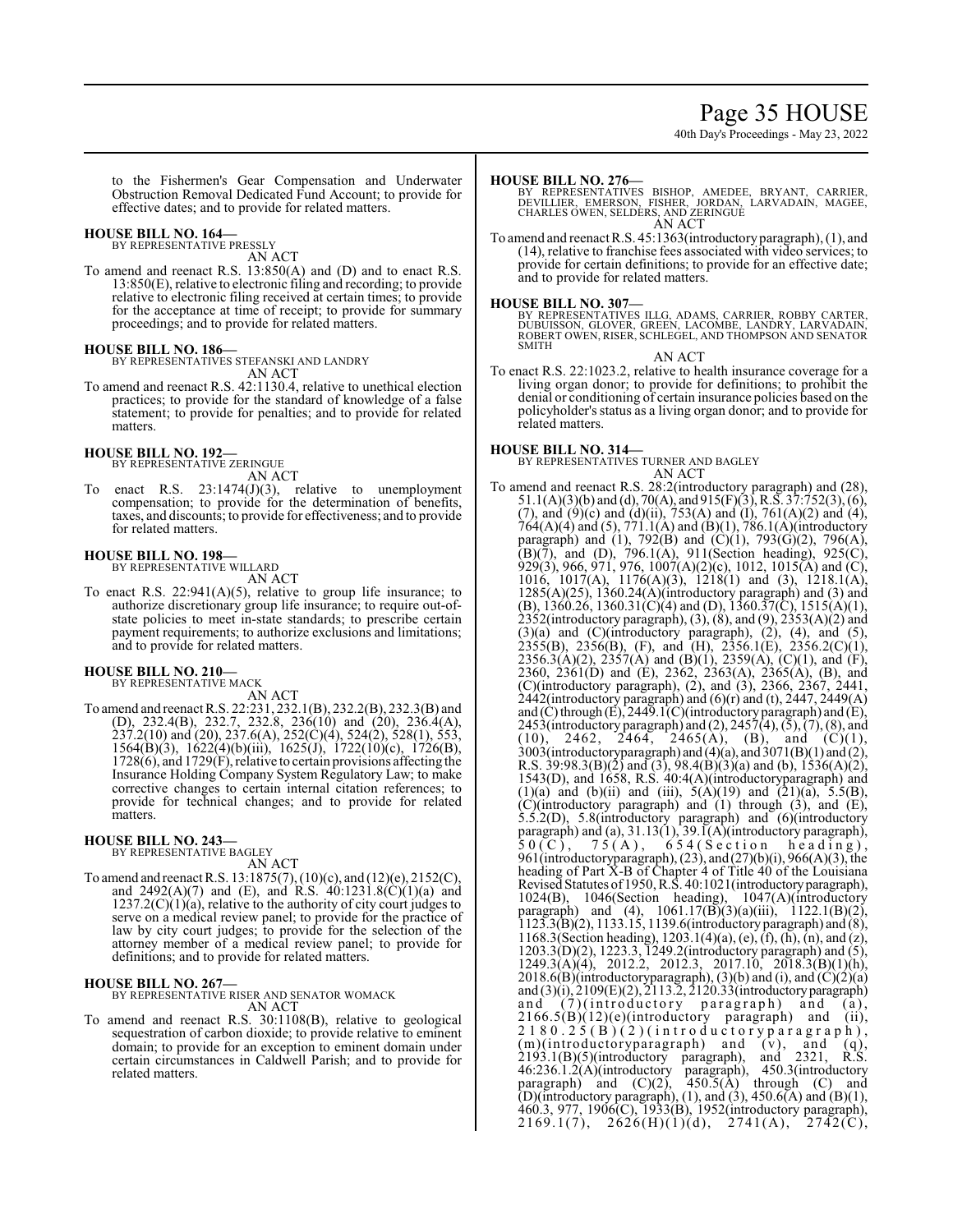# Page 36 HOUSE

40th Day's Proceedings - May 23, 2022

2757(C)(1)(introductoryparagraph) and (e), 2761, and 2891, and Children's Code Articles 301 and 1150(2)(b) and to repeal R.S. 37:796(F) and 2465(D), R.S. 40:5.5(F) and (G), 1249.1(A) and (B), and 1249.2(1), R.S. 46:2757(C)(2), and Section 4 of Act No. 449 of the 2006 Regular Session, relative to various provisions of Titles 28, 37, 39, 40, and 46 of the Louisiana Revised Statutes of 1950, the Louisiana Children's Code, and uncodified law; to make technical corrections in provisions relative to behavioral health, human services, administration of the Louisiana Department of Health, administration of the Department of Children and Family Services, healthcare institutions and services, professions and occupations, boards and commissions, public health, food and drugs, public welfare and assistance, child welfare, and other matters within or relating to the purview of the legislative committees on health and welfare; to make corrective changes including corrections in legal citations and in names of organizations, programs, publications, institutions, agencies, boards, commissions, departments, and offices and officers of departments; to remove references to agencies, other legal entities, and programs that have been repealed or no longer exist; to repeal obsolete findings and references to outdated information; to designate undesignated statutory provisions; and to provide for related matters.

# **HOUSE BILL NO. 325—**

BY REPRESENTATIVE STEFANSKI

AN ACT

To amend and reenact R.S. 42:29(E) and to repeal R.S. 42:29(G), relative to public meetings; to provide relative to the authority of the State Bond Commission to hold periodic meetings via electronic means.

# **HOUSE BILL NO. 331—** BY REPRESENTATIVE MCFARLAND

AN ACT

To amend and reenact R.S. 47:633(1) and (2), relative to tax administration; to provide for the timing for scaling and measuring of trees, timber, and pulpwood for severance tax purposes; to provide an effective date; and to provide for related matters.

#### **HOUSE BILL NO. 339—**

BY REPRESENTATIVE COUSSAN AN ACT

To amend and reenact R.S. 22:1836(A)(introductory paragraph) and (2)(introductory paragraph) and to enact R.S. 22:1836(A)(3), relative to health insurance; to prohibit a coordination of benefits provision that permits a plan to delay or deny payment for rendered healthcare services solely on the basis of the insured's failure to provide existence of an additional health benefit plan; to provide for effectiveness; to provide for technical changes; and to provide for related matters.

#### **HOUSE BILL NO. 545—** BY REPRESENTATIVE WRIGHT

AN ACT

To amend and reenact R.S. 22:821(B)(29), 1551(A) and (B), the heading of Subpart B of Part I of Chapter 5 of Title 22 of the Louisiana Revised Statutes of 1950, R.S. 22:1573(B), 1574(A)(4),1581(B)(1), 1808.2(C)(6) and (E), and 1808.6(A) and (B) and to repeal R.S. 22:513(B)(6), 1545(C), 1546(A)(4), 1571, 1808.2(C)(1) through (5), and 1808.3(A)(4), relative to prelicensing requirements for insurance producers and bail enforcement agents; to repeal the prelicensing requirement for certain persons; to provide for an effective date; and to provide for related matters.

#### **HOUSE BILL NO. 602—** BY REPRESENTATIVE DAVIS

AN ACT

To amend and reenact R.S. 37:2150.1(introductory paragraph) and (2) through (13), 2152(Section heading), 2153( $\hat{A}$ ), ( $\hat{E}$ ), and (F), and 2154 through 2165, to enact R.S. 37:2150(14) through (18) and 2153(G), and to repeal R.S. 37:2152(C), 2166 through 2173, Part II of Chapter 24 of Title 37 of the Louisiana Revised Statutes of 1950, comprised of R.S. 37:2175.1 through 2175.6, and Chapter 24-A of Title 37 of the Louisiana Revised Statutes of 1950, comprised of R.S. 37:2181 through 2192, relative to the Louisiana State Board for Contractors; to revise and reorganize provisions related to contractors, generally, including home improvement contractors and mold remediation contractors; and to provide for related matters.

#### **HOUSE BILL NO. 646—**

BY REPRESENTATIVE STEFANSKI AN ACT

amend and reenact R.S.  $18:59.4(D)(2)$  and  $(E)(2)(c)$ ,  $115(F)(1)$ (introductory paragraph) and (a) and  $(2)(a)(iii)$ ,  $154(C)(2)(c)$  and  $(D)(1)$  and  $(2)$ ,  $423(C)$ ,  $(E)$ , and  $(H)$ ,  $433(A)(1)$  and  $(5)$ ,  $(B)(1)$ , and  $(D)$ ,  $434(D)(2)$ ,  $435(B)(1)(b)$ , 602(E)(2)(b), 604(B)(2)(b), 621(B), 1278(B), 1279, 1300.2(C)(1), 1300.7(B), 1306(B)(1), 1308(A)(2)(j)(ii), 1309(J), 1313(H)(13) and (K)(2)(a), 1313.1(I)(5) and (L)(2)(a), 1371, and 1511.3(E), to enact R.S. 18:154(C)(2)(f), and to repeal R.S. 18:1532, relative to the Louisiana Election Code; to revise the system of laws comprising the Louisiana Election Code; to provide relative to the Louisiana Voter Registration Administrators' Certification Program; to provide relative to registration by mail; to provide relative to records of the registrars of voters; to provide relative to the replacement of a commissioner; to provide relative to watchers; to provide relative to vacancies in certain offices; to provide relative to petitions for a recall election; to provide relative to preparation, distribution, and tabulation of absentee by mail and early voting ballots; to provide relative to absentee voting by mail; to provide relative to early voting; to provide relative to parish boards of election supervisors; to provide relative to courses of instruction of commissioners; to remove the requirement for election day expenditure reports; to provide for effective dates; and to provide for related matters.

#### **HOUSE BILL NO. 708—**

BY REPRESENTATIVES MCFARLAND, BAGLEY, CARRIER, FIRMENT,<br>FISHER, GADBERRY, HARRIS, HODGES, HORTON, LARVADAIN,<br>MCMAHEN, ORGERON, RISER, ROMERO, SCHAMERHORN,<br>SCHEXNAYDER, ST. BLANC, THOMPSON, AND WHITE AN ACT

To enact R.S. 51:3061(3) and (4) and 3062(6), (7), and (8), relative to the Louisiana Renewable Energy Development Act; to provide for legislative findings; to define the term "biomass"; and to provide for related matters.

#### **HOUSE BILL NO. 784—**

BY REPRESENTATIVES DUPLESSIS, ADAMS, BAGLEY, CARPENTER,<br>CORMIER, COX, FISHER, FREEMAN, FREIBERG, GAROFALO, GREEN,<br>HILFERTY, HORTON, HUGHES, JEFFERSON, TRAVIS JOHNSON,<br>LAFLEUR, LANDRY, LARVADAIN, LYONS, MARCELLE, MCMAHEN,<br>D AND STAGNI

#### AN ACT

To enact Part XIII of Chapter 5-B of the Louisiana Revised Statutes of 1950, to be comprised of R.S. 40:1125.1 through 1125.4, relative to perinatal mental health policy; to provide for furnishing of certain information by hospitals and birthing centers that provide labor and delivery services; to provide for perinatal mood disorder screening; to provide for treatment; to provide for collaborative care; and to provide for related matters.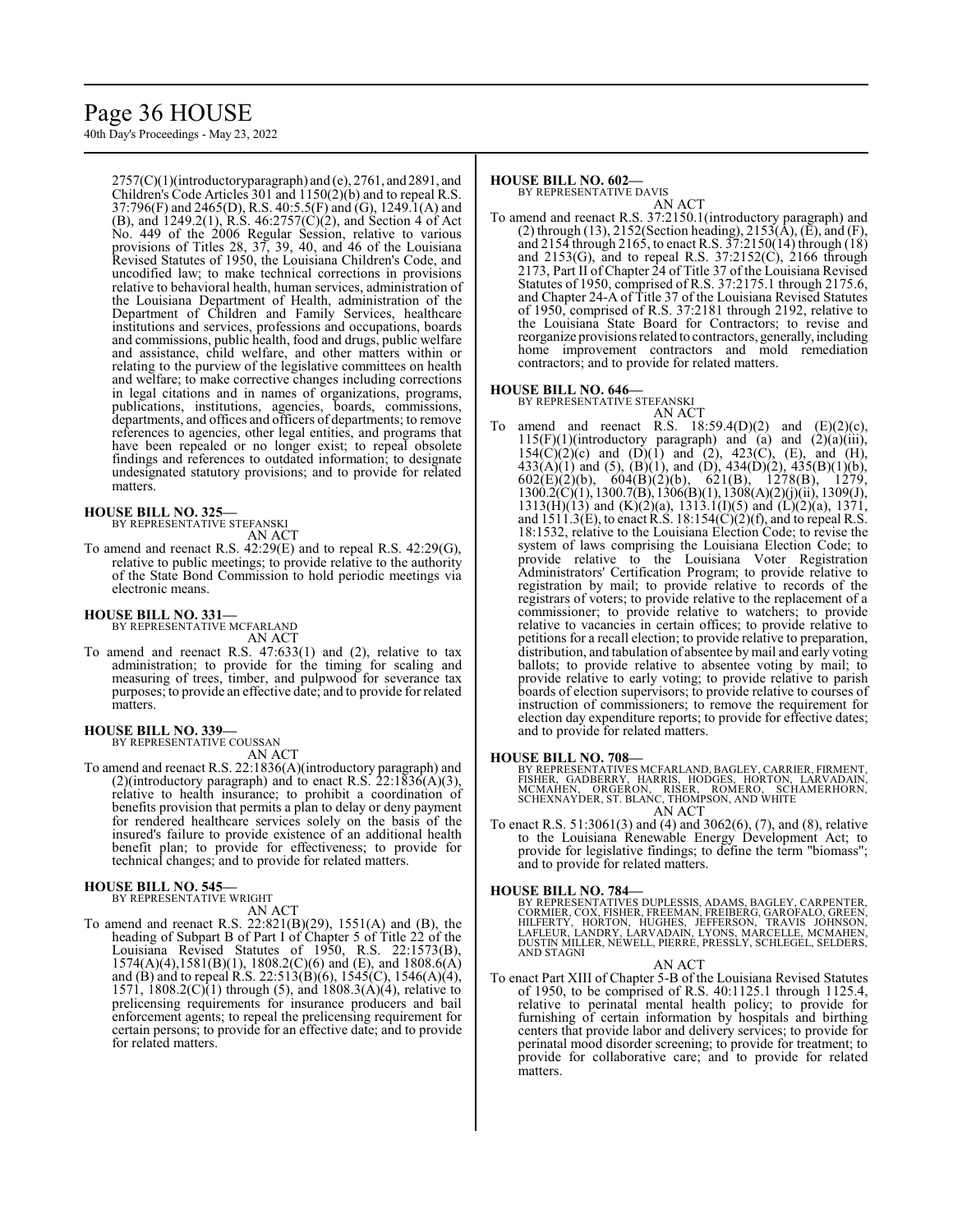# Page 37 HOUSE

40th Day's Proceedings - May 23, 2022

#### **HOUSE BILL NO. 822—** BY REPRESENTATIVE DAVIS

AN ACT

To amend and reenact R.S. 37:563(introductory paragraph) and (6) and R.S. 40:2831(introductory paragraph) and (1)(b) and to enact R.S. 37:581(B)(6) and (F), relative to ear piercing; to exempt ear piercing from certain regulatory requirements; to provide for persons engaged in piercing; to provide requirements for exemption; to prohibit certain ear piercing at home for remuneration; to make technical changes; and to provide for related matters.

Respectfully submitted,

STEPHANIE HILFERTY Chairwoman

The above House Bills contained in the report were signed by the Speaker of the House and taken to the Senate by the Clerk and were signed by the President of the Senate and taken by the Clerk of the House to the Governor for executive approval.

# **Suspension of the Rules**

On motion of Rep. Jefferson, the rules were suspended in order to take up and consider Introduction of Resolutions, House and House Concurrent at this time.

# **Introduction of Resolutions, House and House Concurrent**

The following members introduced the following entitled House and House Concurrent Resolutions, which were read the first time by their titles and placed upon the calendar for their second reading:

#### **HOUSE RESOLUTION NO. 171—**

BY REPRESENTATIVE JEFFERSON A RESOLUTION

To commend the Homer High School football team on winning the Louisiana High School Athletic Association 2021 Class 1A state championship.

Read by title.

On motion of Rep. Jefferson, and under a suspension of the rules, the resolution was adopted.

# **HOUSE RESOLUTION NO. 172—** BY REPRESENTATIVE MAGEE

A RESOLUTION

To commend the Vandebilt Catholic High School baseball team on winning the Louisiana High School Athletic Association 2022 Division II state championship.

Read by title.

On motion of Rep. Magee, and under a suspension of the rules, the resolution was adopted.

#### **HOUSE RESOLUTION NO. 173—** BY REPRESENTATIVE MARCELLE

A RESOLUTION

To create the Student Behavior, Mental Health, and Discipline Task Force to study improving certain policies relative to student behavior and discipline.

Read by title.

Lies over under the rules.

#### **HOUSE RESOLUTION NO. 174—** BY REPRESENTATIVE MINCEY

A RESOLUTION

To urge and request the state Department of Education to study federal and state requirements regarding the school and district accountability system and to submit a written report of findings and data supporting such findings to the House of Representatives of the Legislature of Louisiana by February 10, 2023

Read by title.

Lies over under the rules.

# **HOUSE RESOLUTION NO. 175—** BY REPRESENTATIVE MINCEY

A RESOLUTION

To urge and request the Louisiana School Boards Association and the Louisiana Association of Public Charter Schools to study the cost of standardized testing associated with state assessments and submit a written report of findings and data supporting such findings to the House of Representatives of the Legislature of Louisiana by January 13, 2023.

Read by title.

Lies over under the rules.

#### **HOUSE RESOLUTION NO. 176—** BY REPRESENTATIVE MINCEY

A RESOLUTION

To urge and request the state Department of Education to study the cost of curriculum development and to submit a written report of findings and data supporting such findings to the House of Representatives of the Legislature of Louisiana by February 3, 2023

Read by title.

Lies over under the rules.

#### **HOUSE CONCURRENT RESOLUTION NO. 130—** BY REPRESENTATIVES MACK AND HODGES AND SENATOR POPE A CONCURRENT RESOLUTION

To commend the Holden High School softball team on winning the Louisiana High School Athletic Association 2022 Class B state championship.

Read by title.

On motion of Rep. Mack, and under a suspension of the rules, the resolution was adopted.

Ordered to the Senate.

# **Suspension of the Rules**

On motion of Rep. Bacala, the rules were suspended in order to take up and consider House and House Concurrent Resolutions on Third Reading for Final Consideration at this time.

# **House and House Concurrent Resolutions on Third Reading for Final Consideration**

The following House and House Concurrent Resolutions on third reading for final consideration were taken up and acted upon as follows:

# **Notice of Intention to Call**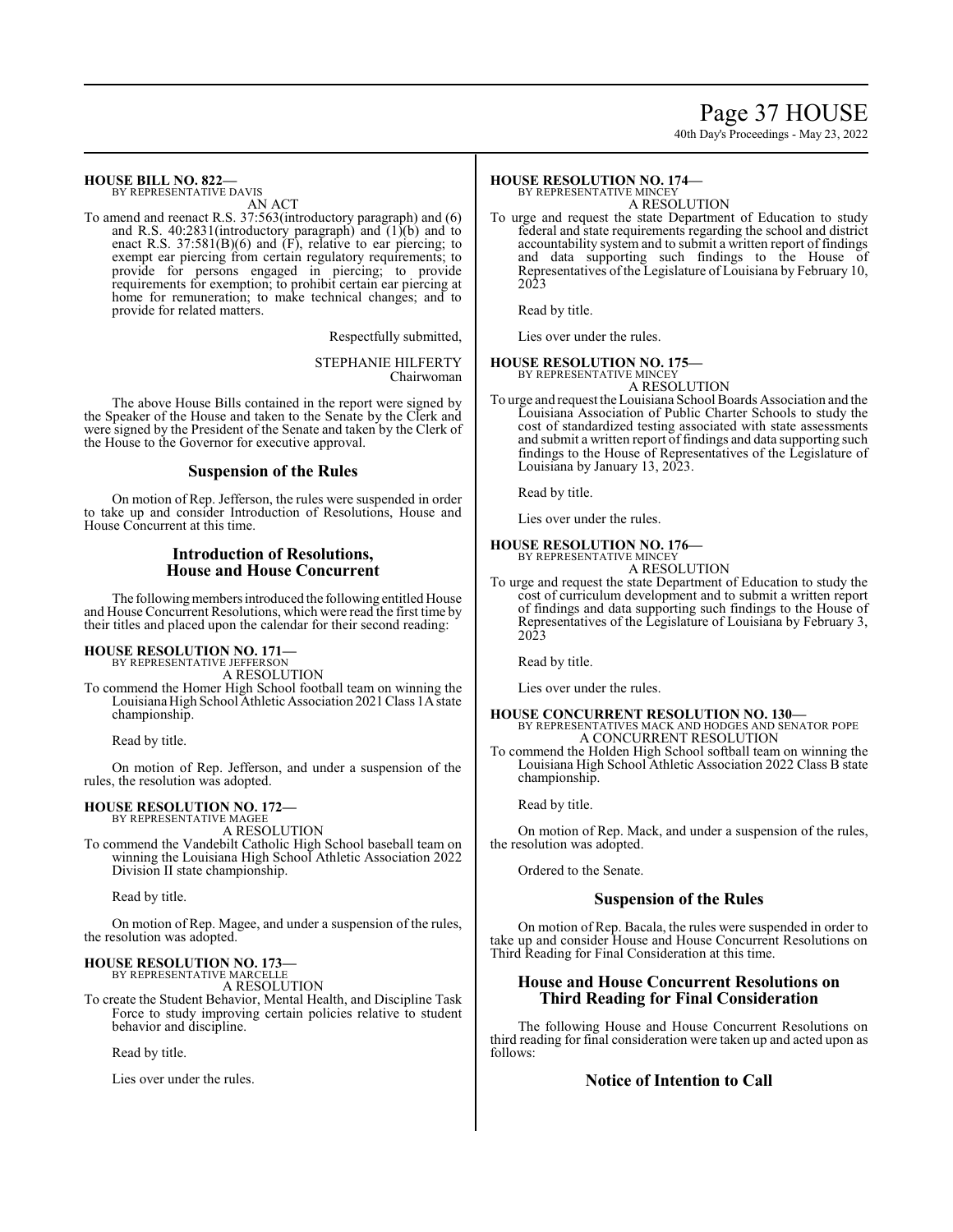# Page 38 HOUSE

40th Day's Proceedings - May 23, 2022

Pursuant to House Rule No. 8.20(A), Rep. Bacala gave notice of his intention to call House Concurrent Resolution No. 101 from the calendar on Tuesday, May 24, 2022.

# **Suspension of the Rules**

On motion of Rep. Zeringue, the rules were suspended in order to take up and consider Reports of Committees at this time.

# **Reports of Committees**

The following reports of committees were received and read:

Report of the Committee on Appropriations

May 23, 2022

To the Speaker and Members of the House of Representatives:

I am directed by your Committee on Appropriations to submit the following report:

House Bill No. 74, by Deshotel Reported with amendments. (14-0)

House Bill No. 277, by Carrier Reported with amendments. (14-0)

House Bill No. 499, by Amedee Reported with amendments. (11-3)

House Bill No. 650, by Hilferty Reported favorably. (13-0)

House Bill No. 651, by Hilferty Reported with amendments. (13-0)

House Bill No. 739, by Lyons Reported with amendments. (14-0)

Senate Bill No. 116, by Barrow Reported favorably. (14-0)

Senate Bill No. 347, by Milligan Reported favorably. (15-0)

Senate Bill No. 348, by Cloud Reported with amendments. (15-0)

Senate Bill No. 394, by Bernard Reported favorably. (13-0)

Senate Bill No. 412, by Talbot Reported with amendments. (13-0)

Senate Bill No. 471, by Milligan Reported favorably. (14-0)

### JEROME "ZEE" ZERINGUE Chairman

The above Senate Bills reported favorably or with amendments were referred to the Legislative Bureau.

# **Suspension of the Rules**

On motion of Rep. Zeringue, the rules were suspended in order to take up House Bills contained in the committee report at this time.

# **House Bills and Joint Resolutions on**

# **Second Reading Reported by Committee**

The following House Bills and Joint Resolutions on second reading reported by committee were taken up and acted upon as follows:

**HOUSE BILL NO. 74—** BY REPRESENTATIVE DESHOTEL

AN ACT

To amend and reenact R.S. 40:1667.1(F)(2), relative to supplemental pay for tribal officers of the Tunica-Biloxi Tribe of Louisiana; to increase the number of tribal officers eligible for supplemental pay; to provide for an effective date; and to provide for related matters.

Read by title.

Reported with amendments by the Committee on Appropriations.

The committee amendments were read as follows:

# **HOUSE COMMITTEE AMENDMENTS**

Amendments proposed by House Committee on Appropriations to Original House Bill No. 74 by Representative Deshotel

# AMENDMENT NO. 1

On page 1, line 4, after "pay;" and before "and to" insert "to provide for an effective date;"

# AMENDMENT NO. 2

On page 1, after line 15, insert the following:

"Section 2. This Act shall become effective on July 1, 2023."

On motion of Rep. Zeringue, the amendments were adopted.

On motion of Rep. Zeringue, the bill, as amended, was ordered engrossed and passed to its third reading.

**HOUSE BILL NO. 277—** BY REPRESENTATIVE CARRIER

# AN ACT

To amend and reenact R.S.  $40:1667.1(A)(3)(a)$  and  $(F)(3)$ , relative to supplemental pay for tribal officers of the Coushatta Tribe of Louisiana; to increase the number of tribal officers eligible for supplemental pay; to remove certain limitations; to make technical corrections; to provide for an effective date; and to provide for related matters.

Read by title.

Reported with amendments by the Committee on Appropriations.

The committee amendments were read as follows:

# **HOUSE COMMITTEE AMENDMENTS**

Amendments proposed by House Committee on Appropriations to Original House Bill No. 277 by Representative Carrier

# AMENDMENT NO. 1

On page 1, line 5, after "corrections;" and before "and to" insert "to provide for an effective date;"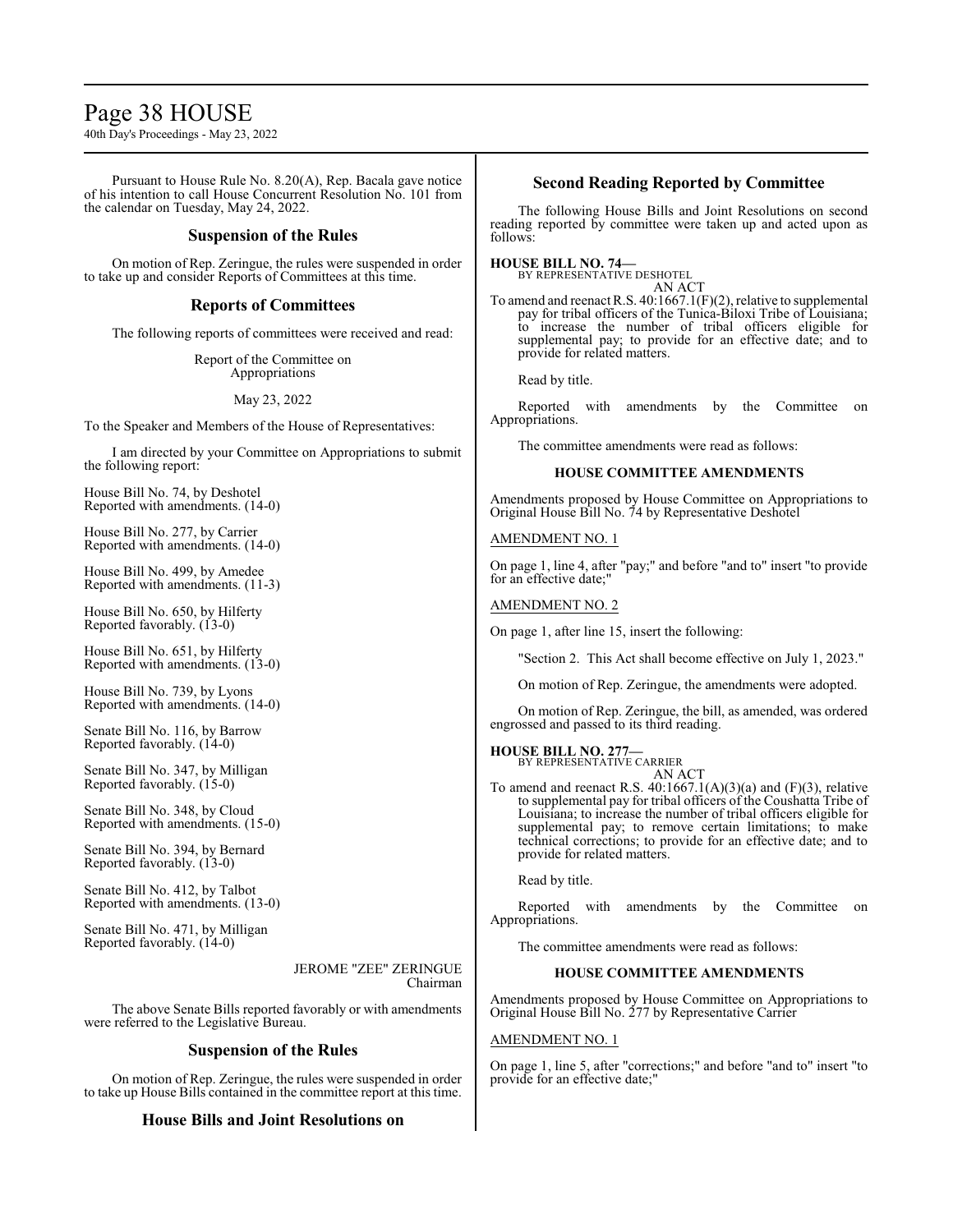Page 39 HOUSE

40th Day's Proceedings - May 23, 2022

# AMENDMENT NO. 2

On page 2, after line 5, insert the following:

"Section 2. This Act shall become effective on July 1, 2023."

On motion of Rep. Zeringue, the amendments were adopted.

On motion of Rep. Zeringue, the bill, as amended, was ordered engrossed and passed to its third reading.

#### **HOUSE BILL NO. 499—** BY REPRESENTATIVE AMEDEE

AN ACT

To enact R.S. 17:1807(D) through (F), relative to postsecondary education; to create a fund for the purpose of funding tuition exemptions and reduction in textbook costs for persons age fifty-five and older; to provide that the Board of Regents shall administer the fund; to direct the state treasurer to deposit certain amounts into the fund; and to provide for related matters.

Read by title.

Reported with amendments by the Committee on Appropriations.

The committee amendments were read as follows:

# **HOUSE COMMITTEE AMENDMENTS**

Amendments proposed by House Committee on Appropriations to Engrossed House Bill No. 499 by Representative Amedee

#### AMENDMENT NO. 1

On page 2, delete line 1 in its entirety and at the beginning of line 2 delete "of each fiscal year," and insert the following in lieu thereof:

"(2) Beginning July 1, 2023, and on July first each year thereafter, the state treasurer is directed to transfer from the state general fund and deposit into the fund"

On motion of Rep. Zeringue, the amendments were adopted.

On motion of Rep. Zeringue, the bill, as amended, was ordered reengrossed and passed to its third reading.

#### **HOUSE BILL NO. 650—** BY REPRESENTATIVE HILFERTY

AN ACT

To enact Part IV of Chapter 8 of Title 46 of the Louisiana Revised Statutes of 1950, to be comprised of R.S. 46:977.31, relative to the medical assistance program of this state known as Medicaid; to provide for Medicaid coverage of pasteurized donor human milk when medically necessary; to provide relative to federal Medicaid waivers; and to provide for related matters.

Read by title.

Reported favorably by the Committee on Appropriations.

On motion ofRep. Zeringue, the bill was ordered engrossed and passed to its third reading.

#### **HOUSE BILL NO. 651—** BY REPRESENTATIVES HILFERTY AND GREEN

AN ACT

To enact R.S. 22:1059.2, relative to health insurance coverage; to require a health coverage plan to provide benefits for pasteurized donor human milk when medically necessary; to provide for effectiveness; and to provide for related matters.

Read by title.

Reported with amendments by the Committee on Appropriations.

The committee amendments were read as follows:

# **HOUSE COMMITTEE AMENDMENTS**

Amendments proposed by House Committee on Appropriations to Engrossed House Bill No. 651 by Representative Hilferty

#### AMENDMENT NO. 1

On page 1, line 3, after "donor" and before "milk" delete "breast" and insert "human"

AMENDMENT NO. 2

On page 1, at the beginning of line 4, insert "to provide for effectiveness;"

#### AMENDMENT NO. 3

On page 1, line 7, after "donor" and before "milk" delete "breast" and insert "human"

### AMENDMENT NO. 4

On page 1, line 9, after "provide" delete the remainder of the line in its entirety and delete line 10 in its entirety and insert "inpatient and outpatient coverage benefits for up to two months for medically necessary pasteurized donor human milk upon prescription of an infant's pediatrician or licensed pediatric provider stating that"

#### AMENDMENT NO. 5

On page 1, line 11, after "maternal" and before "milk" delete "breast" and insert "human"

#### AMENDMENT NO. 6

On page 1, delete line 13 in its entirety and insert the following:

"to produce maternal human milk in sufficient quantities. A health coverage plan may limit coverage under this Section to inpatient and outpatient donor human milk obtained from a member bank of the Human Milk Banking Association of North America.

Section 2. This Act shall apply to any new health coverage plan issued on and after January 1, 2023. Any health coverage plan in effect prior to January 1, 2023, shall convert to conform to the provisions of this Act on or before the renewal date, but no later than January 1, 2024."

On motion of Rep. Zeringue, the amendments were adopted.

On motion of Rep. Zeringue, the bill, as amended, was ordered reengrossed and passed to its third reading.

#### **HOUSE BILL NO. 739—**

BY REPRESENTATIVE LYONS AN ACT

To enact R.S. 49:149.65, relative to public buildings and grounds; to provide for the erection of a statue memorializing Oscar James Dunn within Memorial Hall; to provide for funds for the establishment and maintenance of the statue; to provide for the establishment of a commission; to provide for expiration of the commission; and to provide for related matters.

Read by title.

Reported with amendments by the Committee on Appropriations.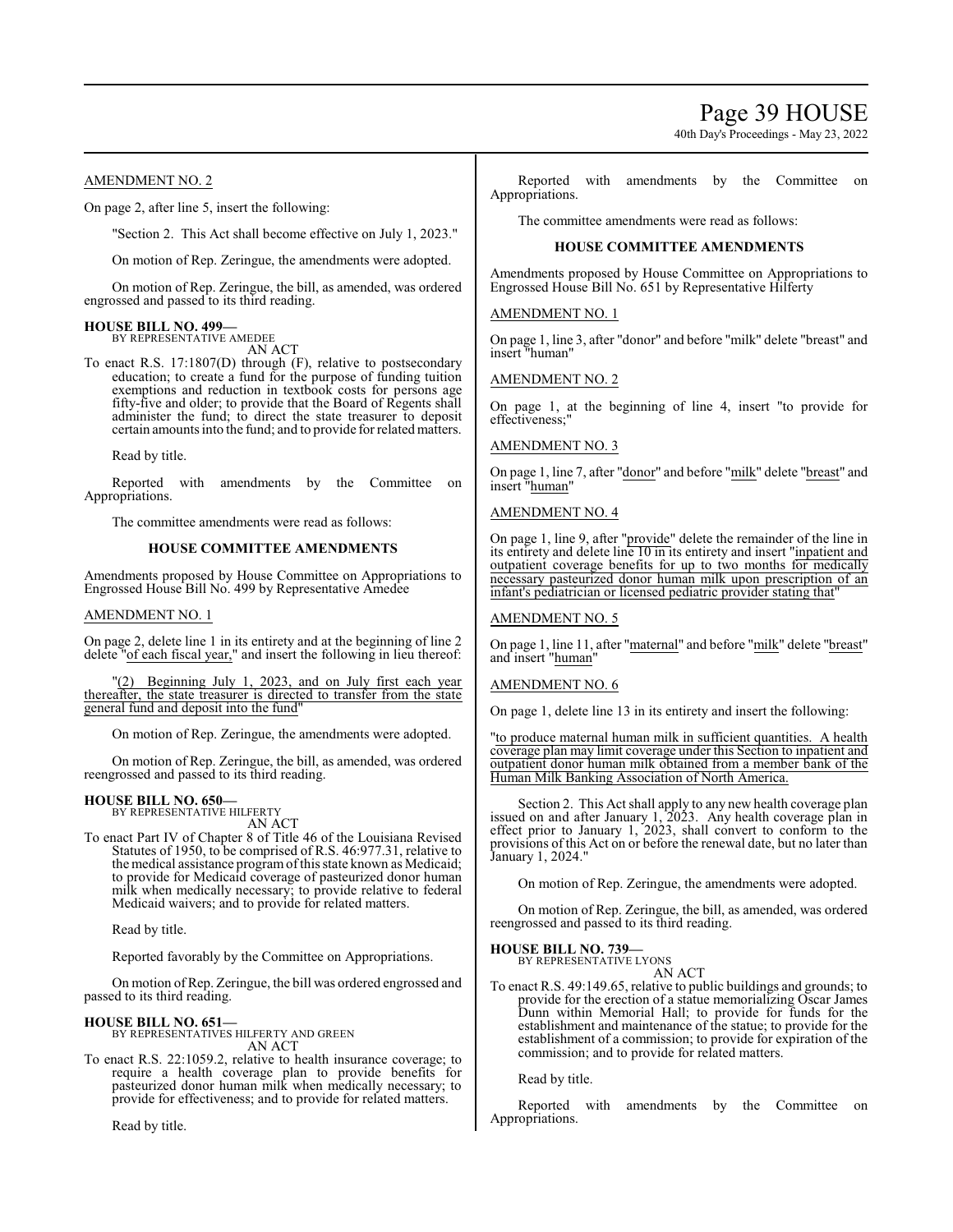# Page 40 HOUSE

40th Day's Proceedings - May 23, 2022

The committee amendments were read as follows:

# **HOUSE COMMITTEE AMENDMENTS**

Amendments proposed by House Committee on Appropriations to Engrossed House Bill No. 739 by Representative Lyons

# AMENDMENT NO. 1

On page 1, line 2, after "to provide for" delete the remainder of the line and on line 3, delete "of a statute memorializing" and insert "an appropriate memorial for"

# AMENDMENT NO. 2

On page 1, line 4, after "maintenance of the" delete the remainder of the line and delete line 5 and insert "memorial; and to"

### AMENDMENT NO. 3

On page 1, line 9, delete "Statue"

### AMENDMENT NO. 4

On page 1, line 10, after "Hall," delete the remainder of the line and on line 11, delete "memorial statue" and insert "a bust or other appropriate memorial

### AMENDMENT NO. 5

On page 1, delete lines 14 through 18 and insert the following:

"B.(1) The chairman of the Legislative Black Caucus, the speaker of the House of Representatives, and the president of the Senate, in consultation with the members of the family of Oscar James Dunn, shall determine the design and related content of the memorial of Oscar James Dunn. The speaker of the House of Representatives and the president of the Senate shall determine the placement of the memorial within Memorial Hall."

# AMENDMENT NO. 6

On page 2, line 3, change "lieutenant governor" to "presiding officers of the legislature"

### AMENDMENT NO. 7

On page 2, line 6, change "statue" to "memorial"

#### AMENDMENT NO. 8

On page 2, delete lines 7 through 28 and insert the following:

"Section 2. Notwithstanding any provision of law to the contrary, the state treasurer is hereby authorized and directed to transfer seventy-five thousand dollars fromthe state general fund into the Oscar Dunn Memorial Fund.

Section 3. This Act shall become effective upon signature by the governor or, if not signed by the governor, upon expiration of the time for bills to become law without signature by the governor, as provided by Article III, Section 18 of the Constitution of Louisiana. If vetoed by the governor and subsequently approved by the legislature, this Act shall become effective on the day following such approval."

On motion of Rep. Zeringue, the amendments were adopted.

On motion of Rep. Zeringue, the bill, as amended, was ordered reengrossed and passed to its third reading.

# **Suspension of the Rules**

On motion of Rep. Davis, the rules were suspended in order to take up and consider Reports of Committees at this time.

# **Reports of Committees**

The following reports of committees were received and read:

Report of the Committee on Commerce

### May 23, 2022

To the Speaker and Members of the House of Representatives:

I am directed by your Committee on Commerce to submit the following report:

House Resolution No. 151, by Fontenot Reported favorably. (14-0)

Senate Bill No. 314, by Cortez Reported with amendments. (10-0)

Senate Bill No. 378, by Peacock Reported with amendments. (13-0)

Senate Bill No. 455, by Boudreaux Reported with amendments. (14-0)

Senate Bill No. 460, by Ward Reported with amendments. (13-0)

Senate Bill No. 483, by Cathey Reported with amendments. (13-1)

> PAULA P. DAVIS Chairman

The above Senate Bills reported favorably or with amendments, except Senate Bill No. 455, were referred to the Legislative Bureau.

> Report of the Committee on Transportation, Highways and Public Works

> > May 23, 2022

To the Speaker and Members of the House of Representatives:

I am directed by your Committee on Transportation, Highways and Public Works to submit the following report:

House Resolution No. 127, by Willard Reported favorably. (13-0)

House Resolution No. 130, by Hodges Reported favorably. (12-0)

House Resolution No. 149, by Mincey Reported favorably. (11-0)

House Resolution No. 156, by Mincey Reported favorably. (12-0)

House Resolution No. 157, by Jordan Reported favorably. (12-0)

House Concurrent Resolution No. 79, by Adams Reported favorably. (10-0)

House Concurrent Resolution No. 114, by LaCombe Reported favorably. (13-0)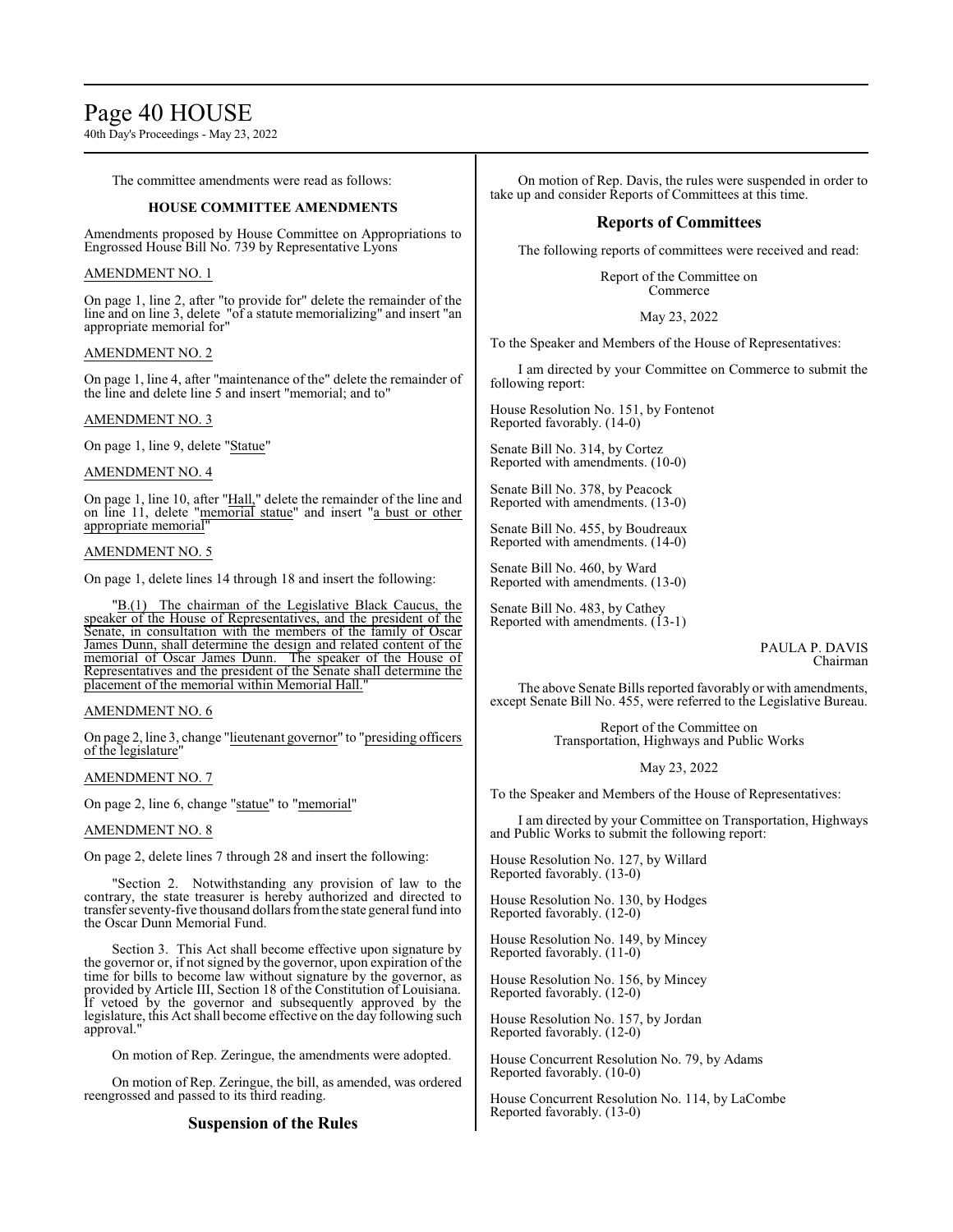# Page 41 HOUSE

40th Day's Proceedings - May 23, 2022

House Bill No. 336, by Goudeau Reported favorably. (7-4)

Senate Concurrent Resolution No. 41, by Connick Reported favorably. (11-0)

Senate Concurrent Resolution No. 45, by McMath Reported favorably. (13-0)

Senate Concurrent Resolution No. 46, by McMath Reported favorably. (13-0)

Senate Bill No. 280, by Bernard Reported favorably. (12-0)

Senate Bill No. 389, by Reese Reported with amendments. (10-0)

Senate Bill No. 416, by Abraham Reported favorably. (9-0)

Senate Bill No. 445, by Abraham Reported with amendments. (10-0)

Senate Bill No. 458, by Harris, Jimmy Reported favorably. (12-0)

Senate Bill No. 467, by Carter, Gary Reported with amendments. (11-0)

> MARK WRIGHT Chairman

The above Senate Bills reported favorably or with amendments were referred to the Legislative Bureau.

# **Suspension of the Rules**

On motion of Rep. Wright, the rules were suspended in order to take up House Bills contained in the committee report at this time.

# **House Bills and Joint Resolutions on Second Reading Reported by Committee**

The following House Bills and Joint Resolutions on second reading reported by committee were taken up and acted upon as follows:

# **HOUSE BILL NO. 336—** BY REPRESENTATIVE GOUDEAU

AN ACT

To enact Chapter 37 of Title 48 of the Louisiana Revised Statutes of 1950, to be comprised ofR.S. 48:2211 through 2223, relative to the "Atchafalaya Basin Bridge Commission"; to create and provide with respect to the Atchafalaya Basin Bridge Commission; to provide for the territorial boundaries, governance, plans, powers, and duties of the board of commissioners; to authorize the board to contract for certain projects to be performed; to authorize the board to acquire land and utilities; to provide with respect to bonds and other revenue for funding; to authorize the creation of the Atchafalaya Basin Bridge Commission police; to provide for the powers and responsibilities of the Atchafalaya Basin Bridge Commission police; and to provide for related matters.

Read by title.

Reported favorably by the Committee on Transportation, Highways and Public Works.

On motion of Rep. Wright, the bill was ordered engrossed and passed to its third reading.

# **Suspension of the Rules**

On motion of Rep. Bishop, the rules were suspended in order to take up and consider Reports of Committees at this time.

# **Reports of Committees**

The following reports of committees were received and read:

Report of the Committee on Ways and Means

May 23, 2022

To the Speaker and Members of the House of Representatives:

I am directed by your Committee on Ways and Means to submit the following report:

House Concurrent Resolution No. 104, by Wright Reported with amendments. (12-0)

Senate Bill No. 76, by Fields Reported favorably. (12-0)

Senate Bill No. 401, by McMath Reported favorably. (13-0)

> STUART J. BISHOP Chairman

The above Senate Bills reported favorably or with amendments were referred to the Legislative Bureau.

# **Senate Bills and Joint Resolutions on Second Reading to be Referred**

The following Senate Bills and Joint Resolutions on second reading to be referred were taken up, read, and referred to committees, as follows:

# **Motion**

On motion of Rep. Zeringue, the Committee on Appropriations was discharged from further consideration of Senate Bill No. 192.

# **SENATE BILL NO. 192—**

BY SENATORS BOUDREAUX, BOUIE AND FOIL AN ACT

To enact R.S. 17:3138.10 and R.S. 36:651(K)(10), relative to postsecondary education for students with intellectual and developmental disabilities; to establish the Postsecondary Inclusive Education Fund as a special fund in the state treasury; to provide for the purposes of the fund; to create and provide for the Postsecondary Inclusive Education Advisory Council; to require annual reports with respect to the fund; and to provide for related matters.

Read by title.

On motion of Rep. Zeringue, the rules were suspended to not refer the bill to the Legislative Bureau and the bill was ordered passed to its third reading.

# **Motion**

On motion of Rep. Zeringue, the Committee on Appropriations was discharged from further consideration of Senate Bill No. 203.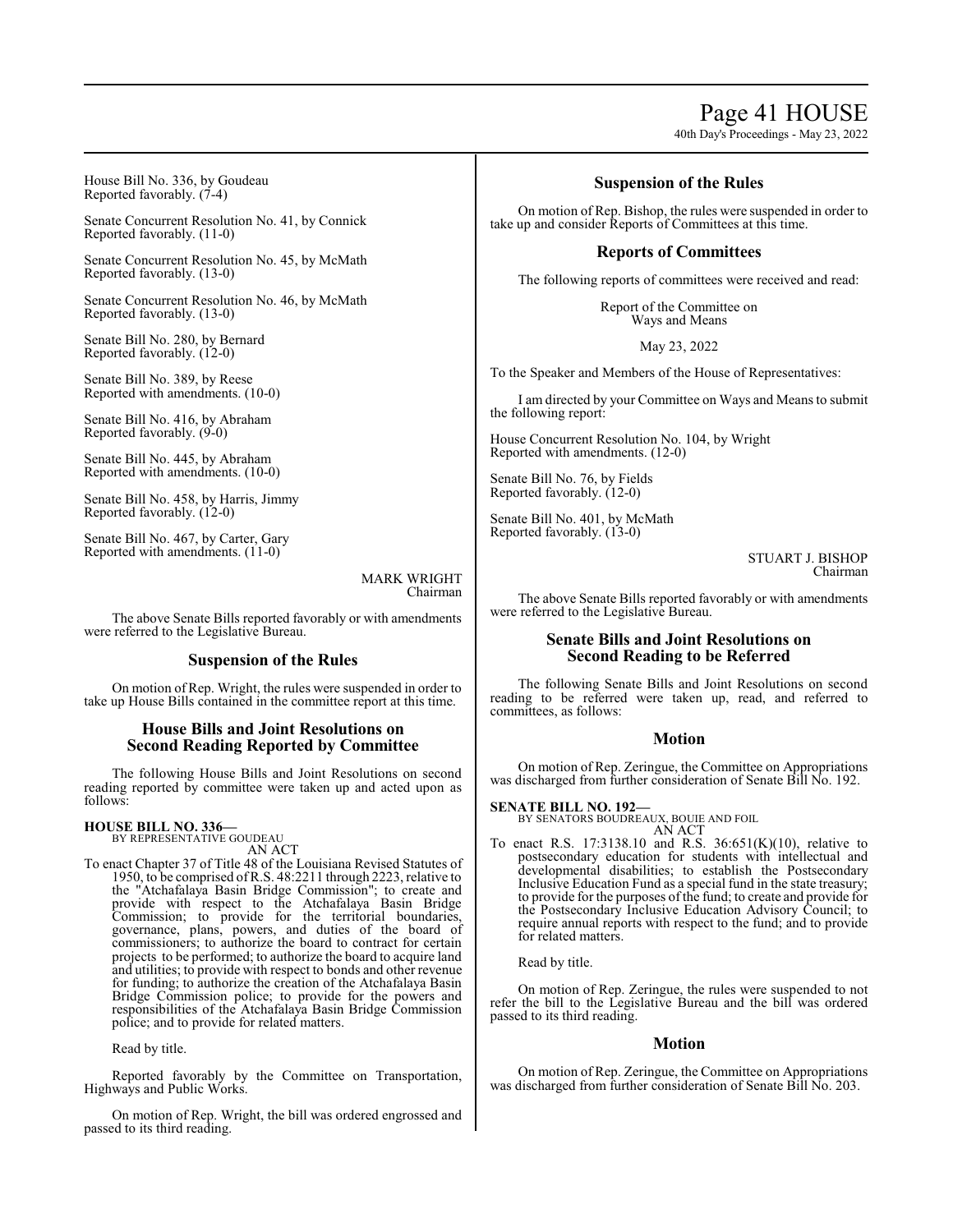# Page 42 HOUSE

40th Day's Proceedings - May 23, 2022

#### **SENATE BILL NO. 203—** BY SENATOR HEWITT

AN ACT

To amend and reenact R.S. 17:236(A) and to enact Chapter 43-C of Title 17 of the Louisiana Revised Statutes of 1950, to be comprised of R.S. 17:4037.1 through 4037.8, relative to elementary and secondary education; to create and provide for the administration of a program to provide state funding for the education of students who are below grade level in reading and not enrolled in public school; to provide for responsibilities; to provide definitions; to provide relative to program funds; to provide relative to the eligibility of students, schools, and service providers; to require annual testing of participating students; to require certain annual reports; and to provide for related matters.

Read by title.

On motion of Rep. Zeringue, the rules were suspended to not refer the bill to the Legislative Bureau and the bill was ordered passed to its third reading.

# **Conference Committee Appointment**

The Speaker appointed the following conferees on the part of the House to confer with a like committee from the Senate on the disagreement to House Bill No. 200: Reps. Brown, Marino, and Villio.

# **Conference Committee Appointment**

The Speaker appointed the following conferees on the part of the House to confer with a like committee from the Senate on the disagreement to House Bill No. 294: Reps. Echols, Huval, and Nelson.

# **Conference Committee Appointment**

The Speaker appointed the following conferees on the part of the House to confer with a like committee from the Senate on the disagreement to House Bill No. 312: Reps. Bagley, Dustin Miller, and Pierre.

### **Suspension of the Rules**

On motion of Rep. Marino, the rules were suspended to permit the Committee on Administration of Criminal Justice to submit their weekly schedule on a day other than required by House Rule 14.23.

#### **Suspension of the Rules**

On motion of Rep. Harris, the rules were suspended to permit the Committee on Education to submit their weekly schedule on a day other than required by House Rule 14.23.

### **Suspension of the Rules**

On motion of Rep. Bagley, the rules were suspended to permit the Committee on Health and Welfare to meet on Tuesday, May 24, 2022, and consider the following legislative instruments that were not listed on the weekly committee schedule as required by House Rule  $14.23:$ 

House Resolution No. 158

House Concurrent Resolution No. 121

# **Suspension of the Rules**

On motion ofRep. Stefanski, the rules were suspended to permit the Committee on House and Governmental Affairs to meet on

Tuesday, May 24, 2022, and consider the following legislative instruments that were not listed on the weekly committee schedule as required by House Rule 14.23:

House Resolution No. 162

House Concurrent Resolution No. 124

# **Leave of Absence**

Rep. Cox - 4 days

Rep. Moore - 4 days

Rep. Wheat - 1 day

# **Adjournment**

On motion of Rep. Thompson, at 6:17 P.M., the House agreed to adjourn until Tuesday, May 24, 2022, at  $1:00$  P.M.

The Speaker of the House declared the House adjourned until 1:00 P.M., Tuesday, May 24, 2022.

> MICHELLE D. FONTENOT Clerk of the House

ANGELA S. SMITH Assistant Clerk of the House / Journal Clerk

# **Committee Meeting Notices**

The following committees posted notices as follows:

Committee on Administration of Criminal Justice

Will meet at: 9:30 a.m.

Date: Tuesday, May 24, 2022

Location: Committee Room 6

Remarks:

- **HR 138 LANDRY ABORTION** Requests a study of state laws relative to abortion
- **SB 4 MORRIS, JAY CRIMINAL PROCEDURE**  Constitutional amendment to eliminate judge's discretion to grant bail for certain offenses after conviction but prior to sentencing
- **SB 234 JACKSON JUVENILE JUSTICE** Constitutional amendment to allow adult prosecution and enhanced penalties against juveniles in correctional facilities who commit assault or battery against an employee or juvenile
- **SB 418 CATHEY JUVENILE JUSTICE** Provides for the detention of seventeen-year-old juveniles under certain circumstances

Any person who does not feel comfortable giving testimony in person may submit a prepared statement in accordance with House Rule 14.33 in lieu of appearing before the committee:

A. Any interested person or any committee member may file with the committee a prepared statement concerning a specific instrument or matter under consideration by the committee or concerning any matter within the committee's scope of authority, and the committee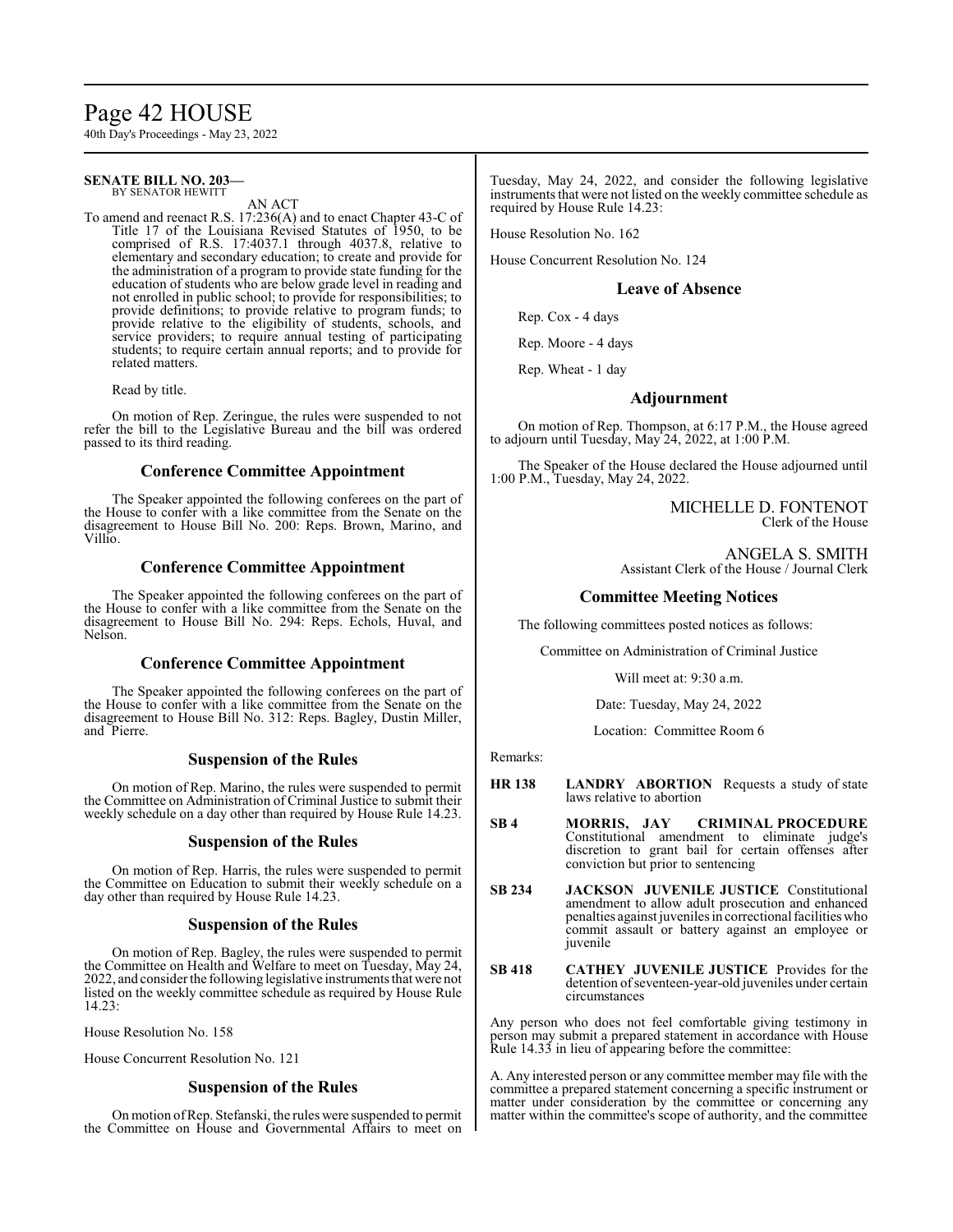# Page 43 HOUSE

40th Day's Proceedings - May 23, 2022

records shall reflect receipt of such statement and the date and time thereof.

B. Any person who files a prepared statement which contains data or statistical information shall include in such prepared statement sufficient information to identify the source of the data or statistical information. For the purposes of this Paragraph, the term "source" shall mean a publication, website, person, or other source from which the data or statistical information contained in the prepared statement was obtained by the person or persons who prepared the statement.

NOTE: Statements emailed to h-acrj@legis.la.gov and received prior to noon on Monday, May 23, 2022, will be distributed to the committee members prior to the meeting.

NOTICE TO PUBLIC EMPLOYEES: Before providing testimony before the committee, the committee must have on file a completed Designation of Public Employee by Elected Official form which authorizes you to appear on behalf of the elected official and you must file both a Certification by Public Employee of Official Duty form and a witness card with the committee on the day you provide testimony. Refer to https://house.louisiana.gov/H\_Cmtes/Standing for both forms.

> JOSEPH A. MARINO, III Chairman

Committee on Education

Will meet at: 9:00 a.m.

Date: Tuesday, May 24, 2022

Location: Committee Room 1

Remarks:

- **HR 140 MINCEY CURRICULA** Requests the state Department of Education to review instructional requirements provided by state law
- **HR 146 C A R T E R , R O B B Y SCHOOLS/TRANSPORTATION** Requests the state Department of Education and the Department of Transportation and Development to study the feasibility and effectiveness of installing seat belts on school buses
- **SCR 31 JACKSON STUDENTS** Establishes the Related Services Advisory Commission to study the level of supports statewide for students with special needs and exceptionalities.
- **SB 57 MCMATH BUS DRIVERS** Provides relative to the compensation of school bus operators. (gov sig)
- **SB 124 ABRAHAM SCHOOLS** Requires the state Department of Education to provide student attendance data of certain students to local school governing authorities. (gov sig)
- **SB 131 MIZELL POSTSECONDARY ED** Requires public postsecondary education boards and institutions to adopt policies to acceptable use of computers and internet services. (gov sig)
- **SB 189 WHITE, B SCHOOLS** Provides relative to the jurisdiction of the Central Community School System. (7/1/22)
- **SB 358 JACKSON SCHOOLS** Provides relative to acts of bullying. (gov sig)

#### **SB 473 MILLIGAN INTERNATIONAL AFFAIRS**  Provides relative to foreign interest in certainLouisiana research facilities.  $(7/1/23)$

### OTHER BUSINESS

1. Pursuant to R.S. 49:968 and 968.1, conduct a hearing on the rules for the state content standards in Social Studies proposed by the State Board of Elementary and Secondary Education for use in public elementary and secondary schools.

Any person who does not feel comfortable giving testimony in personmay submit a prepared statement in accordance with House Rule 14.33 in lieu of appearing before the committee:

A. Any interested person or any committee member may file with the committee a prepared statement concerning a specific instrument or matter under consideration by the committee or concerning any matter within the committee's scope of authority, and the committee records shall reflect receipt of such statement and the date and time thereof.

B. Any person who files a prepared statement which contains data or statistical information shall include in such prepared statement sufficient information to identify the source of the data or statistical information. For the purposes of this Paragraph, the term "source" shall mean a publication, website, person, or other source fromwhich the data or statistical information contained in the prepared statement was obtained by the person or persons who prepared the statement.

NOTE: Statements emailed to h-educ@legis.la.gov and received prior to noon on Monday, May 23, 2022, will be distributed to the committee members prior to the meeting.

NOTICE TO PUBLIC EMPLOYEES: Before providing testimony before the committee, the committee must have on file a completed Designation of Public Employee by Elected Official form which authorizes you to appear on behalf of the elected official and you must file both a Certification by Public Employee of Official Duty form and a witness card with the committee on the day you provide testimony. Refer to https://house.louisiana.gov/H\_Cmtes/Standing for both forms.

> LANCE HARRIS Chairman

Committee on Health and Welfare

Will meet at: 10:00 a.m.

Date: Tuesday, May 24, 2022

Location: Committee Room 5

Remarks:

- **HR 155 TURNER HEALTH CARE** Forms a study group to evaluate options and make recommendations for reforming healthcare workforce training and development in this state
- **HR 158 FIRMENT (TBA) HEALTH/CHILDREN** Requests a study of gender-altering procedures for minors and the risks associated with such procedures **(Subject to Rule Suspension)**
- **HCR 121 JORDAN (TBA) HEALTH** Creates the Task Force on African American Suicide Rates **(Subject to Rule Suspension)**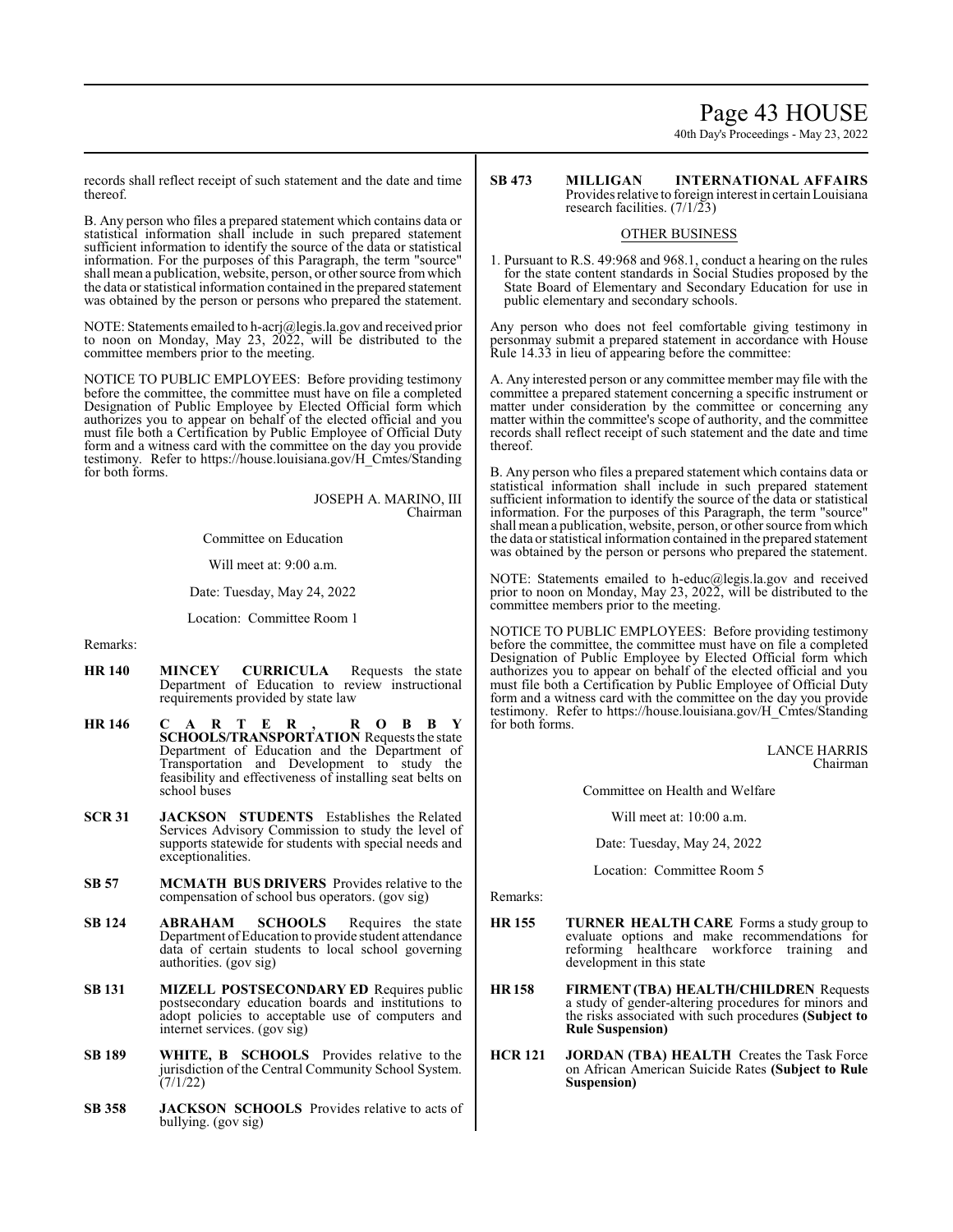# Page 44 HOUSE

40th Day's Proceedings - May 23, 2022

- **SB 22 BOUDREAUX HEALTH SERVICES** Extends the termination date ofthe Palliative Care Interdisciplinary Advisory Council for three years. (8/1/22)
- **SB63 MIZELL CHILDREN/FAMILY SERVICES DEPT**  Provides for the duties of the Department of Children and Family Services regarding victims of child sex trafficking. (1/1/23)
- **SCR 28 FOIL BEHAVIOR ANALYSTS** Requests the Louisiana Department of Health and Louisiana commercial health insurance payors to increase reimbursement rates for autism therapy services.
- **SCR 39 ALLAIN HEALTH DEPARTMENT** Requests the Louisiana Department of Health to study and develop a proposal for a statewide patient movement plan.

Any person who does not feel comfortable giving testimony in person may submit a prepared statement in accordance with House Rule 14.33 in lieu of appearing before the committee:

A. Any interested person or any committee member may file with the committee a prepared statement concerning a specific instrument or matter under consideration by the committee or concerning any matter within the committee's scope of authority, and the committee records shall reflect receipt of such statement and the date and time thereof.

B. Any person who files a prepared statement which contains data or statistical information shall include in such prepared statement sufficient information to identify the source of the data or statistical information. For the purposes of this Paragraph, the term "source" shall mean a publication, website, person, or other source fromwhich the data or statistical information contained in the prepared statement was obtained by the person or persons who prepared the statement.

NOTE: Statements emailed to h-hw@legis.la.gov and received prior to noon on Monday, May 23, 2022, will be distributed to the committee members prior to the meeting.

NOTICE TO PUBLIC EMPLOYEES: Before providing testimony before the committee, the committee must have on file a completed Designation of Public Employee by Elected Official form which authorizes you to appear on behalf of the elected official and you must file both a Certification by Public Employee of Official Duty form and a witness card with the committee on the day you provide testimony. Refer to https://house.louisiana.gov/H\_Cmtes/Standing for both forms.

> LAWRENCE A. "LARRY" BAGLEY Chairman

Committee on House and Governmental Affairs

Will meet at: 9:00 a.m.

Date: Tuesday, May 24, 2022

Location: Committee Room 3

Remarks:

- **HR 17 GEYMANN HOUSE/RULES** Provides relative to procedures required to appropriate certain federal disaster funds for recurring expenses
- **HR 99 JEFFERSON EDUCATION** Requests each member of the Louisiana House of Representatives to voluntarily serve as a substitute teacher in a public school
- **HR 116 EDMONSTON HOUSEOF REPRESENTATIVES**  Expresses the sense of the La. House of Representatives with respect to any potential agreement with the World Health Organization relating to global pandemic response for the U.S.
- **HR 162 IVEY (TBA) HOUSE/RULES** Provides for the election of the Sergeant at Arms **(Subject to Rule Suspension)**
- **HCR 124 S E L D E R S ( T B A ) E M E R G E N C Y PREPAREDNESS** Provides relative to the creation of a legislative disaster assistance and relieffund **(Subject to Rule Suspension)**
- **SB 224 HEWITT LEGIS POWERS/FUNCTIONS**  Provides for remote operations of the legislature during a gubernatorially declared state of emergency. (gov sig)
- **SB 225 HEWITT LEGIS POWERS/FUNCTIONS**  Constitutional Amendment to provide for remote operations of the legislature during a declared emergency.  $(2/3 - CA1\overline{3}sl(A))$

Any person who does not feel comfortable giving testimony in person may submit a prepared statement in accordance with House Rule 14.33 in lieu of appearing before the committee:

A. Any interested person or any committee member may file with the committee a prepared statement concerning a specific instrument or matter under consideration by the committee or concerning any matter within the committee's scope of authority, and the committee records shall reflect receipt of such statement and the date and time thereof.

B. Any person who files a prepared statement which contains data or statistical information shall include in such prepared statement sufficient information to identify the source of the data or statistical information. For the purposes of this Paragraph, the term "source" shall mean a publication, website, person, or other source fromwhich the data or statistical information contained in the prepared statement was obtained by the person or persons who prepared the statement.

NOTE: Statements emailed to h&ga@legis.la.gov and received prior to noon on Monday, May 23, 2022, will be distributed to the committee members prior to the meeting.

NOTICE TO PUBLIC EMPLOYEES: Before providing testimony before the committee, the committee must have on file a completed Designation of Public Employee by Elected Official form which authorizes you to appear on behalf of the elected official and you must file both a Certification by Public Employee of Official Duty form and a witness card with the committee on the day you provide testimony. Refer to https://house.louisiana.gov/H\_Cmtes/Standing for both forms.

> JOHN M. STEFANSKI Chairman

Committee on Insurance

Will meet at: 9:30 a.m.

Date: Tuesday, May 24, 2022

Location: Committee Room 2

Remarks:

**SB 186 HENRY, CAMERON INSURANCE POLICIES**  Provides relative to public adjuster fees. (1/1/23)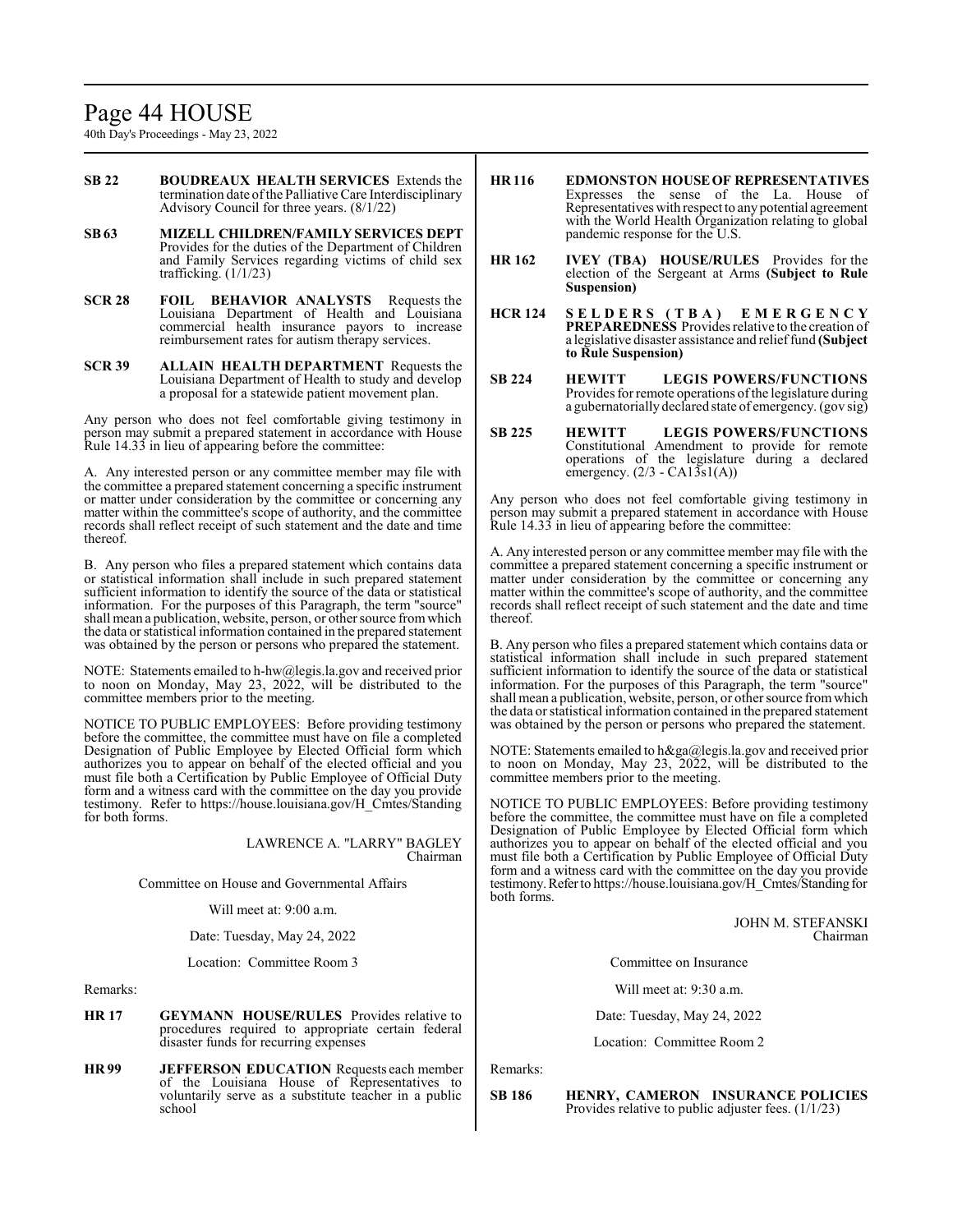# Page 45 HOUSE

40th Day's Proceedings - May 23, 2022

**SB 212 STINE INSURANCE CLAIMS** Establishes the Hurricane Mediation Program. (1/1/23)

**SB 428 MILLS, ROBERT INSURANCE POLICIES**  Prohibits the reduction of policy limits based on defense expenses. (gov sig)

Any person who does not feel comfortable giving testimony in person may submit a prepared statement in accordance with House Rule 14.33 in lieu of appearing before the committee:

A. Any interested person or any committee member may file with the committee a prepared statement concerning a specific instrument or matter under consideration by the committee or concerning any matter within the committee's scope of authority, and the committee records shall reflect of such statement and the date and time thereof.

B. Any person who files a prepared statement which contains data or statistical information shall include in such prepared statement sufficient information to identify the source of the data or statistical information. For the purposes of this Paragraph, the term "source" shall mean a publication, website, person, or other source fromwhich the data or statistical information contained in the prepared statement was obtained by the person or persons who prepared the statement.

NOTE: Statements emailed to h-ins@legis.la.gov and received prior to noon on Monday, May 23, 2022, will be distributed to the committee members prior to the meeting.

NOTICE TO PUBLIC EMPLOYEES: Before providing testimony before the committee, the committee must have on file a completed Designation of Public Employee by Elected Official form which authorizes you to appear on behalf of the elected official and you must file both a Certification by Public Employee of Official Duty form and a witness card with the committee on the day you provide testimony. Refer to https://house.louisiana.gov/H\_Cmtes/Standing for both forms.

> MIKE HUVAL Chairman

# **Weekly Committee Schedules**

The following committees posted weekly committee schedules as follows:

Committee on Administration of Criminal Justice

#### Tuesday, May 24, 2022

Committee Room 6

# 9:30 a.m.

# INSTRUMENTS TO BE HEARD:

- **HR 138 LANDRY ABORTION** Requests a study of state laws relative to abortion
- **SB 4 MORRIS CRIMINAL PROCEDURE** Constitutional amendment to eliminate judge's discretion to grant bail for certain offenses after conviction but prior to sentencing
- **SB 234 JACKSON JUVENILE JUSTICE** Constitutional amendment to allow adult prosecution and enhanced penalties against juveniles in correctional facilities who commit assault or battery against an employee or iuvenile

### **SB 418 CATHEY JUVENILE JUSTICE** Provides for the detention of seventeen-year-old juveniles under certain circumstances

Any person who does not feel comfortable giving testimony in person may submit a prepared statement in accordance with House Rule 14.33 in lieu of appearing before the committee:

A. Any interested person or any committee member may file with the committee a prepared statement concerning a specific instrument or matter under consideration by the committee or concerning any matter within the committee's scope of authority, and the committee records shall reflect receipt of such statement and the date and time thereof.

B. Any person who files a prepared statement which contains data or statistical information shall include in such prepared statement sufficient information to identify the source of the data or statistical information. For the purposes of this Paragraph, the term "source" shall mean a publication, website, person, or other source fromwhich the data or statistical information contained in the prepared statement was obtained by the person or persons who prepared the statement.

NOTE: Statements emailed to h-acrj@legis.la.gov and received prior to noon on Monday, May 23, 2022, will be distributed to the committee members prior to the meeting.

NOTICE TO PUBLIC EMPLOYEES: Before providing testimony before the committee, the committee must have on file a completed Designation of Public Employee by Elected Official form which authorizes you to appear on behalf of the elected official and you must file both a Certification by Public Employee of Official Duty form and a witness card with the committee on the day you provide testimony. Refer to https://house.louisiana.gov/H\_Cmtes/Standing for both forms.

LEGISLATIVE INSTRUMENTS MAY BE DELETED (DOES NOT REQUIRE<br>HOUSE RULES SUSPENSION) OR ADDED (REQUIRES HOUSE RULES<br>SUSPENSION) PRIOR TO THE MEETING DATE. (HOUSE RULES 14.23 AND<br>14.24) SEE THE DAILY NOTICE OF COMMITTEE MEETING

JOSEPH A. MARINO, III Chairman

Committee on Education

Tuesday, May 24, 2022

Committee Room 1

9:00 a.m.

# INSTRUMENTS TO BE HEARD:

- **HR 140 MINCEY CURRICULA** Requests the state Department of Education to review instructional requirements provided by state law
- **HR 146 C A R T E R , R O B B Y SCHOOLS/TRANSPORTATION** Requests the state Department of Education and the Department of Transportation and Development to study the feasibility and effectiveness of installing seat belts on school buses
- **SCR 31 JACKSON STUDENTS** Establishes the Related Services Advisory Commission to study the level of supports statewide for students with special needs and exceptionalities.
- **SB 57 MCMATH BUS DRIVERS** Provides relative to the compensation of school bus operators. (gov sig)